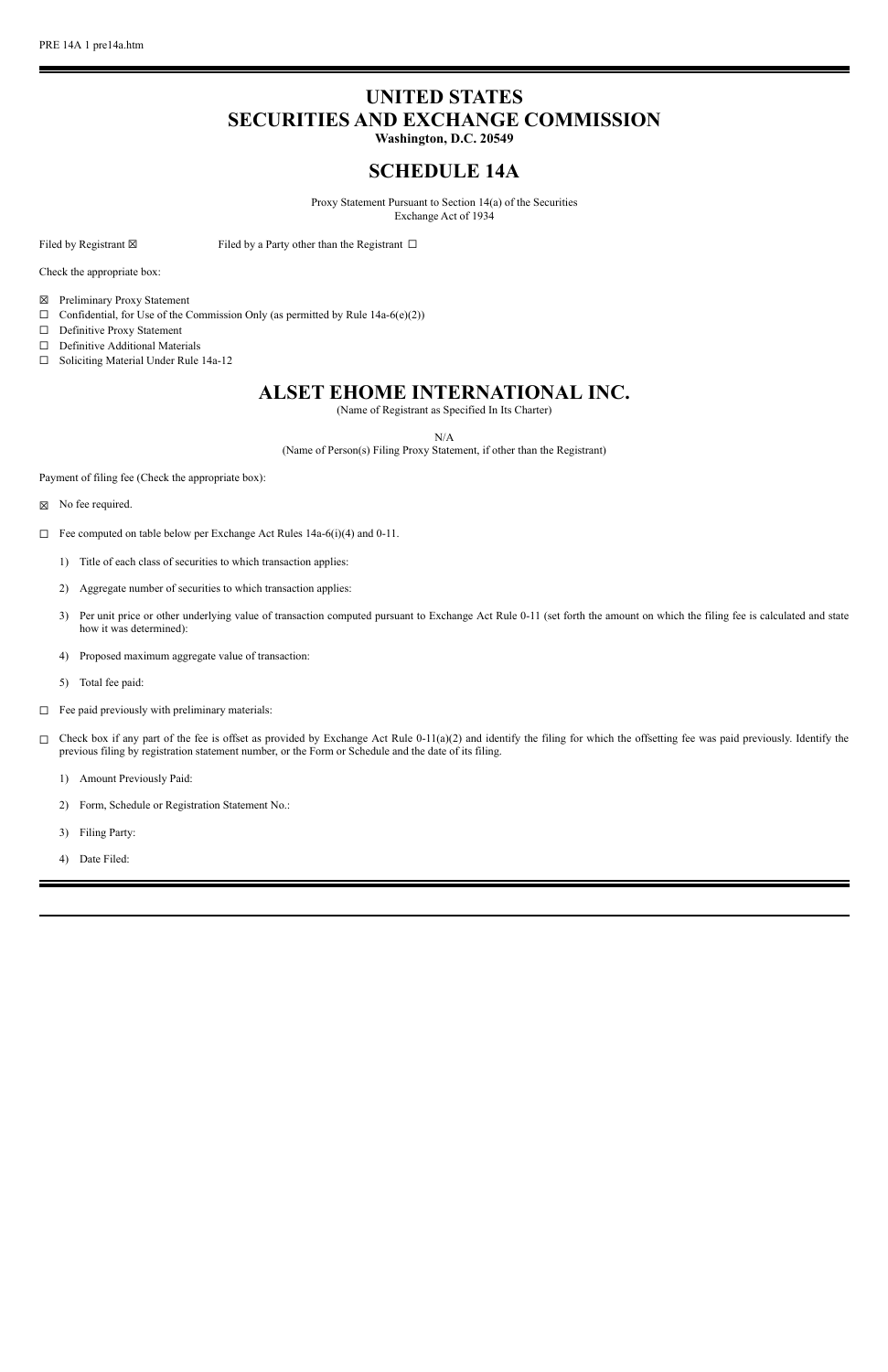### **NOTICE OF SPECIAL MEETING OF STOCKHOLDERS TO BE HELD JUNE 6, 2022 8 A.M. EASTERN TIME**

#### Dear Stockholder,

We cordially invite you to attend our Special Meeting of Stockholders to be held at 8 A.M. Eastern Time on June 6, 2022. Due to the COVID-19 pandemic, and in keeping with the government and Center for Disease Control's guidelines on such pandemic, this Special Meeting of Stockholders will be held virtually via the Internet at https://agm.issuerdirect.com/aei (the "Special Meeting"). Our Special Meeting will be a "virtual meeting" of stockholders, which will be conducted exclusively via the Internet at a virtual web conference. There will not be a physical meeting location, and stockholders will not be able to attend the Special Meeting in person. Instructions on how to participate in the Special Meeting and demonstrate proof of stock ownership are posted at https://agm.issuerdirect.com/aei and your proxy card. This means that you can attend the Special Meeting online, vote your shares electronically and submit questions during the online meeting by visiting the above-mentioned website. We believe that hosting a "virtual meeting" will enable greater stockholder attendance and participation from any location around the world. The attached Notice of Special Meeting and Proxy Statement describes the business we will conduct at the meeting and provides information about Alset EHome International Inc. that you should consider when you vote your shares.

Your vote is very important, regardless of the number of shares you hold. Whether or not you plan to attend the meeting (via the virtual meeting), please carefully review the enclosed Proxy Statement and then cast your vote.

We hope that you will join us virtually on June 6, 2022.

*/s/ Chan Heng Fai*

Name: Chan Heng Fai Title: Chairman of the Board and Chief Executive Officer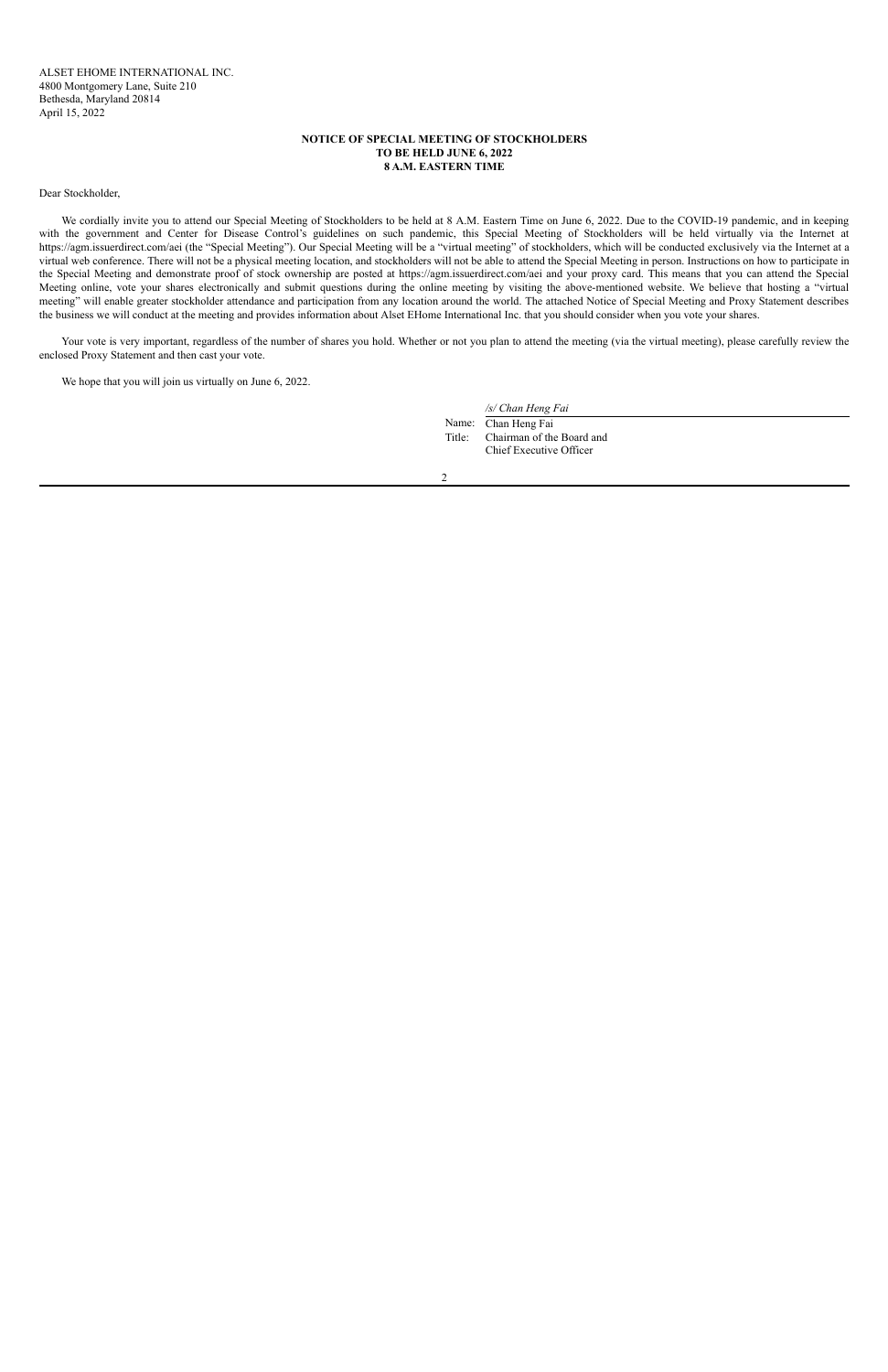#### **Alset EHome International Inc. 4800 Montgomery Lane, Suite 210 Bethesda, MD 20814 Notice of Special Meeting of Stockholders**

| on:          | NOTICE IS HEREBY GIVEN that the Special Meeting of Stockholders of Alset EHome International Inc., a Delaware corporation (the "Company"), will be held                                                                                                                                                                                                                                                                                                                                                                                                                                                                                                                                                                              |
|--------------|--------------------------------------------------------------------------------------------------------------------------------------------------------------------------------------------------------------------------------------------------------------------------------------------------------------------------------------------------------------------------------------------------------------------------------------------------------------------------------------------------------------------------------------------------------------------------------------------------------------------------------------------------------------------------------------------------------------------------------------|
| Date:        | June 6, 2022                                                                                                                                                                                                                                                                                                                                                                                                                                                                                                                                                                                                                                                                                                                         |
| Time:        | 8 A.M. Eastern Time                                                                                                                                                                                                                                                                                                                                                                                                                                                                                                                                                                                                                                                                                                                  |
| Place:       | https://agm.issuerdirect.com/aei                                                                                                                                                                                                                                                                                                                                                                                                                                                                                                                                                                                                                                                                                                     |
| Purposes:    | 1. To approve, in accordance with NASDAQ Listing Rule 5635(a), the issuance of 35,319,290 newly issued shares of the Company's<br>common stock in connection with the purchase of 293,428,200 ordinary shares of Alset International Limited from Chan Heng Fai,<br>the Company's Chairman, Chief Executive Officer and largest stockholder (the "Issuance Proposal");<br>2. To approve the reincorporation of the Company in Texas and the change of the Company's name to "Alset Inc." (the<br>"Reincorporation Proposal"); and<br>3. To ratify the appointment of Grassi & Co., CPAs, P.C. as our independent registered public accounting firm for the year ended<br>December 31, 2021 (the "Ratification of Auditor Proposal"). |
| Record Date: | The Board of Directors has fixed the close of business on April 14, 2022 as the record date for determining stockholders entitled to<br>notice of, and to vote at, the Special Meeting or any adjournment or postponement thereof.                                                                                                                                                                                                                                                                                                                                                                                                                                                                                                   |

The Company has enclosed a copy of the proxy statement and the proxy card. The proxy statement, the proxy card and the Company's most recent Annual Report **are also available on the Company's website at** *https://www.alsetehomeintl.com/.*

Your vote is important. Whether or not you plan to attend the meeting, we urge you to vote as soon as possible by submitting your proxy. You may vote your proxy three different ways: by mail, via the Internet, or by telephone. You may also be entitled to vote in person (via the virtual meeting) at the meeting. Please refer to detailed instructions included in the accompanying proxy statement.

### FOR THE BOARD OF DIRECTORS

*/s/ Chan Heng Fai*

Chan Heng Fai Chairman of the Board and Chief Executive Officer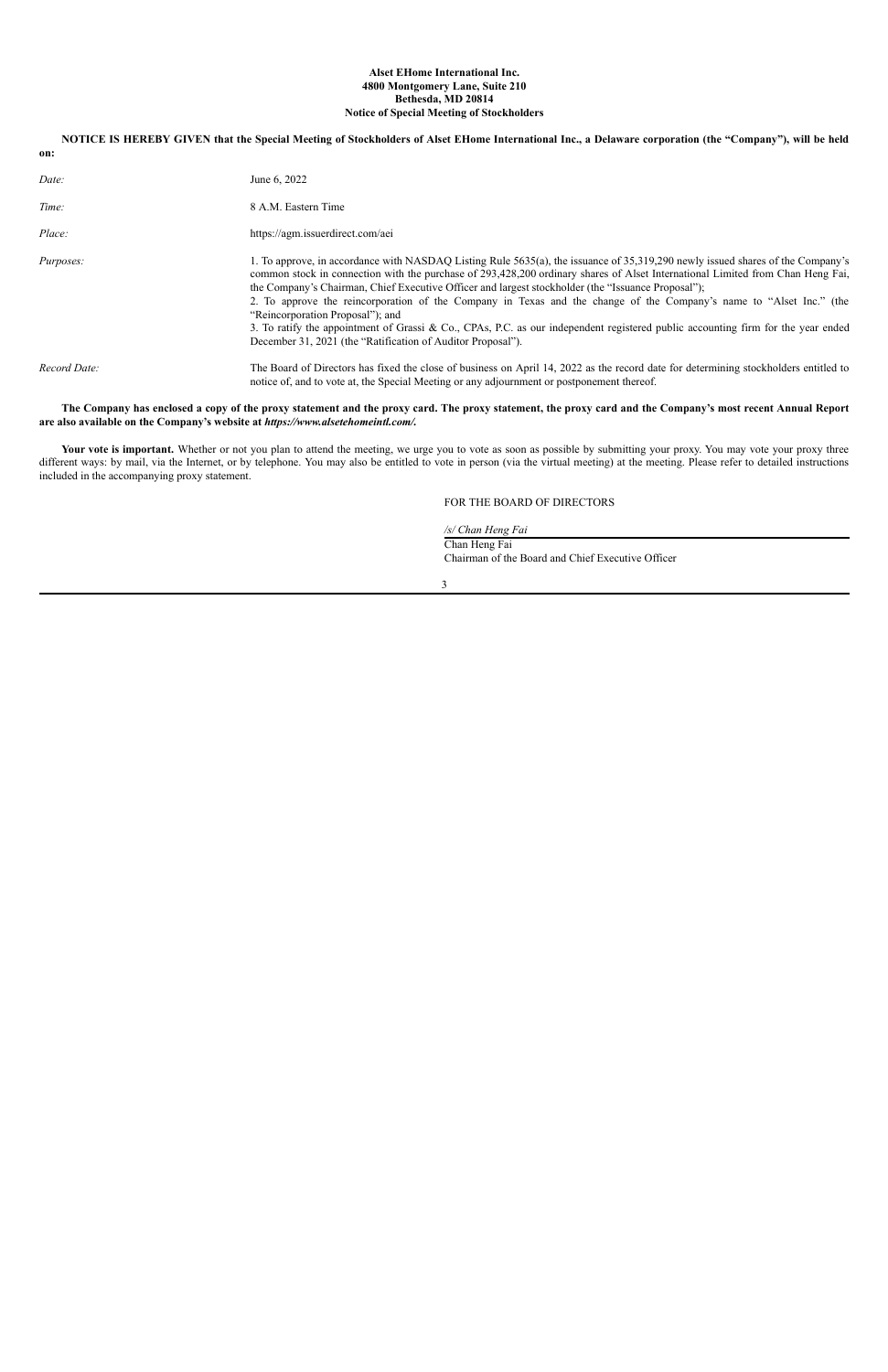#### **Alset EHome International Inc.**

#### **4800 Montgomery Lane, Suite 210**

#### **Bethesda, MD 20814**

#### **PROXY STATEMENT**

#### **SPECIAL MEETING OF STOCKHOLDERS TO BE HELD JUNE 6, 2022**

#### **GENERAL INFORMATION**

This Proxy Statement is furnished to stockholders of Alset EHome International Inc., a Delaware corporation ("we," "us," or the "Company"), in connection with the solicitation by our Board of Directors of proxies for use at our special meeting of stockholders scheduled to be held at 8 A.M. Eastern Time on June 6, 2022 (the "Special Meeting"). The Special Meeting will be held at a virtual location. We anticipate that this Proxy Statement and the enclosed form of proxy will be mailed to stockholders on or about April 27, 2022.

At the Special Meeting, stockholders will be asked to consider and vote upon: (1) the approval, in accordance with NASDAQ Listing Rule 5635(a), of the issuance of 35,319,290 newly issued shares of the Company's common stock in connection with the purchase of 293,428,200 ordinary shares of Alset International Limited ("Alset International") from Chan Heng Fai, the Company's Chairman, Chief Executive Officer and largest stockholder (the "Issuance Proposal"); (2) the reincorporation of the Company in Texas and the change of the Company's name to "Alset Inc." (the "Reincorporation Proposal"); and (3) the ratification of the selection of Grassi & Co., CPAs, P.C. as our independent registered public accounting firm for the fiscal year ended December 31, 2021 (the "Ratification of Auditor Proposal").

#### **Voting Rights and Votes Required**

The close of business on April 14, 2022 has been fixed as the record date for the determination of stockholders entitled to receive notice of and to vote at the Special Meeting. As of the close of business on such date, we had outstanding and entitled to vote 113,187,898 shares of our common stock, par value \$0.001 per share. You may vote your shares of common stock in person (all references to "present" or "in person" in this proxy statement relate to the virtual presence at the Special Meeting) or by proxy. You may submit your proxy by telephone, via the Internet or by completing the enclosed proxy card and mailing it in the envelope provided. Stockholders who hold shares in "street name" should refer to their proxy card or the information forwarded by their bank, broker or other nominee for instructions on the voting options available to them. To vote in person at the virtual meeting, you may attend the Special Meeting and deliver your completed proxy card electronically or vote your shares electronically during the virtual meeting.

The presence at the Special Meeting, whether in person or by valid proxy, of a majority of the shares of our common stock entitled to vote will constitute a quorum, permitting us to conduct our business at the Special Meeting. The record holder of each share of common stock entitled to vote at the Special Meeting will have one vote for each share so held. Abstentions and broker non-votes will count for quorum purposes.

If a broker that is a record holder of common stock does not return a signed proxy, the shares of common stock represented by such proxy will not be considered present at the Special Meeting and will not be counted toward establishing a quorum. If a broker that is a record holder of common stock does return a signed proxy, but is not authorized to vote on one or more matters (with respect to each such matter, a "broker non-vote"), the shares of common stock represented by such proxy will be considered present at the Special Meeting for purposes of determining the presence of a quorum. A broker that is a member of the New York Stock Exchange is prohibited, unless the stockholder provides the broker with written instructions, from giving a proxy on non-routine matters. Consequently, your brokerage firm or other nominee will have discretionary authority to vote your shares with respect to routine matters but may not vote your shares with respect to non-routine matters.

#### *The Issuance Proposal*

The affirmative vote of the holders of a majority of the outstanding shares of our common stock is required to approve the Issuance Proposal. Abstentions are not considered to be votes cast and will have no effect on the outcome of the vote. If you are a stockholder of record and you return your signed and dated proxy card without providing specific voting instructions on this proposal, or do not specify your vote on this proposal when voting using the telephone or Internet, your shares will be voted "For" the Issuance Proposal in accordance with the recommendations of the Board of Directors. If you are a stockholder of record and you fail to return your proxy card, or to vote at all using the telephone or Internet, it will have no effect.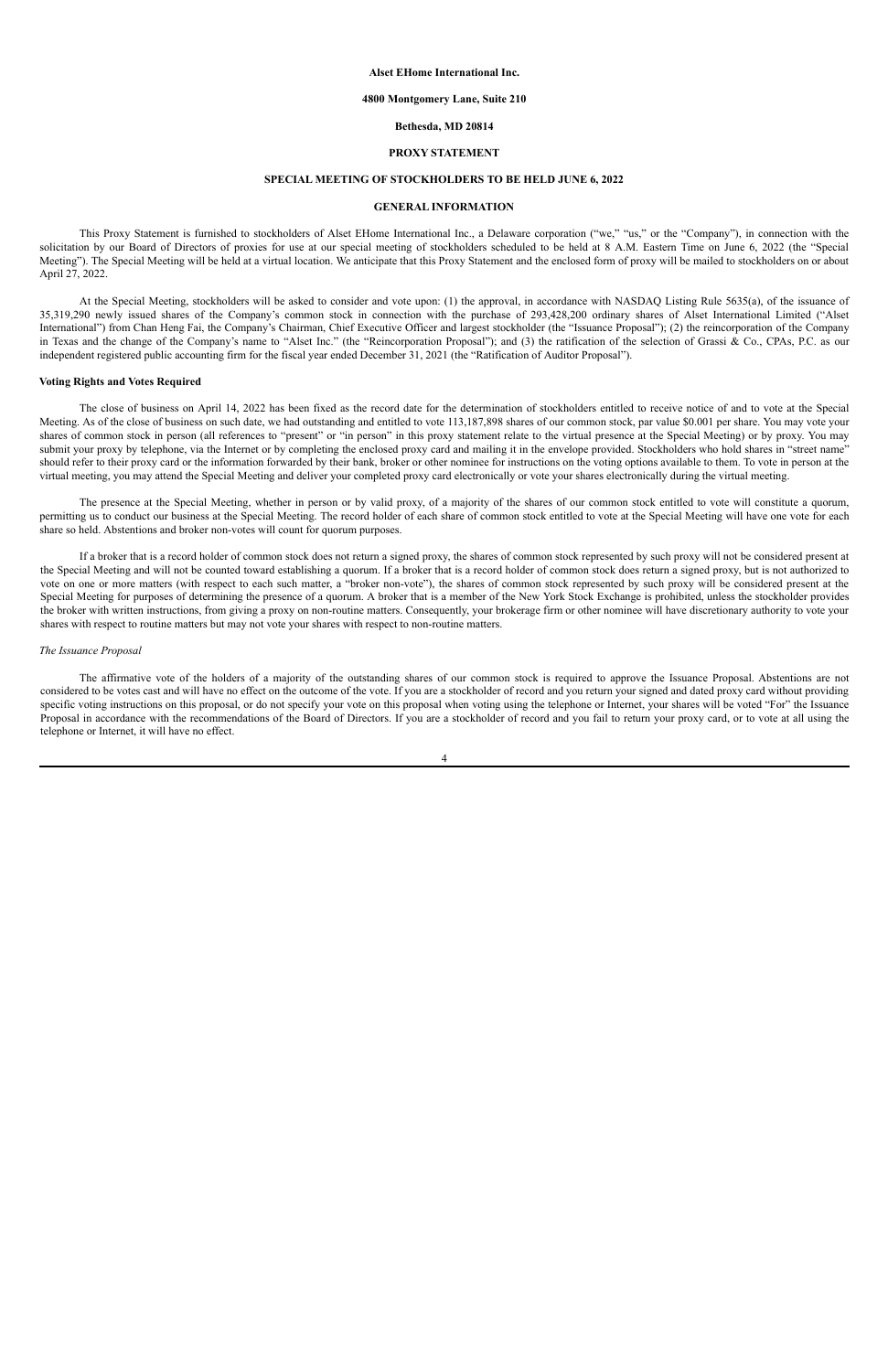Approval of the purchase of 293,428,200 ordinary shares of Alset International from Chan Heng Fai, the Company's Chairman, Chief Executive Officer and largest stockholder, for a purchase price of 35,319,290 newly issued shares of the Company's common stock, is a non-routine matter and brokers do not have discretionary authority to vote on this matter. If you hold shares in a brokerage account and wish to vote those shares on this proposal, then you should instruct on how to vote the shares using the voting instructions provided.

#### *The Reincorporation Proposal*

The affirmative vote of the holders of a majority of the outstanding shares of our common stock is required to approve the Reincorporation Proposal. Abstentions are not considered to be votes cast and will have no effect on the outcome of the vote. If you are a stockholder of record and you return your signed and dated proxy card without providing specific voting instructions on this proposal, or do not specify your vote on this proposal when voting using the telephone or Internet, your shares will be voted "For" the Reincorporation Proposal in accordance with the recommendations of the Board of Directors. If you are a stockholder of record and you fail to return your proxy card, or to vote at all using the telephone or Internet, it will have no effect.

We believe that the Ratification of Auditor Proposal is deemed to be a "routine" matter. Therefore, if you are a beneficial owner of shares registered in the name of your broker or other nominee and you fail to provide instructions to your broker or nominee as to how to vote your shares on this proposal, your broker or nominee will have the discretion to vote your shares on this proposal.

The Reincorporation Proposal is a non-routine matter and brokers do not have discretionary authority to vote on this matter. If you hold shares in a brokerage account and wish to vote those shares on this proposal, then you should instruct on how to vote the shares using the voting instructions provided.

#### *The Ratification of Auditor Proposal*

Most stockholders have three ways to submit a proxy: by telephone, via the Internet or by completing the enclosed proxy card and mailing it in the envelope provided. To submit a proxy by telephone or via the Internet, follow the instructions set forth on each proxy card you receive. To submit a proxy by mail, sign and date each proxy card you receive, mark the boxes indicating how you wish to vote and return the proxy card in the postage-paid envelope provided. Do not return the proxy card if you submit your proxy via the Internet or by telephone.

Any proxy given pursuant to this solicitation may be revoked by a stockholder at any time before it is exercised by providing written notice to our Secretary at Alset EHome International Inc., 4800 Montgomery Lane, Suite 210, Bethesda, MD 20814, by delivery to us of a properly executed proxy bearing a later date, or by virtually attending the meeting and voting in person electronically at the Special Meeting.

The affirmative vote of the holders of a majority of the outstanding shares of our common stock is required to approve the Ratification of Auditor Proposal. Abstentions are not considered to be votes cast and will have no effect on the outcome of the vote. If you are a stockholder of record and you return your signed and dated proxy card without providing specific voting instructions on this proposal, or do not specify your vote on this proposal when voting using the telephone or Internet, your shares will be voted "For" the Ratification of Auditor Proposal in accordance with the recommendations of the Board of Directors. If you are a stockholder of record and you fail to return your proxy card, or to vote at all using the telephone or Internet, it will have no effect.

We will bear the cost of this solicitation, including amounts paid to banks, brokers and other nominees to reimburse them for their expenses in forwarding solicitation materials regarding the Special Meeting to beneficial owners of our common stock. The solicitation will be by mail, with the materials being forwarded to stockholders of record and certain other beneficial owners of our common stock, and by our officers and other regular employees (at no additional compensation). We have not engaged a proxy solicitor to distribute our proxy materials and solicit proxies. Our officers and employees may solicit proxies from stockholders by personal contact, by telephone, or by other means if necessary in order to assure sufficient representation at the Special Meeting.

#### **Voting of Proxies**

Our Board of Directors recommends a vote **FOR** the Issuance Proposal, **FOR** the Reincorporation Proposal, and **FOR** the Ratification of Auditors Proposal.

#### **Revocation of Proxies**

#### **Solicitation of Proxies**

Issuer Direct, our transfer agent, shall act as inspector of elections at the Special Meeting.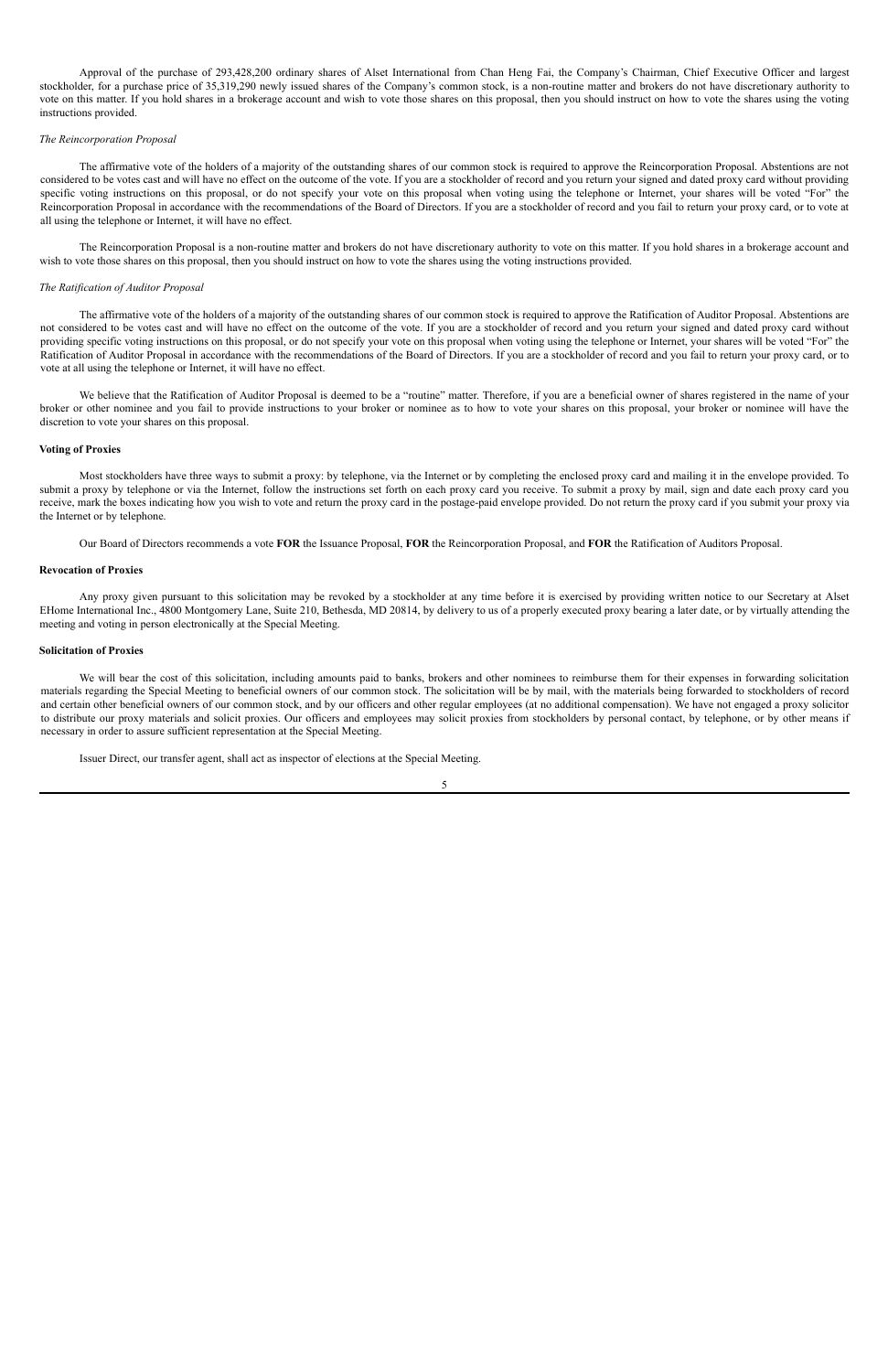#### PROPOSAL 1. ISSUANCE PROPOSAL TO APPROVE THE ISSUANCE OF 35,319,290 NEWLY ISSUED SHARES OF THE COMPANY'S COMMON STOCK IN CONNECTION WITH THE PURCHASE OF 293,428,200 ORDINARY SHARES OF ALSET INTERNATIONAL LIMITED FROM CHAN HENG FAI, THE **COMPANY'S CHAIRMAN, CHIEF EXECUTIVE OFFICER AND LARGEST STOCKHOLDER**

#### **Proposal**

We are asking our stockholders to approve, in accordance with NASDAQ Listing Rule 5635(a), the issuance of up to 35,319,290 shares of our common stock (the "Shares") to Chan Heng Fai, our Chief Executive Officer, Chairman and largest stockholder, pursuant to and upon the terms and subject to the conditions set forth in a securities purchase agreement (the "Agreement") entered into by the Company and Mr. Chan on February 28, 2022, pursuant to which Mr. Chan sold us 293,428,200 ordinary shares of Alset International in exchange for the Shares. The number of Shares to be issued to Mr. Chan was determined based on the relative price of ordinary shares of Alset International Limited and common stock of Alset EHome International Inc. at the time the Company's Board approved this transaction: 293,428,200 shares of Alset International were valued at \$11,990,899 based on the trading price on the Singapore Exchange; with a price of \$0.3395 for shares of the Company's common stock as of such date. As set forth in the Agreement, the closing of the transactions contemplated by the Agreement are subject to no objection by Nasdaq and approval of the Company's stockholders.

We are seeking stockholder approval in order to comply with NASDAQ Listing Rule 5635(a). Under NASDAQ Listing Rule 5635(a), stockholder approval is required prior to the issuance of securities in connection with the acquisition of another company if such securities (A) have, or will have upon issuance, voting power equal to or in excess of 20% of the voting power outstanding before the issuance of common stock; or (B) the number of shares of common stock to be issued is or will be equal to or in excess of 20% of the number of shares of common stock outstanding before the issuance of the stock or securities; or (C) any director, officer or substantial stockholder of the Company has a 5% or greater interest in the entity or assets to be acquired and the present or potential issuance of common stock could result in an increase in outstanding common shares or voting power of 5% or more.

We believe that Alset International represents a compelling opportunity for our Company. In addition, we believe that it is in the best interests of the Company to ensure that we hold a majority of the issued shares of Alset International. This acquisition will provide that future issuances of the shares of Alset International, which may occur from time to time, will not reduce our ownership position in Alset International below 50%. The transaction was approved by the Audit Committee and Board of Directors of the Company, with Mr. Chan abstaining.

#### **Interests of Certain Persons in Matters to be Acted Upon**

Mr. Chan is the Executive Chairman of Alset International and is our Chief Executive Officer, Chairman of the Board of Directors and largest stockholder, and as a result has an interest in the Issuance Proposal. Prior to the consummation of the transactions contemplated by the Agreement, Mr. Chan owns 44,144,981 shares, or 39% of the pretransaction shares outstanding. Following consummation of the Agreement, Mr. Chan will own 79,464,271 shares, or 53.5% of the post-transaction shares outstanding. Following the closing, and the closing of certain other transactions by third parties, the Company will own 85.4% of AI, as compared to 77% currently owned.

"FOR" THIS PROPOSAL NO. 1 TO APPROVE, IN ACCORDANCE WITH NASDAQ LISTING RULE 5635(a), THE ISSUANCE OF 35,319,290 NEWLY ISSUED SHARES OF THE COMPANY'S COMMON STOCK IN CONNECTION WITH THE PURCHASE OF 293,428,200 ORDINARY SHARES OF ALSET **INTERNATIONAL LIMITED FROM CHAN HENG FAI, THE COMPANY'S CHAIRMAN, CHIEF EXECUTIVE OFFICER AND LARGEST STOCKHOLDER.**

#### **About Alset International**

Alset International is an investment holding company, which engages in EHome community development, SPAC management, food and beverage sales, direct sales, asset management and information technology. Alset International's portfolio includes real property and related services; information technology related businesses; biomedical related business; and investment activities. Real estate includes actively acting as a developer for property projects and investing in property development projects as well as renting single family homes. Information technology business are involved in information technology (IT) hardware and software research and development, and other businesses providing IT related services to end users, service providers and other commercial users via multiple platforms. Investment business includes trading of quoted securities, commodities and other derivatives and financial products. Biomedical business includes the development, research, testing, manufacturing, licensing and distribution of biomedical products.

#### **Rationale for the Transaction**

#### **Effect of the Issuance Proposal on Current Stockholders**

If the Issuance Proposal is adopted, the issuance of such Shares would result in dilution to our stockholders, and would afford our stockholders a smaller percentage interest in the voting power, liquidation value and aggregate book value of the Company. Our common shares outstanding as of April 14, 2022 was 113,187,898, and will increase to 148,507,188 common shares following the issuance of our shares to Mr. Chan.

#### **No Appraisal Rights**

Under the Delaware General Corporation Law ("DGCL"), our stockholders are not entitled to appraisal rights with respect to the Issuance Proposal, and we will not independently provide our stockholders with any such rights.

#### **OUR BOARD OF DIRECTORS RECOMMENDS THAT YOU VOTE**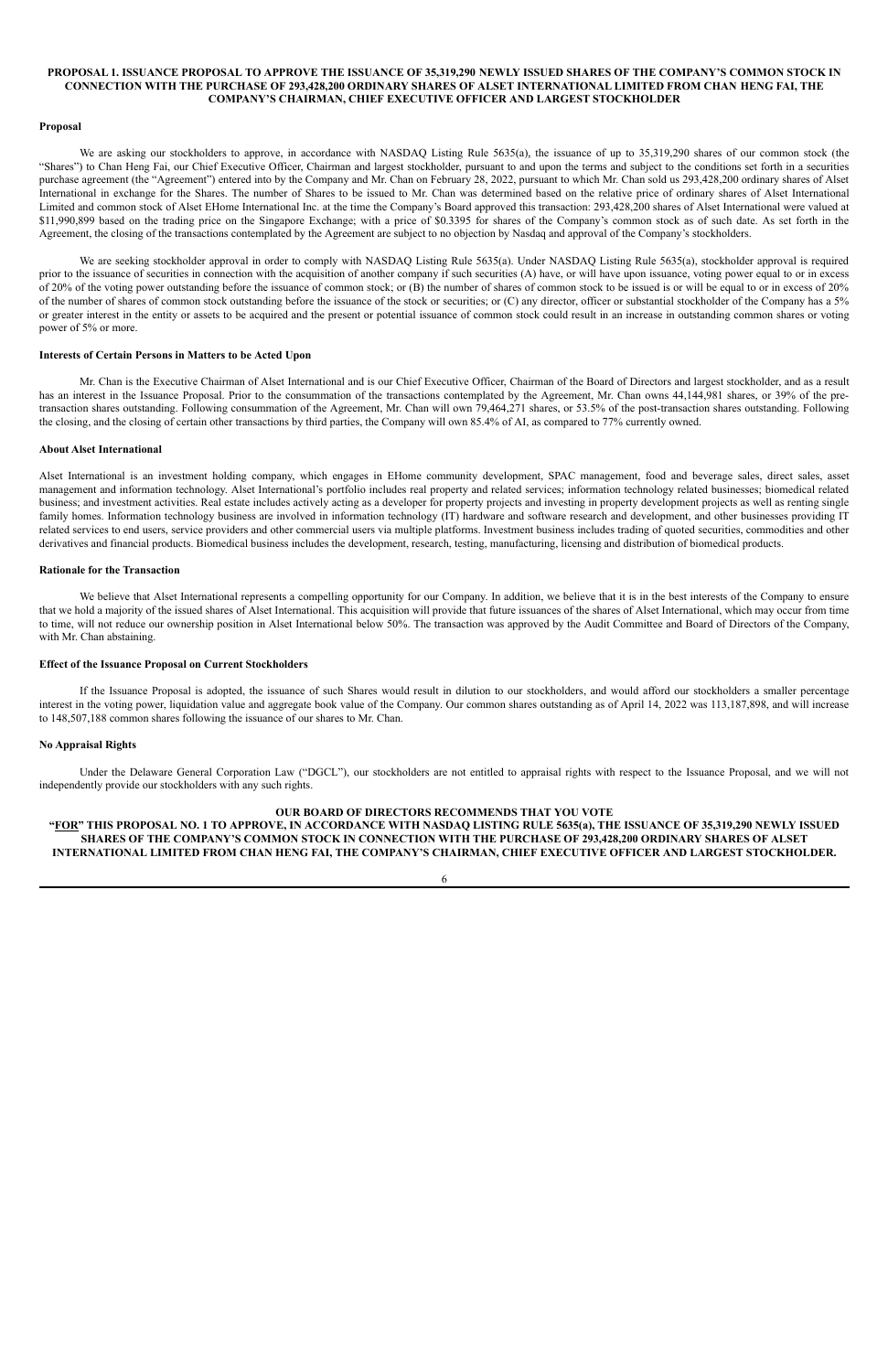#### **PROPOSAL 2. REINCORPORATION PROPOSAL TO APPROVE THE REINCORPORATION OF THE COMPANY IN TEXAS**

#### **Description of the Proposed Reincorporation in Texas**

We propose to change our state of incorporation from Delaware to Texas, which we refer herein to as the "Reincorporation." The Reincorporation would be effected through the merger (the "Merger") of the Company into a Texas corporation that is a wholly owned subsidiary of the Company, which we refer to herein as "Alset Texas," pursuant to an Agreement and Plan of Merger (the "Merger Agreement"). Upon completion of the Merger, Alset Texas will be the surviving corporation and will continue to operate our business under the name "Alset Inc."

Reincorporation in Texas will not result in a material change in our business, management, assets, liabilities or net worth. The principal effects of the proposed reincorporation will be that:

- 1. The affairs of the Company will cease to be governed by Delaware corporation laws and will become subject to Texas corporation laws. See "Comparison of Shareholder Rights Before and After the Reincorporation" below.
- 2. The resulting Texas corporation ("Alset Texas") will be the same entity as the current Delaware corporation ("Alset Delaware") and will continue with all of the rights, titles and interests of Alset Delaware, will continue with the same officers and directors of Alset Delaware, the rights of creditors of Alset Delaware will continue to exist, and the ownership interest of the shareholders of Alset Delaware will be converted to an identical interest in Alset Texas.

#### **General**

The Board has unanimously approved and recommends that the stockholders approve the reincorporation of the Company from the State of Delaware to the State of Texas (the "Reincorporation" or the "Reincorporation Proposal"). The Company would effect the Reincorporation by utilizing a Texas corporation which is a wholly owned subsidiary and adopting an agreement and plan of merger, the proposed form of which is attached hereto as Appendix A (the "Merger") and filing certificates of merger in both Delaware and Texas. At the effective time of the Reincorporation, the Company would amend the merger subsidiary's certificate of formation to one that would govern the Company as a Texas corporation going forward, the proposed form of which is attached as Appendix B. The Merger Agreement also would adopt bylaws for the resulting Texas corporation going forward, the proposed form of which is attached as Appendix C.

Apart from being governed by the proposed Texas certificate of formation, Texas bylaws and Texas corporation law, for all other purposes, the Company as a Texas corporation will possess the rights, privileges, powers and franchises, the real and mixed property. All debts due to Alset Delaware will be vested in Alset Texas, and all debts, liabilities and liens of Alset Delaware will be the debts, liabilities and liens of Alset Texas. Alset Texas will continue with the same officers and directors of Alset Delaware, the rights of creditors of Alset Delaware will continue to exist, and the ownership interest of the stockholders of Alset Delaware will be converted to an identical interest in Alset Texas. No regulatory approval (other than various filings with Secretary of State of Texas and Delaware discussed above) is required to effect the Reincorporation.

#### **Reasons for the Reincorporation**

The Company does not conduct any substantial operations in Delaware and does not anticipate doing so in the future. The Company also considered its desire to cut unnecessary costs. If the proposed reincorporation is implemented, Alset Texas would benefit from a recurring reduction in franchise taxes compared to Alset Delaware because Alset Texas would no longer have a franchise tax obligation in Delaware

The Company believes that the Texas legislature has demonstrated a willingness to maintain modern and effective corporation laws to meet changing business needs. While some regard Delaware corporate law as the most extensive and well-defined body of corporate law in the United States, the Company does not believe there is significant risk to the Company or its stockholders if the Company is governed under Texas corporate law rather than Delaware corporate law. Additionally, the Company regards certain aspects of Delaware law more uncertain and complex than their Texas equivalents due to the large body of nuanced Delaware case law. While there are some advantages under Delaware corporate law to being a Delaware corporation, there are also advantages under Texas corporate law to being a Texas corporation. The Company believes that, on balance, the impact on the Company of implementing the reincorporation proposal from a corporate law perspective will be neutral to the Company and its stockholders.

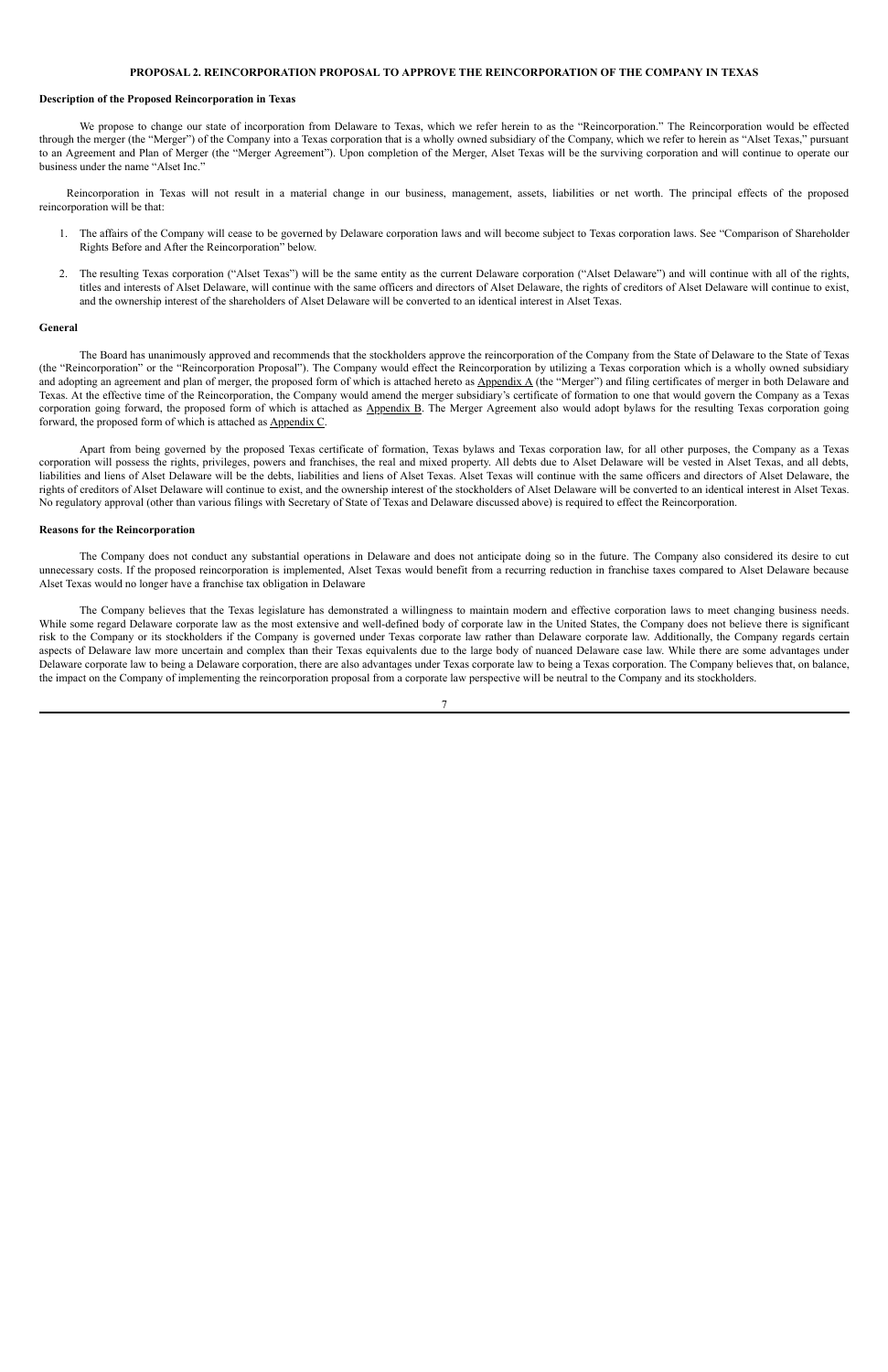In preparing the Texas Certificate of Formation and Bylaws that will govern Alset Texas in the event this proposal is approved by the stockholders, the Company attempted to mirror as closely as possible the stockholder voting thresholds that are currently in effect for Alset Delaware. In some instances, Texas law does not allow for identical voting thresholds, and in those cases the Company attempted to approximate the stockholder voting thresholds under Delaware law as nearly as possible.

The name "Alset Inc." is available to us in the state of Texas (such new name is not available in certain other jurisdictions). The Company's new name will more fully reflect its current business model. We believe that this new name is appropriate as we expand into new areas in addition to our core business of real estate. While we anticipate that real estate will remain our key business for the foreseeable future, we will add additional operations over time.

We have provided a discussion of additional differences between the Delaware and Texas corporate laws below under the heading "Comparison of Shareholder Rights Before and After the Reincorporation."

#### **Consequences of the Reincorporation**

The Reincorporation Proposal will effect a change in the legal domicile of the Company and other changes of a legal nature, the most significant of which are described herein and below under the heading "Comparison of Shareholder Rights Before and After the Reincorporation." The Reincorporation Proposal will not result in any change in headquarters, business, jobs, management, location of any of our offices or facilities, number of employees, taxes payable to the State of Texas, assets, liabilities or net worth (other than as a result of the costs incident to the Reincorporation and the Delaware franchise tax savings discussed above). Our management, including all directors and officers, will remain the same in connection with the reincorporation and will have identical positions with Alset Texas. None of the Company's subsidiaries will be changing their respective states or jurisdictions of incorporation, or making any other changes, in connection with the reincorporation. The Reincorporation will not otherwise affect any of the Company's material contracts with any third parties and the Company's rights and obligations under such material contractual arrangements will continue as rights and obligations of Alset Texas as a Texas corporation.

The authorized capital stock of Alset Delaware consists of 25,000,000 shares of preferred stock, \$0.001 par value per share, and 250,000,000 shares of common stock, \$0.001 par value per share. The authorized capital stock of Alset Texas will be identical to that of the Company immediately prior to the Reincorporation. Holders of Alset Texas' common stock will be entitled to equal voting rights, consisting of one vote per share on all matters submitted to a stockholder vote. Holders of Alset Texas' common stock will not have cumulative voting rights. Therefore, holders of a majority of the shares of Alset Texas' common stock voting for the election of directors will be able to elect all of the directors.

The Reincorporation Proposal will effect a change in the quorum requirement for all meetings of stockholders of Alset Texas. The presence, in person or by proxy, of the holders of a thirty-five percent (35%) of the outstanding shares of Alset Texas' stock entitled to vote will be required to constitute a quorum at any meeting of Alset Texas' stockholders compared to a majority of the outstanding shares of Alset Delaware's stock entitled to vote is required to constitute a quorum at any meeting of Alset Delaware's stockholders. The Board believes that it is in the Company's best interest to decrease the quorum requirement for all meetings of stockholders of Alset Texas. The Board believes that without decreasing the quorum requirement, there is an increasing danger that the Company will not be able to obtain a quorum at future stockholder meetings, thus hindering the Company's ability to conduct business. Due to the size and how dispersed the Company's stockholder base is, it has become increasingly more difficult to obtain the current quorum as contained in the Bylaws of Alset Delaware at stockholder meetings, and as a result the Company's ability to conduct business has become impaired. Without stockholder consent, the Company may not be able to, among other things, alter or amend its stock option plans, conduct certain types of mergers and acquisitions, or raise capital in certain types of transactions.

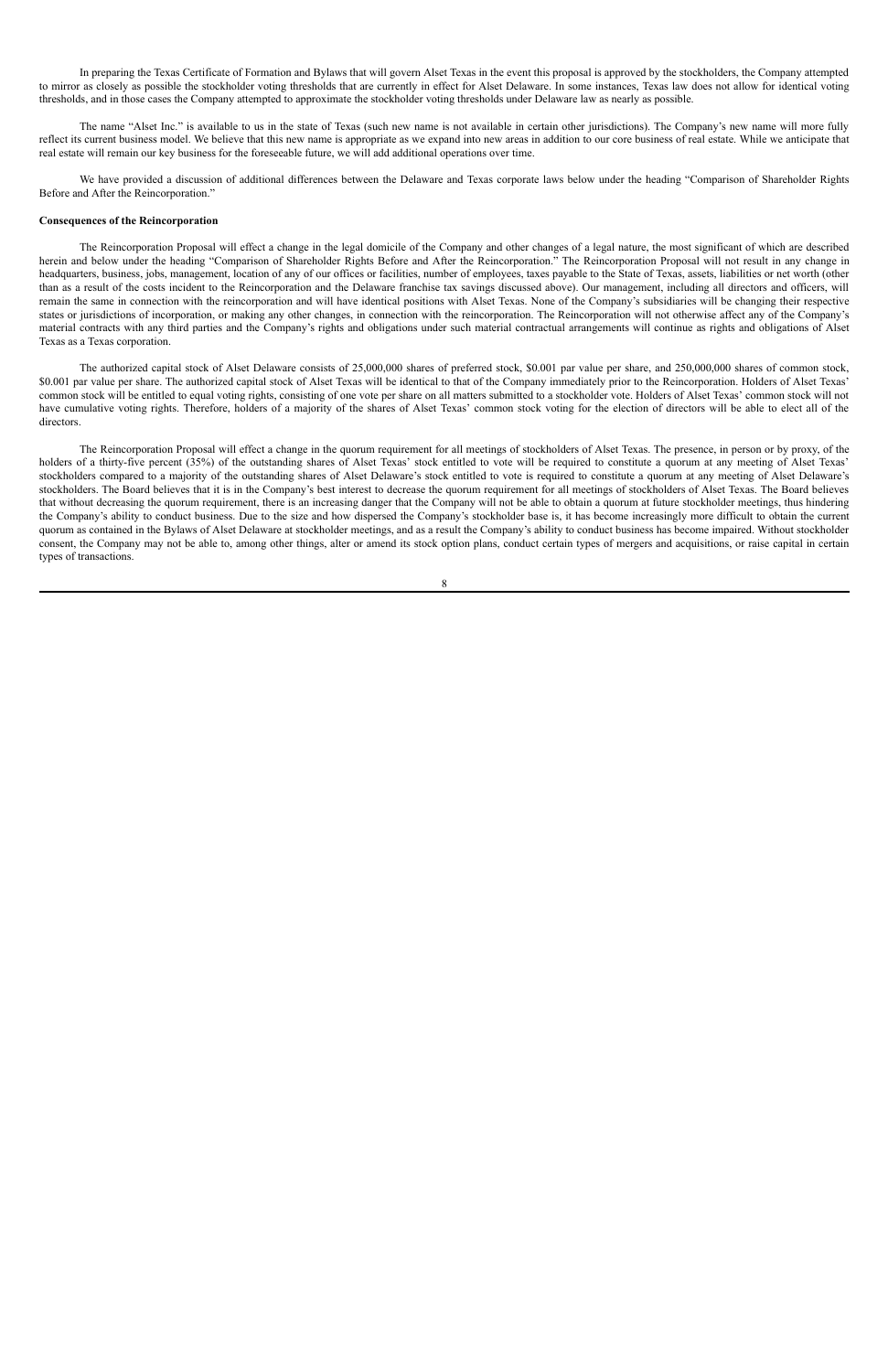#### **Comparison of Shareholder Rights Before and After the Reincorporation**

The Reincorporation will effect some changes in the rights of the Company's stockholders. This is as a result of differences between the Texas Business Organizations Code ("TBOC") and the DGCL, as well as differences between each of the Company's charter documents before and after the Reincorporation. Summarized below are the most significant differences between the rights of the Company's stockholders before and after the Reincorporation. The differences between the current Delaware certificate of incorporation and bylaws and the proposed Texas certificate of formation and bylaws, as relevant to such rights, are noted within this summary. The summary below is not intended to be relied upon as an exhaustive list of all the differences or a complete description of the differences resulting from the Reincorporation. Furthermore, this summary is qualified in its entirety by reference to the DGCL, the Company's existing Delaware certificate of incorporation and bylaws, the TBOC, and the Company's proposed Texas certificate of formation and bylaws.

*Business Combinations Statute* The DGCL prohibits certain transactions between a Delaware corporation and an "interested stockholder" for a period of three years after the date the interested stockholder acquired its stock.

#### **Delaware Texas**

"Interested stockholder" is broadly defined as a person (including the affiliates and associates of such person) that is directly or indirectly a beneficial owner of 15% or more of the outstanding voting stock of a Delaware corporation.

"Affiliated shareholder" is defined as a person who beneficially owns (or has owned within the preceding three-year period) 20% or more of the outstanding stock of a Texas public corporation for a period of three years following the shareholder acquiring shares representing 20% or more of the corporation's voting power.

Prohibited transactions include: (i) mergers, (ii) consolidations, (iii) sales or other dispositions of assets having an aggregate market value of 10% or more of either the consolidated assets or the outstanding stock of a company, and (iv) certain transactions that would result in the issuance or transfer of stock of a company, increase the interested stockholder's proportionate share of ownership in a company, or grant the interested stockholder disproportionate financial benefits.

The DGCL provides an exception to this prohibition if: (i) the business combination or the transaction in which the stockholder became an interested stockholder is approved by that company's board of directors prior to the date the interested stockholder became an interested stockholder, (ii) the interested stockholder acquired at least 85% of the voting stock of that company in the transaction in which it became an interested stockholder, or (iii) the business combination is approved by a majority of the board of directors and the affirmative vote of two-thirds of the votes entitled to be cast by disinterested stockholders at an annual or special meeting (and not by written consent).

The existing Delaware certificate of incorporation does not alter the effect of the Delaware business combinations statute.

The TBOC prohibits specific mergers, sales of assets, reclassifications and other transactions between a Texas public corporation and an "affiliated shareholder" for a period of three years after the date the shareholder obtained "affiliated shareholder" status.

The TBOC provides an exception to this prohibition if: (i) the board of directors of the corporation approves the transaction or the acquisition of shares by the affiliated shareholder prior to the affiliated shareholder becoming an affiliated shareholder, (ii) two-thirds (or a higher if specified in the certificate of formation) of the unaffiliated stockholders approve the transaction at a meeting held no earlier than six months after the shareholder acquires that ownership, or (iii) if the affiliated shareholder was an affiliated shareholder before December 31, 1996, and continued as such through the date of the transaction.

The proposed Texas certificate of formation does not alter the Texas business combinations statute.

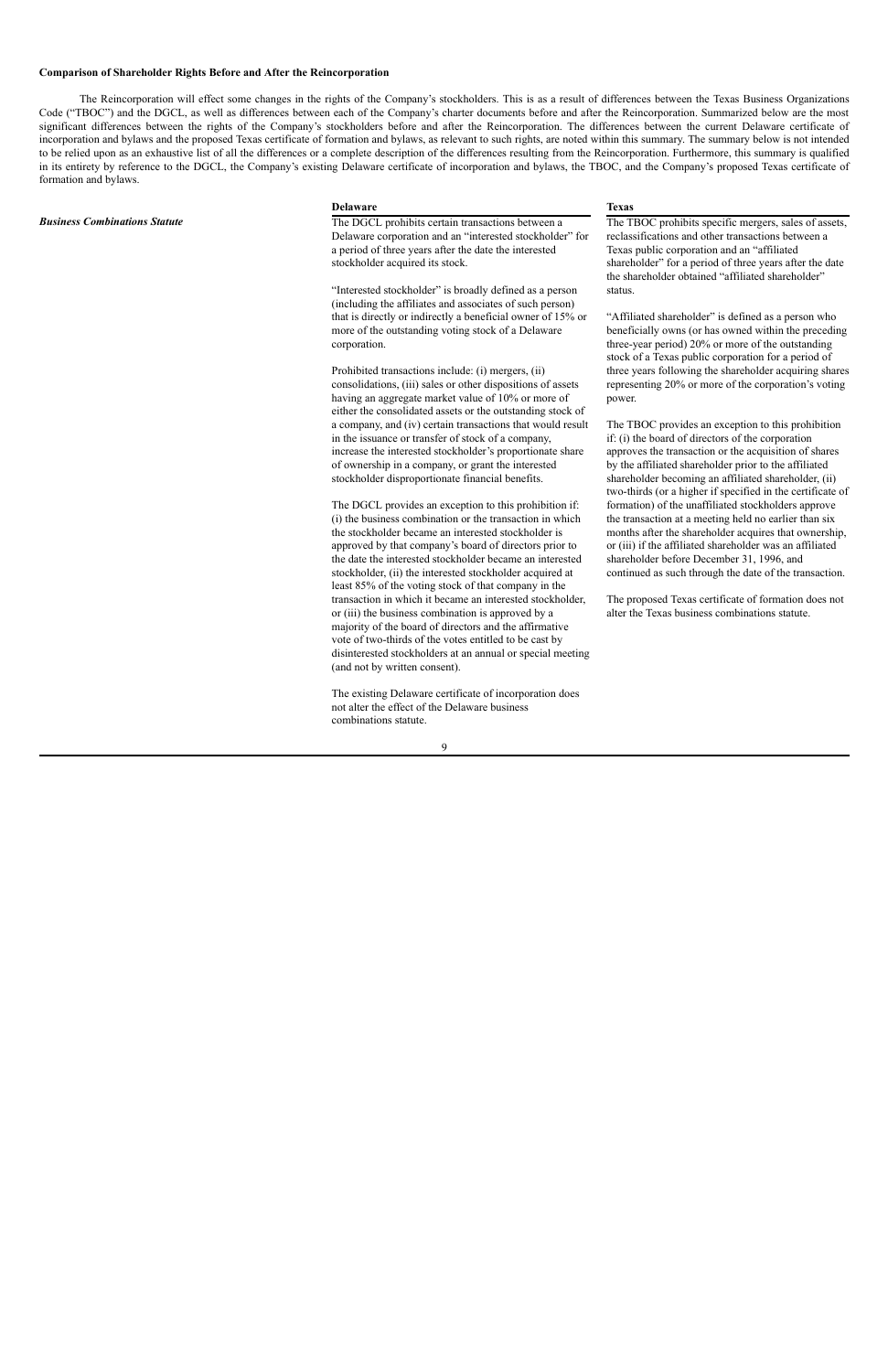| <b>Sales, Leases, Exchanges or Other Dispositions</b> | A Delaware corporation may sell, lease or exchange all<br>or substantially all of its property and assets when and as<br>authorized by a majority of the outstanding stock of the<br>corporation entitled to vote thereon, unless the certificate<br>of incorporation provides to the contrary.<br>The existing Delaware certificate of incorporation does<br>not address this issue. | Generally, the sale, lease, exchange or other<br>disposition of all, or substantially all, of the property<br>and assets of a Texas corporation requires the<br>approval of the holders of at least two-thirds of the<br>outstanding shares of the corporation entitled to vote.<br>No such approval is required, however, if the<br>transaction is made in the usual and regular course of<br>the corporation's business. Under Texas law, the<br>transfer of substantially all of a corporation's assets in<br>such a manner that the corporation continues directly<br>or indirectly to engage in one or more businesses is<br>deemed to be in the usual and regular course of its<br>business. |
|-------------------------------------------------------|---------------------------------------------------------------------------------------------------------------------------------------------------------------------------------------------------------------------------------------------------------------------------------------------------------------------------------------------------------------------------------------|----------------------------------------------------------------------------------------------------------------------------------------------------------------------------------------------------------------------------------------------------------------------------------------------------------------------------------------------------------------------------------------------------------------------------------------------------------------------------------------------------------------------------------------------------------------------------------------------------------------------------------------------------------------------------------------------------|
|                                                       |                                                                                                                                                                                                                                                                                                                                                                                       | The proposed Texas certificate of formation contains<br>a provision setting the approval threshold at a<br>majority of the outstanding shares.                                                                                                                                                                                                                                                                                                                                                                                                                                                                                                                                                     |
| <b>Approval of Mergers</b>                            | Under Delaware law, any merger with a third party must<br>be approved by a majority of the stockholders.                                                                                                                                                                                                                                                                              | Under Texas law, any merger with a third party<br>requires approval by two-thirds of the outstanding<br>shares of the Texas corporation unless a different<br>threshold, not less than a majority, is specified in the<br>certificate of formation.                                                                                                                                                                                                                                                                                                                                                                                                                                                |
|                                                       |                                                                                                                                                                                                                                                                                                                                                                                       | The proposed Texas certificate of formation contains<br>a provision setting the approval threshold at a<br>majority of the outstanding shares.                                                                                                                                                                                                                                                                                                                                                                                                                                                                                                                                                     |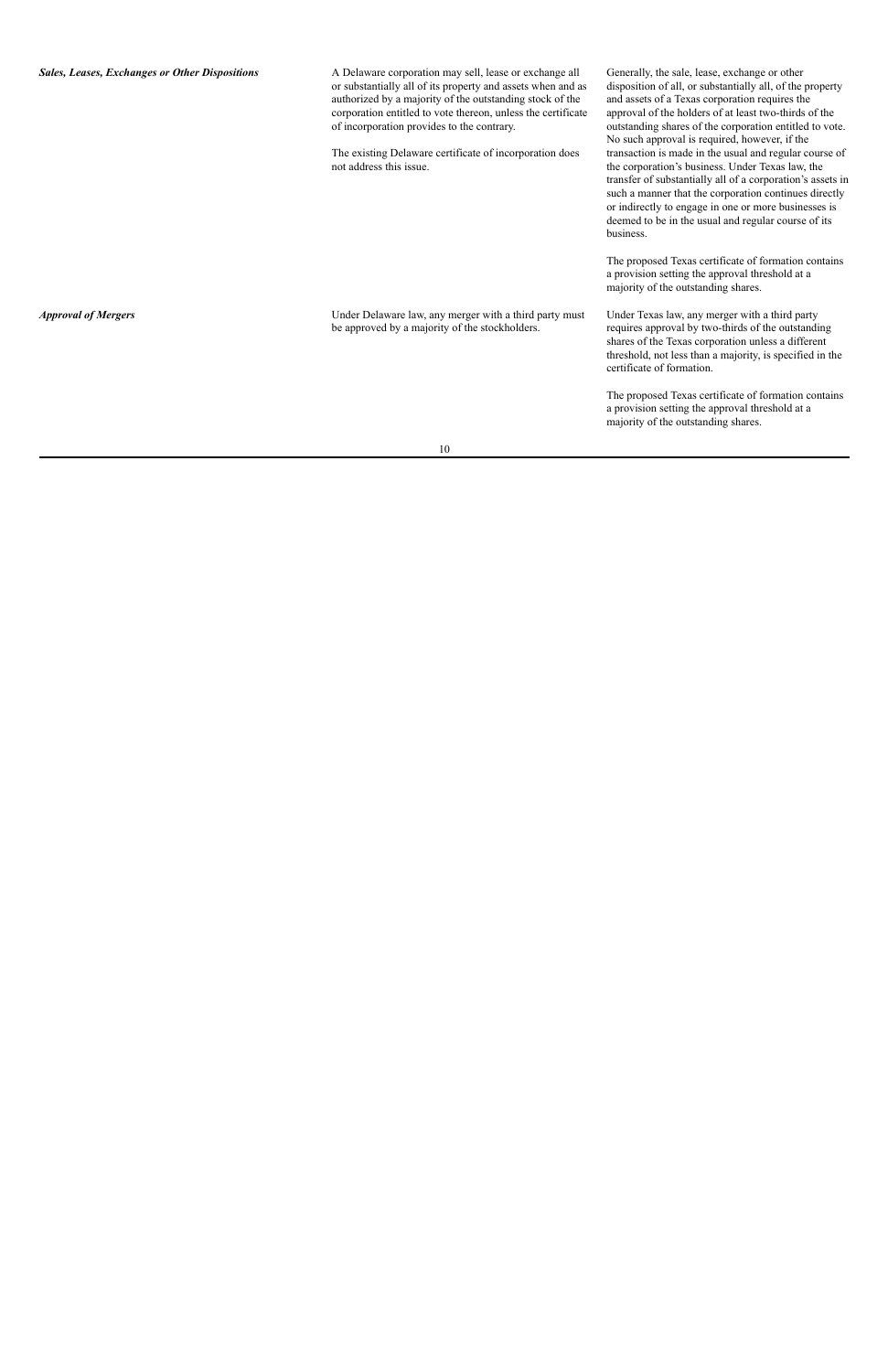Under Delaware law, stockholders have no appraisal rights in the event of a merger or consolidation of the corporation if the stock of the Delaware corporation is listed on a national securities exchange (the Company currently meets this condition by virtue of its listing on the NASDAQ market) or if such stock is held of record by more than 2,000 stockholders. Stockholders of a Delaware parent corporation have no appraisal rights in a merger between that parent corporation and a subsidiary corporation wholly owned by that parent corporation. Even if appraisal rights would not otherwise be availa b l e under Delaware law in the cases described above, stockholders would still have appraisal rights if they are required by the terms of the agreement of merger and consolidation to accept for their stock anything other t h a n: re law, stockholders have no appraisal Emplemento and merger or consolidation of the ecoset of the Delaware corporation is monal securities exchange (the Company statis condition by virtue of its listing on has the conditi

(1) shares of stock;

(A) of the surviving corporation; or

(B) of any other corporation which shares at the effective date of the merger or consolidation will be either listed on a national securities exchange or held of record by more than 2,000 stockholders;

(2) cash in lieu of fractional shares; or

(3) a combination of such shares and such cash.

Otherwise, stockholders of a Delaware corporation have appraisal rights in consolidations and mergers.

Under Delaware law, any corporation may provide in its certificate of incorporation that appraisal rights will also be available as a result of an amendment to its certificate of incorporation, any merger or consolidation involving such corporation, or the sale of all or substantially all of the assets of the corporation.

The existing Delaware certificate of incorporation has no such provisions

xcept for the limited classes of mergers, consolidations, sales and asset dispositions for which no shareholder approval is required under Texas law, stockholders of Texas corporations with voting rights have dissenters' rights in the event of a merger, consolidation, conversion, sale, lease, exchange or other disposition of all, or substantially all, the property and assets of the corporation. However, a shareholder of a Texas corporation has no dissenters' rights with respect to any plan or merger or conversion in which there is a single surviving or new domestic or foreign corporation, or with respect to any plan of exchange if:

(1) the ownership interest, or a depository receipt in respect of the ownership interest, held by the owner is part of a class or series of ownership interests, or depository receipts in respect of ownership interests, that are, on the record date set for purposes of determining which owners are entitled to vote on the plan of merger, conversion, or exchange, as appropriate:

(A) listed on a national securities exchange (the Company currently meets this condition by virtue of its listing on the NASDAQ market); or

(B) held of record by at least 2,000 owners;

(2) the owner is not required by the terms of the plan of merger, conversion, or exchange, as appropriate, to accept for the owner's ownership interest any consideration that is different from the consideration to be provided to any other holder of an ownership interest of the same class or series as the ownership interest held by the owner, other than cash instead of fractional shares or interests the owner would otherwise be entitled to receive; and

(3) the owner is not required by the terms of the plan of merger, conversion, or exchange, as appropriate, to accept for the owner's ownership interest any consideration other than:

(A) ownership interests, or depository receipts in respect of ownership interests, of another entity of the same general organizational type that, immediately after the effective date of the merger, conversion, or exchange, as appropriate, will be part of a class or series of ownership interests, or depository receipts in respect of ownership interests, that are:

(i) listed on a national securities exchange or authorized for listing on the exchange on official notice of issuance;

(ii) held of record by at least 2,000 owners;

(B) cash instead of fractional ownership interests the owner would otherwise be entitled to receive; or

(C) any combination of the ownership interests and cash above.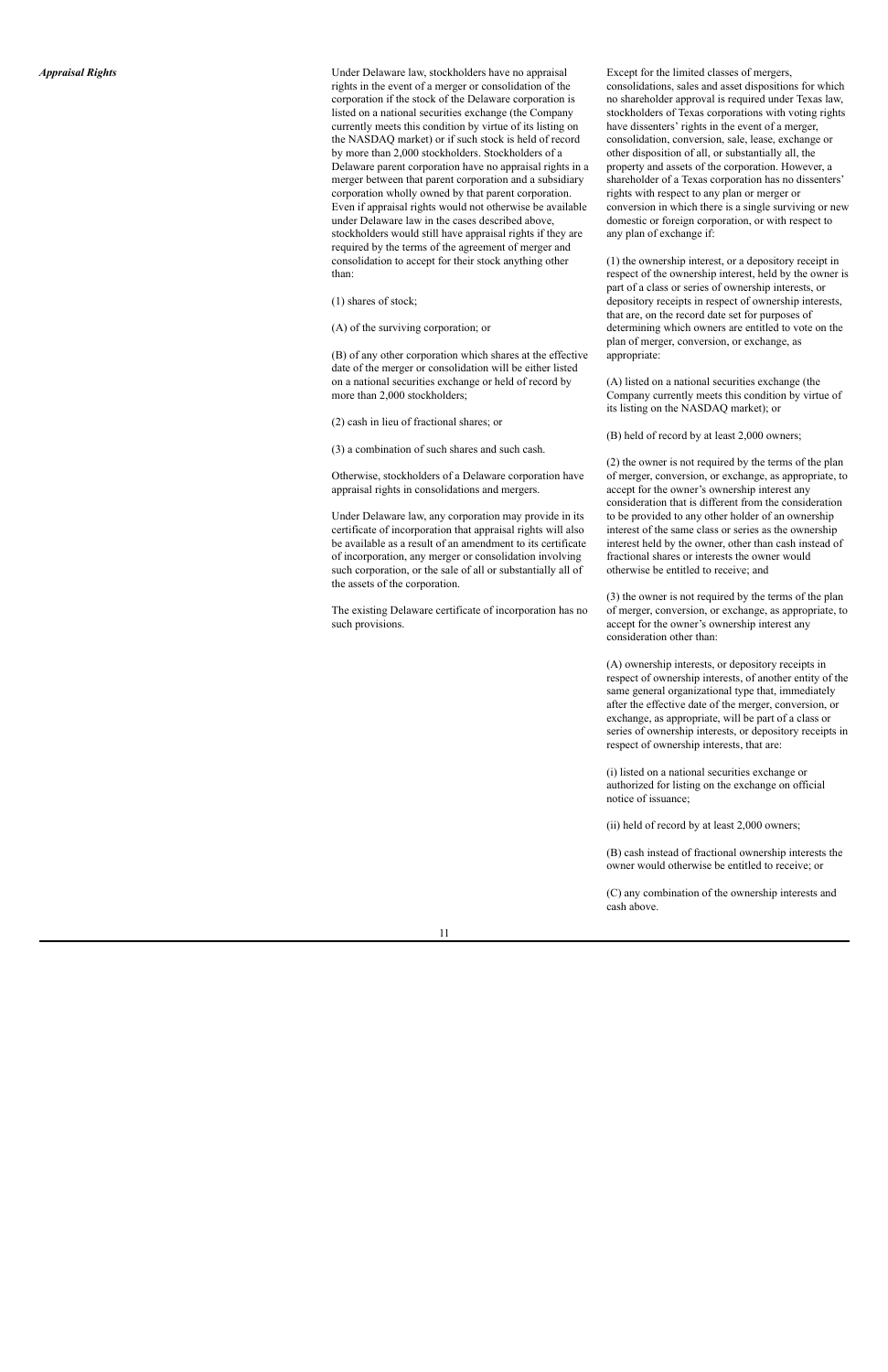#### *Shareholder Consent to Action Without a Meeting* Under Delaware law, unless otherwise provided in the

certificate of incorporation, any action that can be taken at a meeting of the stockholders can be taken without such meeting if written consent thereto is signed by the holders of outstanding stock having the minimum number of votes necessary to authorize or take such action at a meeting at which all shares entitled to vote thereon were presented and voted.

The existing Delaware certificate of incorporation allows for stockholder action by written consent.

**Procedures for Filling Vacant Directorships** Under Delaware law, unless the certificate of incorporation or bylaws provide otherwise, vacancies and newly created directorships resulting from any increase in the authorized number of directors may be filled by a majority of the directors then in office, although less than a quorum, or by a sole remaining director.

Under Texas law, any action that may be taken at a meeting of the stockholders may be taken without a meeting if written consent thereto is signed by all the holders of shares entitled to vote on that action. The certificate of formation of a Texas corporation may provide that action by written consent in lieu of a meeting may be taken by the holders of that number of votes which would be required to take the action which is the subject of the consent at a meeting at which each of the shares entitled to vote thereon were present and voted.

The proposed Texas certificate of formation allows shareholder action by written consent in lieu of a meeting.

The existing Delaware certificate of incorporation requires the vote of two-thirds of the directors then in office, although less than a quorum, or by a sole remaining director to fill vacancies.

Under Texas law, any vacancy occurring in the board of directors may, unless otherwise authorized by a corporation's certificate of formation, fill a vacancy or a newly created vacancy in a director position only: (i) by the affirmative vote of the majority of the directors then in office, (ii) by the sole remaining director, or (iii) by the affirmative vote of the stockholders.

A directorship to be filled because of an increase in the number of directors may be filled by the stockholders or by the board of directors for a term of office continuing only until the next election of one or more directors by the stockholders. The board of directors may not fill more than two such directorships during the period between any two successive annual meetings of stockholders. The proposed Texas certificate of formation and bylaws are consistent with the TBOC.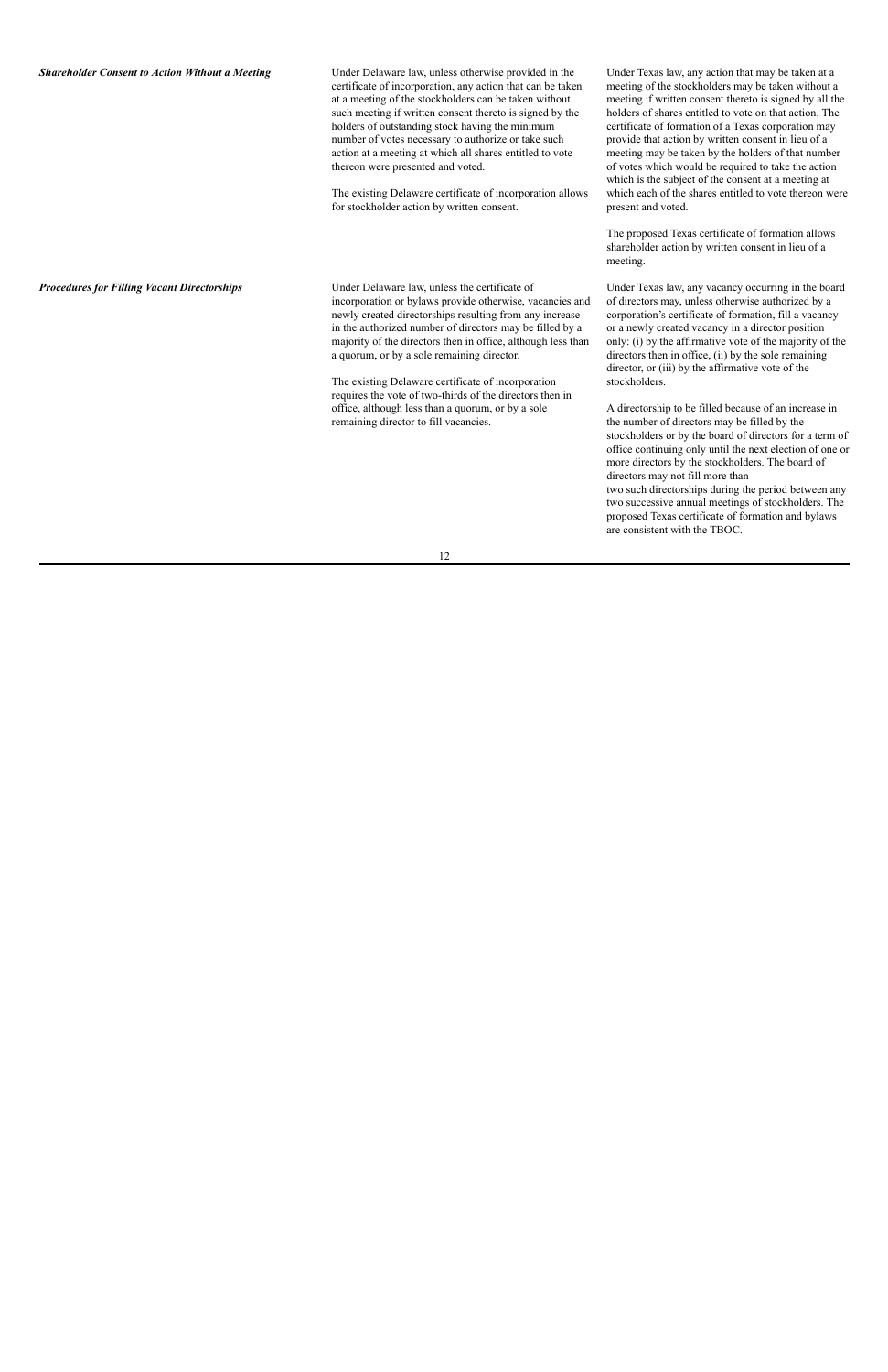Delaware law provides that special meetings of the stockholders may be called by the board of directors or such other persons as are authorized in the certificate of incorporation or bylaws.

The existing Delaware certificate of incorporation provides that special meetings of the stockholders may be called only by the Chairman of the Board, the Chief Executive Officer or the board of directors pursuant to a resolution approved by a majority of the directors. Stockholders may not, therefore, call a special meeting U<sub>I</sub><br>of U<sub>I</sub><br>of U<sub>I</sub><br>ce of mo<br>me<br>ybe map<br>sp<br>rece<br>g. bo

nlike in Delaware, under Texas law, stockholders are guaranteed the right to call special meetings. Unless otherwise specified in the corporation's certificate of formation, holders of not less than 1 0 % of all of the shares entitled to vote at the proposed meeting have the right to call a special stockholders' meeting. The certificate of formation may allow for special meetings to be called by a number of shares greater than or less than 10%, but it may not set the required number of shares above 50%. The president, board of directors, or any other person authorized to call special meetings by the certificate of formation or bylaws of the corporation may also call special stockholders' meetings.

The proposed Texas certificate of formation sets the percentage of stockholders required to call a special meeting at fifty percent of those stockholders entitled to vote on the subject matter for which the meeting is called (unlike the Delaware standard, where stockholders may not call a special meeting). The bylaws provide that special meetings of the stockholders may also be called by the President, the Chairman of the Board, the Chief Executive Officer, or the board of directors pursuant to a resolution approved by a majority of the directors.

horize another person or persons to act for such shareholder by proxy. A proxy is only valid for eleven months from its date unless otherwise provided in the proxy.

*Voting by Proxy* **Voter Delaware law, a stockholder may authorize** Under Delaware law, a stockholder may authorize another person or persons to act for such stockholder by proxy. A proxy is valid for three years from its date Under Delaware law, a stockholder may authorize Under Texas law, a shareholder may authorize another person or persons to act for such proxy. A proxy is valid for three years from its date by proxy. A proxy is only valid f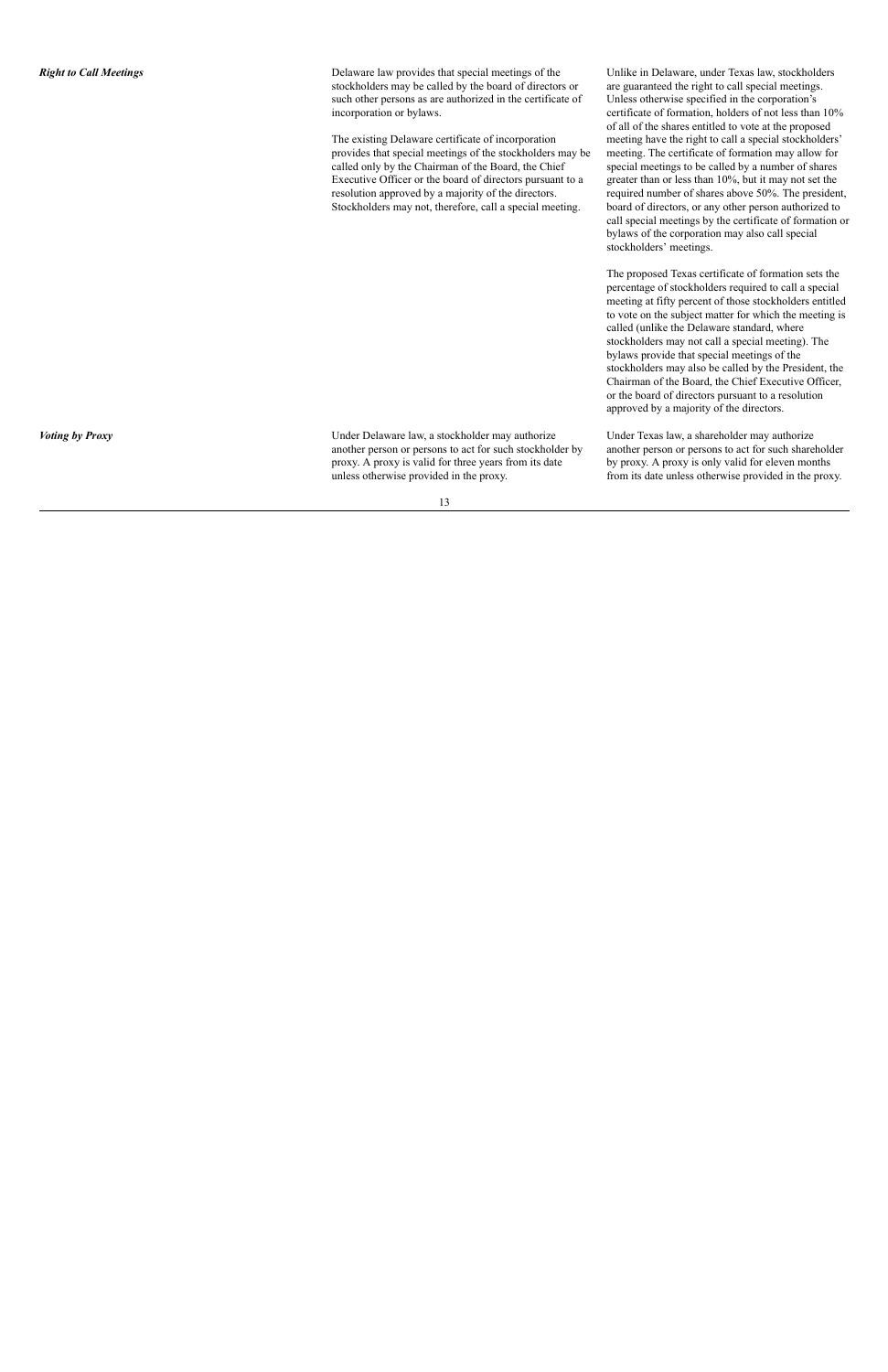Delaware law provides that amendments to the certificate of incorporation must be approved by the holders of a majority of the corporation's stock entitled to vote thereon, unless the certificate of incorporation provides for a greater number.

The existing Delaware certificate of incorporation requires the approval of the holders of at least two-thirds of the outstanding shares of the Company then entitled to vote in an election of directors, voting as a single class to amend the charter provisions relating management of the Company e law provides that amendments to the certificate<br>
voration must be approved by the holders of a<br>
of the corporation's stock entitled to vote<br>
lea<br>
unless the certificate of incorporation provides<br>
ater number.<br>
a 1<br>
ting

**Bylaw Amendments Bylaw** *Amendments* Under Delaware law, stockholders of a corporation entitled to vote have the right to amend, repeal or adopt the bylaws. If the corporation's certificate of incorporation so provides, the corporation's board of directors also has the have the right to amend, repeal or adopt the bylaws.

The proposed Texas certificate of formation does not provide for a different threshold.

Under Delaware law, stockholders of a corporation<br>
enerally, under Texas law, the board of directors<br>
entitled to vote have the right to amend, repeal or adopt<br>
the bylaws. If the corporation's certificate of<br>
incorporatio

The existing Delaware certificate of incorporation provides that the existing Delaware bylaws may be amended, repealed, altered or adopted (i) by stockholder action with the affirmative vote of the holders of at least two-thirds of the voting power of all the shares entitled to vote generally in the election of directors, voting together as a single class or (ii) by director action with the affirmative vote of at least two-thirds of the directors

nder Texas law, an amendment to the certificate of formation requires the approval of the holders of at least two-thirds of the outstanding shares of the corporation, unless a different threshold, not less than a majority, is specified in the certificate of formation.

or by two-thirds of the holders of the outstanding shares entitled to vote.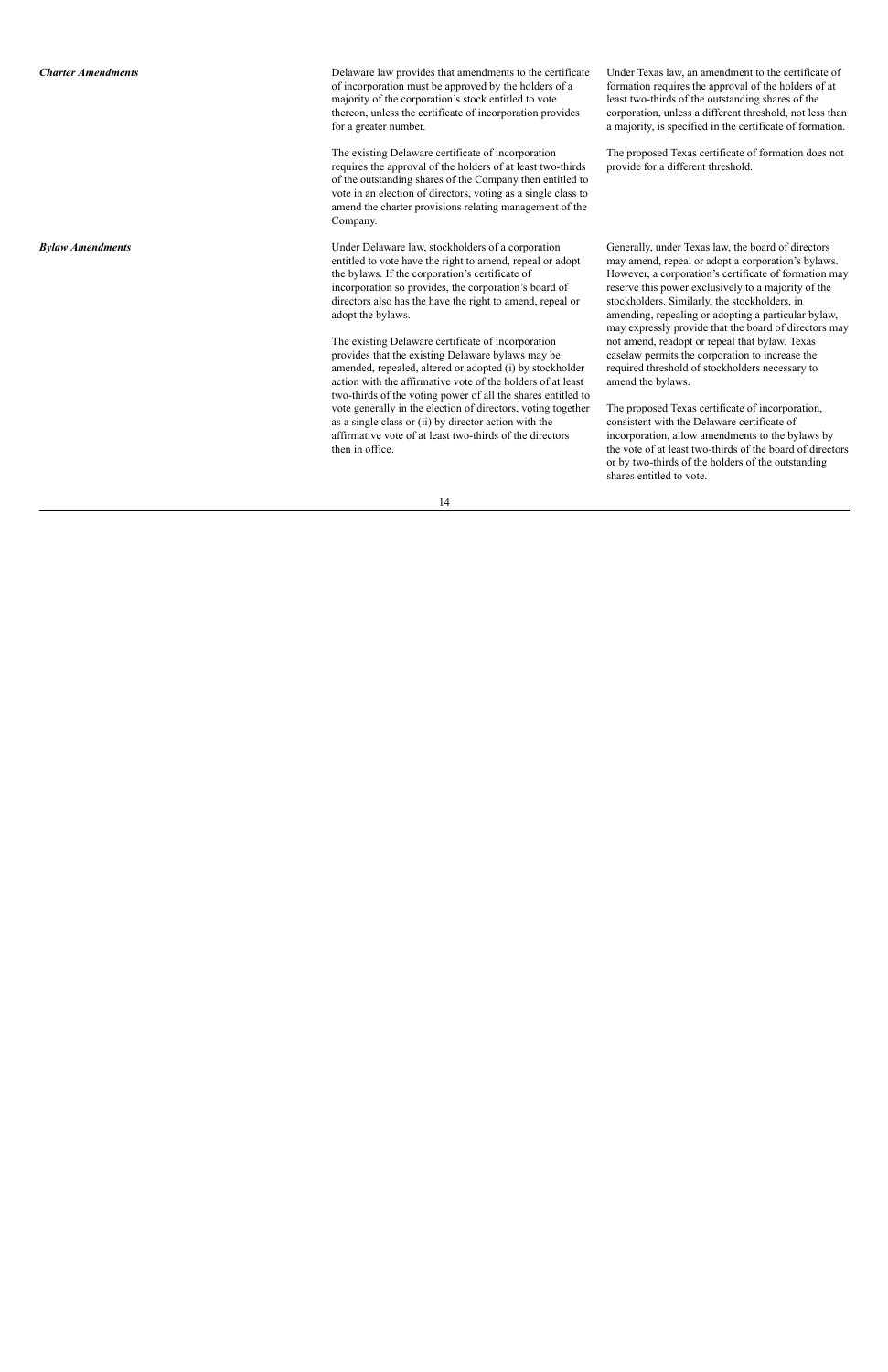*Removal of Directors* Under Delaware law, subject to the exceptions discussed below, a majority of stockholders then entitled to vote at an election of directors may remove a director with or without cause.

> If the board of directors of a Delaware corporation is classified (i.e., elected for staggered terms), a director may only be removed for cause, unless the corporation's certificate of incorporation provides otherwise.

If a corporation uses cumulative voting and less than the entire board is to be removed, no director may be removed without cause if the votes cast against his or her removal would be sufficient to elect him or her if then cumulatively voted at an election of the entire board of directors. Where a corporation's certificate of incorporation provides that separate classes or series of stockholders are entitled, as such a class or series, to elect separate directors, in calculating the sufficiency of votes for removal of such a director, only the votes of the holders of such a class or series are considered.

Neither the existing Delaware certificate of incorporation nor bylaws allow: (i) the removal of directors, other than for cause, (ii) cumulative voting, or (iii) the election of separate directors by separate classes or series of stockholders voting as such a class or series.

*Inspection of Books and Records* Under Delaware law, any stockholder may inspect the corporation's books and records upon written demand under oath stating the purpose of the inspection. If the corporation refuses to permit inspection or does not reply to the demand within five business days after the demand has been made, the stockholder may apply to the Court of Chancery for an order to compel such inspection.

Under Texas law, subject to the exceptions discussed below or as otherwise provided by the certificate of formation or bylaws of a corporation, the stockholders may remove a director, with or without cause, by a vote of the holders of a majority of the shares entitled to vote at an election of the directors.

If the corporation's directors serve staggered terms, a director may not be removed except for cause unless the certificate of formation provides otherwise.

**Distributions and Dividends because the Convention Convention Convention Convention Convention May, subject to any** restrictions contained in its certificate of incorporation, pay dividends out of surplus and, if there is not surplus, out of net profits for the current and/or the preceding fiscal year, unless the capital of the corporation is less than the capital represented by issued and outstanding stock having preferences on asset distributions.

If the certificate of formation permits cumulative voting and less than the entire board is to be removed, a director may not be removed if the votes cast against the removal would be sufficient to elect him or her if cumulatively voted at an election of the entire board of directors. Where a corporation's certificate of formation provides that separate classes or series of stockholders are entitled, as such a class or series, to elect separate directors, in calculating the sufficiency of votes for removal of such a director, only the votes of the holders of such a class or series are considered.

The proposed Texas bylaws are consistent with the existing Delaware certificate of incorporation and bylaws on this issue.

Under Texas law, a shareholder may, upon written demand stating a proper purpose, inspect the books and records of a corporation if such shareholder holds at least 5% of the outstanding shares of stock of the corporation or has been a holder of shares for at least six months prior to such demand.

The existing Delaware certificate of incorporation provides that dividends may be declared and paid or set apart for payment upon the Company's common stock out of any assets or funds of the Company legally available for the payment of dividends and may be payable in cash, stock or otherwise.

Under Texas law, a distribution is defined as a transfer of cash or other property (except a corporation's own shares or rights to acquire its shares), or an issuance of debt, by a corporation to its stockholders in the form of: (i) a dividend on any class or series of the corporation's outstanding shares, (ii) a purchase or redemption, directly or indirectly, of its shares, or (iii) a payment in liquidation of all or a portion of its assets.

Under Texas law, a corporation may not make a distribution if such distribution violates its certificate of formation or, unless the corporation is in receivership, if it either renders the corporation unable to pay its debts as they become due in the course of its business or affairs, or exceeds, depending on the type of distribution, either the net assets or the surplus of the corporation.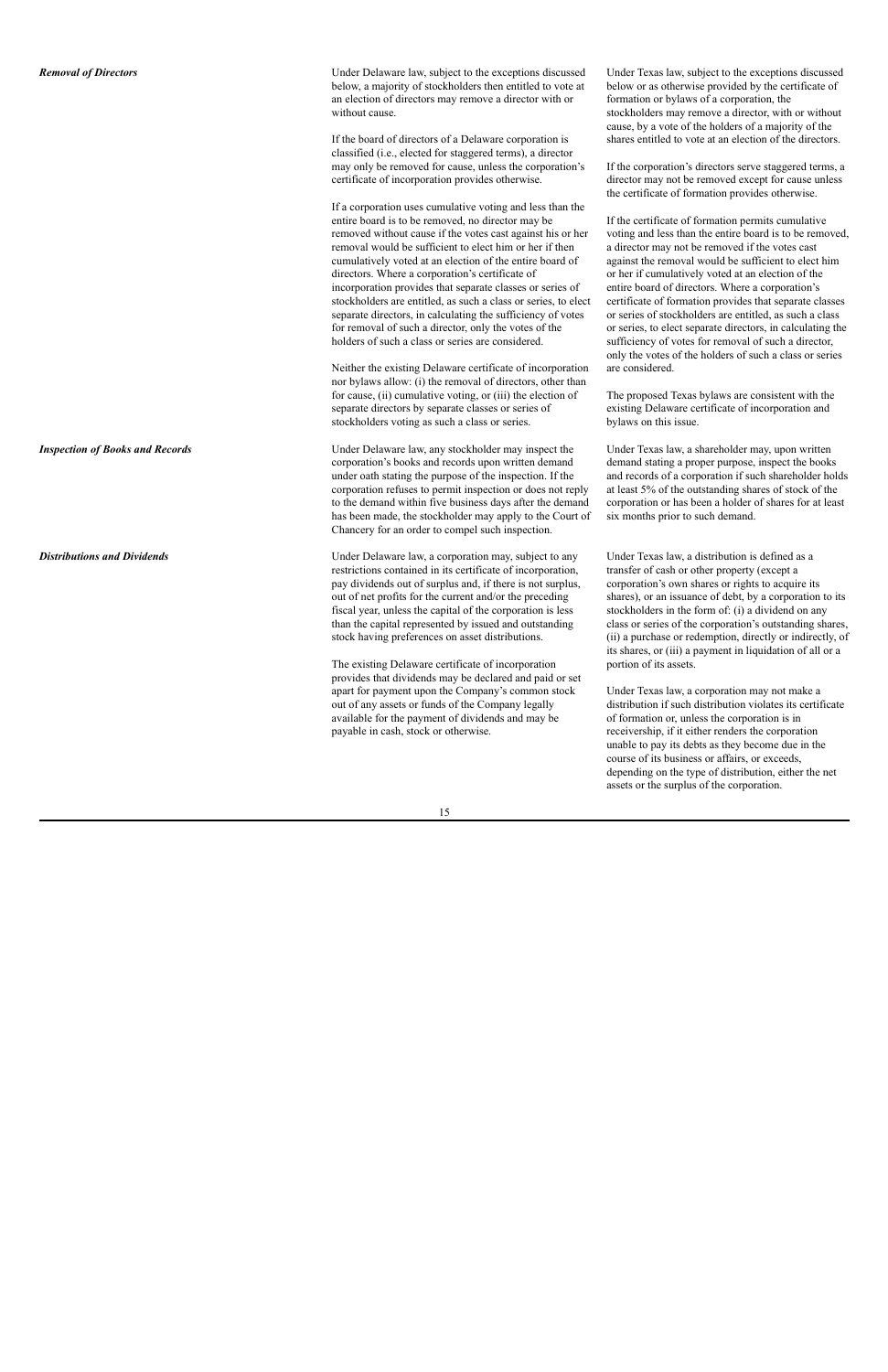**Stock Redemption and Repurchase Index** Under Delaware law, a corporation may purchase or redeem shares of any class except when its capital is impaired or would be impaired by such purchase or redemption. A corporation may, however, purchase or redeem out of capital, shares that are entitled upon any distribution of its assets to a preference over another class or series of its stock, or, if no shares entitled to such a preference are outstanding, any of its own shares, if such shares are to be retired and the capital reduced.

As noted above, under Texas law, the purchase or redemption by a corporation of its shares constitutes a distribution. Accordingly, the discussion above relating to distributions is applicable to stock redemptions and repurchases.

*Indemnification of Directors and Officers* **Delaysing Delaware law permits a corporation to indemnify** directors, officers, employees, or agents against expenses (including attorneys' fees), judgments, fines and amounts paid in settlement actually and reasonably incurred by the person in connection with an action, suit or proceeding, other than an action by or in the right of the corporation, to which such director, officer, employee or agent may be a party, provided such a director, officer, employee or agent acted in good faith and reasonably believed: (i) in the case of a civil, administrative or investigative proceeding, that his or her conduct was in or not opposed to the best interests of the corporation, or (ii) in the case of a criminal proceeding, that he or she had no reasonable cause to believe his or her conduct was unlawful.

> In connection with an action by or in the right of the corporation against a director, officer, employee or agent, the corporation has the power to indemnify such director, officer, employee or agent for expenses actually and reasonably incurred in connection with such suit: (i) if such person acted in good faith and in a manner the person reasonably believed to be in or not opposed to the best interests of the corporation, and (ii) if such person is found liable to the corporation, only if ordered by a court of law. Section 145 of the DGCL provides that such section is not exclusive of any other indemnification rights, which may be granted by a corporation to its directors, officers, employees or agents.

The existing Delaware certificate of incorporation and bylaws provide for indemnification of directors and officers (including advancement of expenses) to the fullest extent permitted by applicable law.

Texas law permits a corporation to indemnify a director or former director, against judgments and expenses reasonably and actually incurred by the person in connection with a proceeding if the person: (i) acted in good faith, (ii) reasonably believed, in the case of conduct in the person's official capacity, that the person's conduct was in the corporation's best interests, and otherwise, that the person's conduct was not opposed to the corporation's best interests, and (iii) in the case of a criminal proceeding, did not have a reasonable cause to believe the person's conduct was unlawful.

If, however, the person is found liable to the corporation, or is found liable on the basis he received an improper personal benefit, then indemnification under Texas law is limited to the reimbursement of reasonable expenses actually incurred and no indemnification will be available if the person is found liable for: (i) willful or intentional misconduct in the performance of the person's duty to the corporation, (ii) breach of the person's duty of loyalty owed to the enterprise, or (iii) an act or omission not committed in good faith that constitutes a breach of a duty owed by the person to the corporation.

The proposed Texas certificate of formation and bylaws provide for indemnification of directors and officers (including advancement of expenses) to the fullest extent permitted by applicable law.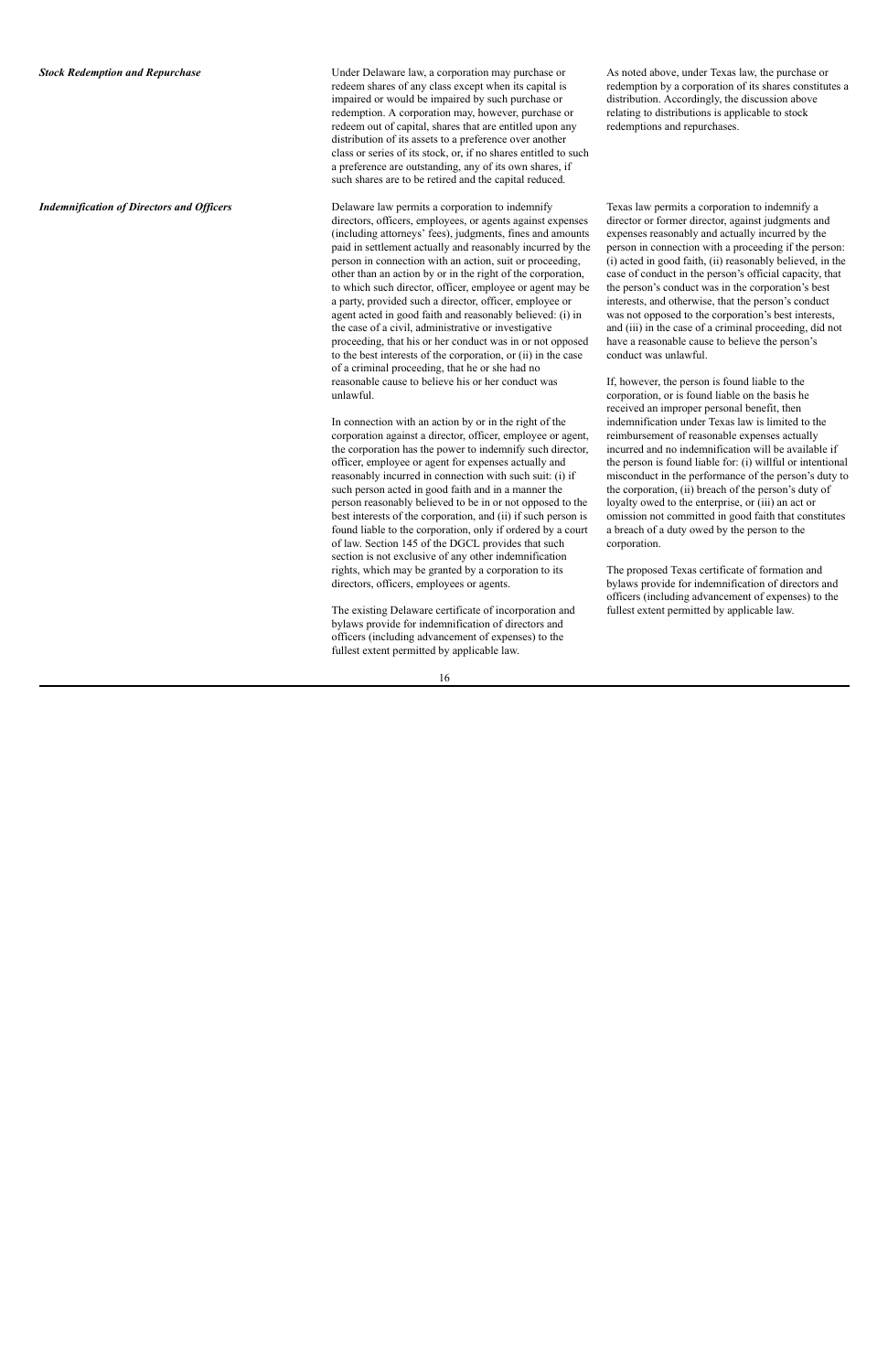**Procedure for Indemnification** Delaware law provides that a determination that indemnification of a director or officer is appropriate must be made: (i) by a majority vote of directors who are not party to the proceeding, even though less than a quorum, (ii) by a committee of such directors designated by majority vote of such directors, even though less than a quorum, (iii) if there are no such directors or if such directors so direct, by independent legal counsel in a written opinion, or (iv) by stockholder vote.

*Mandatory Indemnification* **Delaware law requires indemnification for expenses** actually and reasonably incurred with respect to any claim, issue or matter on which the director is successful on the merits or otherwise, in the defense of the proceeding.

Texas law provides that a determination that indemnification is appropriate must be made: (i) by a majority vote of the directors who, at the time of the vote, are disinterested and independent, regardless of whether such directors constitute a quorum, (ii) by a majority vote of a special committee of the board of directors if the committee is designated by a majority vote of the directors who at the time of the vote are disinterested and independent and is composed solely of one or more directors who are disinterested and independent, (iii) by special legal counsel selected by majority vote under (i) or (ii) above, (iv) by the stockholders in a vote that excludes those shares held by directors who, at the time of the vote, are not disinterested and independent, or (v) by a unanimous vote of the stockholders of the corporation.

*Insurance* 2 **Insurance** 2 **Insurance** 2 **Delaware law allows a corporation to purchase and** maintain insurance on behalf of any person who is or was a director, officer, employee or agent of the corporation against any liability asserted against such person and incurred by such person in such a capacity or arising out of his status as such a person. This is so, regardless of whether the corporation would have the power to indemnify such person against that liability.

Under Texas law, indemnification by the corporation for reasonable expenses actually incurred is mandatory only if the director is wholly successful on the merits or otherwise, in the defense of the proceeding.

Under Delaware law, a corporation may also establish and maintain arrangements, other than insurance, to protect such persons, including a trust fund or surety arrangement.

Texas law is substantially the same as Delaware law for this issue.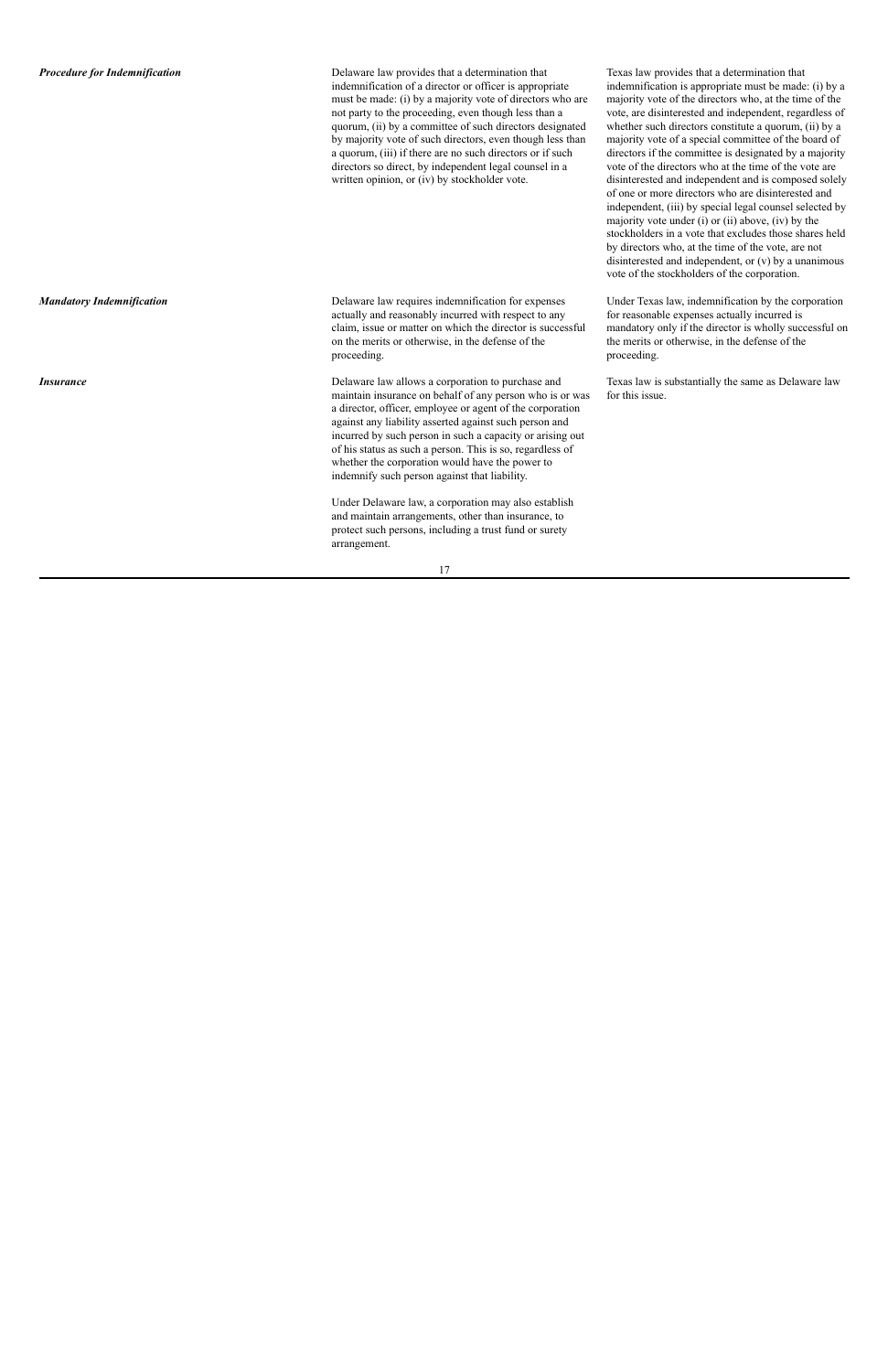**Persons Covered** 2008 **Delaware law provides the same indemnification rights** to officers, employees and agents that it provides for directors.

Texas law expressly and separately addresses the indemnification of officers, employees and agents. The corporation may indemnify and advance expenses to an officer, employee or agent as provided by the corporation's governing documents, general or specific action of the board of directors, resolution of the stockholders, contract, or common law. The corporation must indemnify an officer to the same extent as a director. The procedure for indemnification under Texas law summarized above need not be followed for officers, employees or agents.

**Standard of Care** In general, directors are charged with the duty in their decision-making process and oversight responsibilities to act as would a reasonably prudent person in the conduct of such person's own affairs.

*Limited Liability of Directors* Delaware law permits the adoption of a provision in the certificate of incorporation limiting or eliminating the monetary liability of a director to a corporation or its stockholders by reason of a director's breach of the fiduciary duty of care.

Texas law is substantially the same as Delaware law for this issue.

Delaware law does not, however, permit any limitation of the liability of a director for: (i) breaching the duty of loyalty to the corporation or its stockholders, (ii) failing to act in good faith, (iii) engaging in intentional misconduct or a knowing violation of law, (iv) obtaining an improper personal benefit from the corporation, or (v) declaring an illegal dividend or approving an illegal stock purchase or redemption.

The existing Delaware certificate of incorporation eliminates the monetary liability of a director to the fullest extent permitted by applicable law.

Texas law permits a corporation to eliminate in its certificate of formation all monetary liability of a director to the corporation or its stockholders for conduct in the performance of such director's duties.

Texas law does not, however, permit any limitation of the liability of a director for: (i) a breach of the duty of loyalty to the corporation or its stockholders, (ii) an act or omission not in good faith that constitutes a breach of duty of the person to the corporation or involves intentional misconduct or a knowing violation of law, (iii) a transaction from which the director obtains an improper benefit, or (iv) a violation of applicable statutes which expressly provide for the liability of a director.

The proposed Texas certificate of formation eliminates the monetary liability of a director to the fullest extent permitted by applicable law.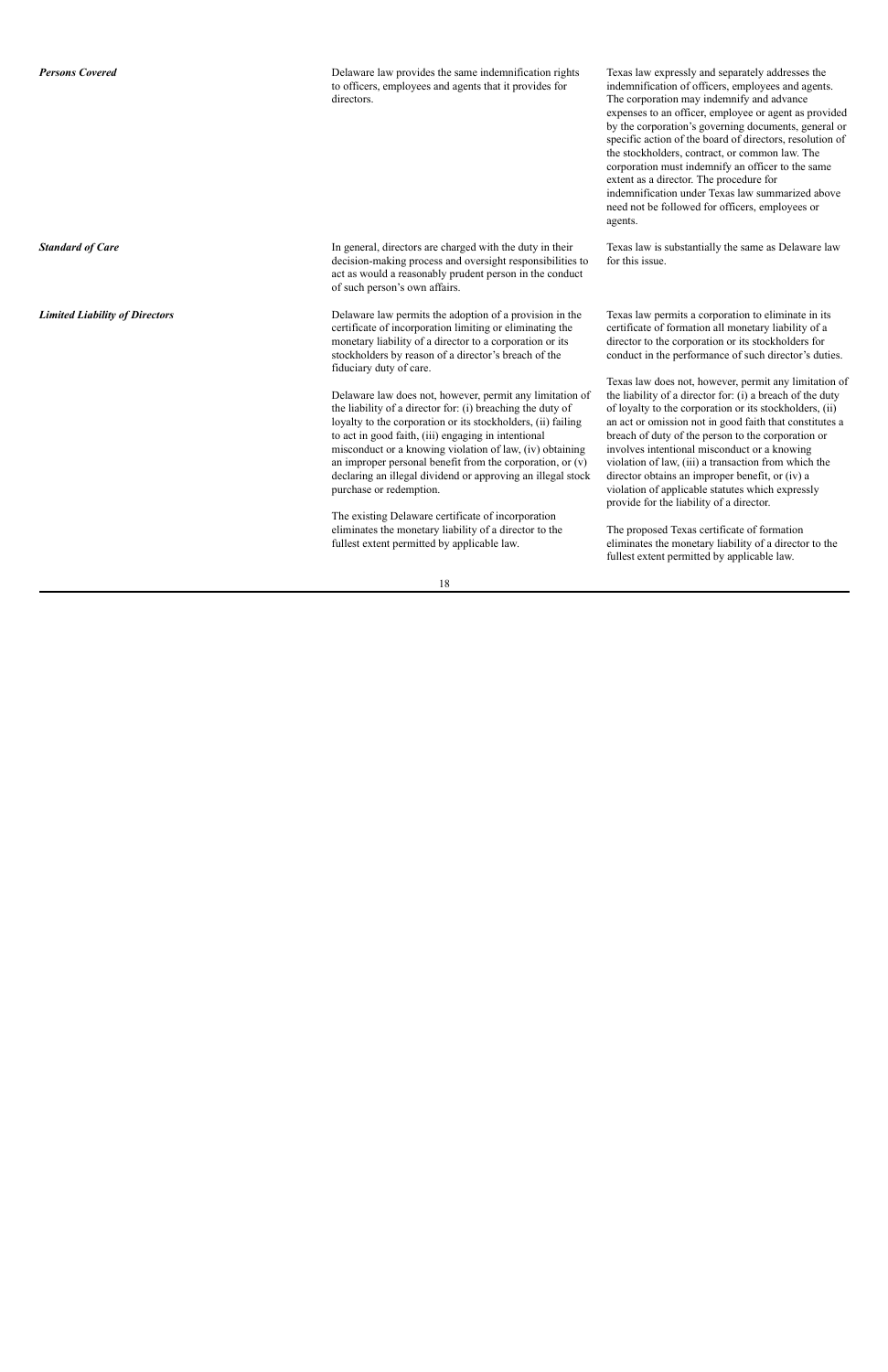| <b>Fiduciary Duties of Directors</b> | Delaware imposes duties of care and loyalty on directors<br>of Delaware corporations, subject to the business<br>judgment rule which provides a presumption that a<br>director acted on an informed basis, in good faith, and in<br>the honest belief that the action taken was in the best<br>interests of the corporation. Delaware imposes liability<br>upon directors who willfully or recklessly disregard their<br>duties as directors so as to constitute an utter failure to<br>carry out their fiduciary duties.<br>Directors of a Delaware corporation owe fiduciary duties<br>both to the stockholders and the corporation. | Texas imposes duties of loyalty, care and obedience<br>on directors of Texas corporations, but will generally<br>not, absent fraud, impose liability upon a non-<br>interested director unless the action challenged is<br>outside of the expressed purpose of the corporation or<br>inconsistent with an express limitation on authority.<br>Directors of a Texas corporation owe fiduciary duties<br>only to the corporation. |
|--------------------------------------|----------------------------------------------------------------------------------------------------------------------------------------------------------------------------------------------------------------------------------------------------------------------------------------------------------------------------------------------------------------------------------------------------------------------------------------------------------------------------------------------------------------------------------------------------------------------------------------------------------------------------------------|---------------------------------------------------------------------------------------------------------------------------------------------------------------------------------------------------------------------------------------------------------------------------------------------------------------------------------------------------------------------------------------------------------------------------------|
| <b>Shareholder Rights Plans</b>      | Delaware courts have generally allowed the use of<br>shareholder rights plans by a corporation if their adoption<br>is reasonable in response to a reasonably identified threat<br>posed.                                                                                                                                                                                                                                                                                                                                                                                                                                              | Texas statutorily approves shareholder rights plans.                                                                                                                                                                                                                                                                                                                                                                            |
| <b>Considerations of Directors</b>   | Delaware does not have a statute stating what<br>constituencies the board may consider when making<br>decisions.                                                                                                                                                                                                                                                                                                                                                                                                                                                                                                                       | Texas corporate law includes statutory approval of<br>directors considering both the long-term and short-<br>term interests of the corporation and the stockholders.                                                                                                                                                                                                                                                            |
| <b>Shareholder Actions</b>           | Delaware allows certain lawsuits to be brought against<br>directors directly by stockholders, in some instances,<br>without making a demand on the corporation's board.<br>Generally, lawsuits are tried before a Delaware<br>chancellor without a jury.                                                                                                                                                                                                                                                                                                                                                                               | Texas generally requires that lawsuits against<br>directors be brought derivatively by the corporation<br>only after making demand on the corporation's board<br>setting out the contours of the demand. Texas law<br>may, in certain circumstances, such as in a proceeding<br>determining liability of directors, allow for a jury<br>trial.                                                                                  |

### **Mechanism for Reincorporation into Texas**

The process for changing the Company from a Delaware corporation to a Texas corporation will be for the Company to utilize a wholly-owned subsidiary in the State of Texas and to merge the Company into the Texas subsidiary by adopting the Merger Agreement. The Merger Agreement calls for the surviving Texas corporation to adopt the proposed Texas certificate of formation, which will be the certificate of formation of the Company after the Reincorporation.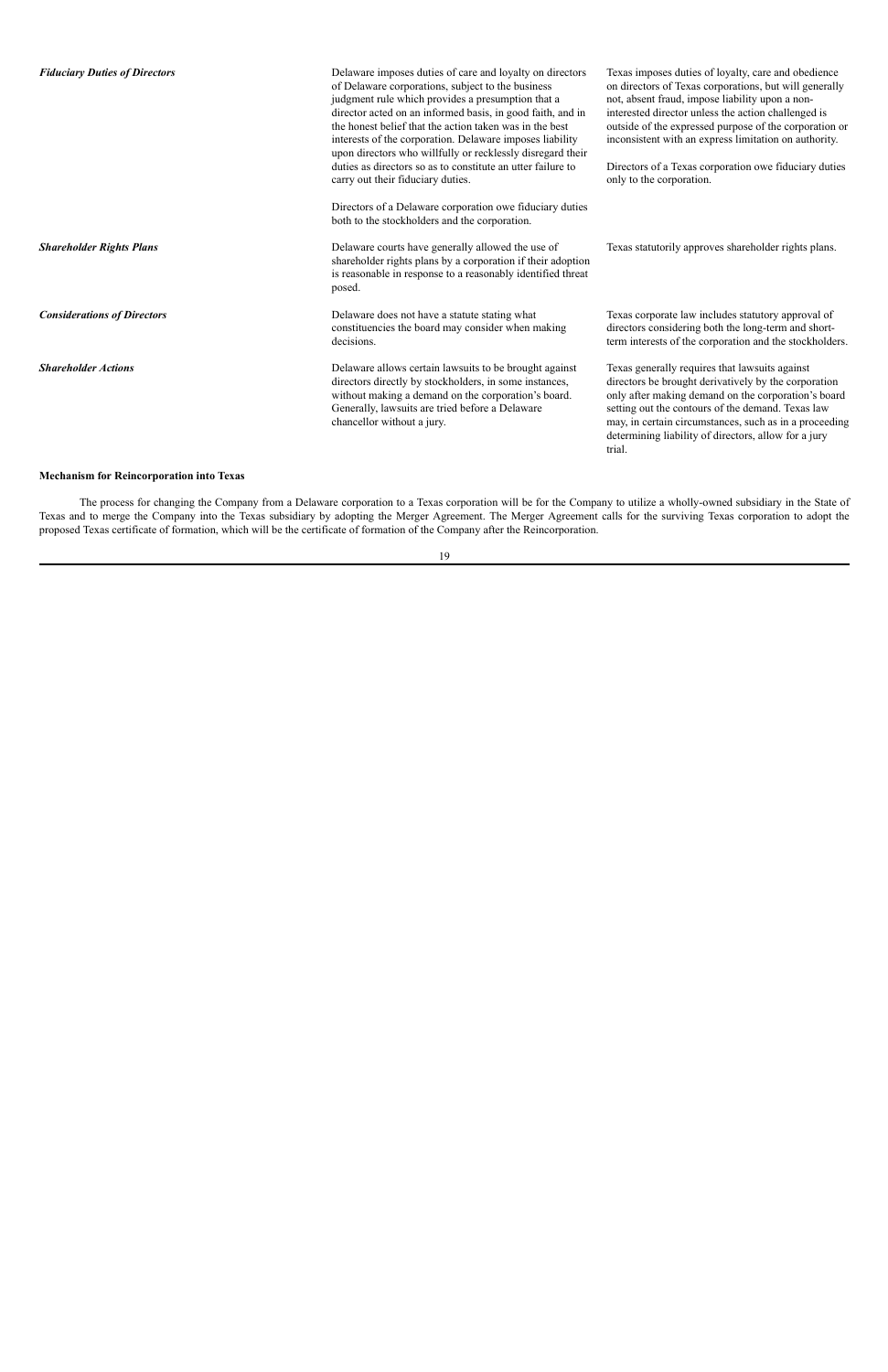#### **Stock and Equity Incentive Awards**

At the effective time of the Reincorporation, each outstanding share of Common Stock of Alset Delaware will automatically be converted into one share of common stock of Alset Texas. If you hold physical stock certificates, you do not have to exchange your existing stock certificates of the Company for stock certificates of the resulting Texas corporation; however, after the Reincorporation, any stockholder desiring a new form of stock certificate may submit the existing stock certificate to Issuer Direct, the Company's transfer agent, for cancellation and obtain a new certificate by contacting Issuer Direct at 919-744-2722 or One Glenwood Ave, Suite 1001, Raleigh, NC 27603. Pursuant to the Merger Agreement, the resulting Texas corporation will assume all of the Company's obligations under the Company's 2020 Incentive Compensation Plan. Each outstanding option to purchase shares of Common Stock under these plans will be converted into an option to purchase an equal number of shares of the resulting Texas corporation's common stock on the same terms and conditions as in effect immediately prior to the Reincorporation. Each other award (restricted stock is the only other type of award currently outstanding) will be converted to an equivalent award with the same terms issued by the Texas corporation.

#### **Effective Time**

If the Reincorporation Proposal is approved, the Reincorporation will become effective upon the filing of, and at the date and time specified in (as applicable), a certificate of merger filed with the Secretary of State of the State of Delaware and a Texas certificate of merger and the Texas certificate of formation filed with the Secretary of State of the State of Texas, in each case upon acceptance thereof by the Delaware Secretary of State and the Texas Secretary of State. If the Reincorporation Proposal is approved, it is anticipated that the Company will cause the Reincorporation to be effected as promptly as reasonably possible following such approval. However, the Reincorporation may be delayed by the Board or the Merger Agreement may be terminated or abandoned by action of the Board at any time prior to the effective time of the reincorporation, whether before or after the approval by the Company's stockholders, if the Board determines for any reason, in its sole judgment and discretion, that the consummation of the Reincorporation should be delayed or would be inadvisable or not in the best interests of the Company and its stockholders, as the case may be.

#### **Effect of Not Obtaining the Required Vote for Approval**

If the Reincorporation Proposal fails to obtain the requisite vote for approval, the Reincorporation will not be consummated and the Company will continue to be incorporated in the State of Delaware.

#### **Appraisal Rights**

Under Delaware law, shareholders are not entitled to dissenter's rights with respect to the Reincorporation Proposal.

### **OUR BOARD OF DIRECTORS RECOMMENDS THAT YOU VOTE "FOR" THIS PROPOSAL NO. 2 TO APPROVE THE REINCORPORATION OF THE COMPANY IN TEXAS.**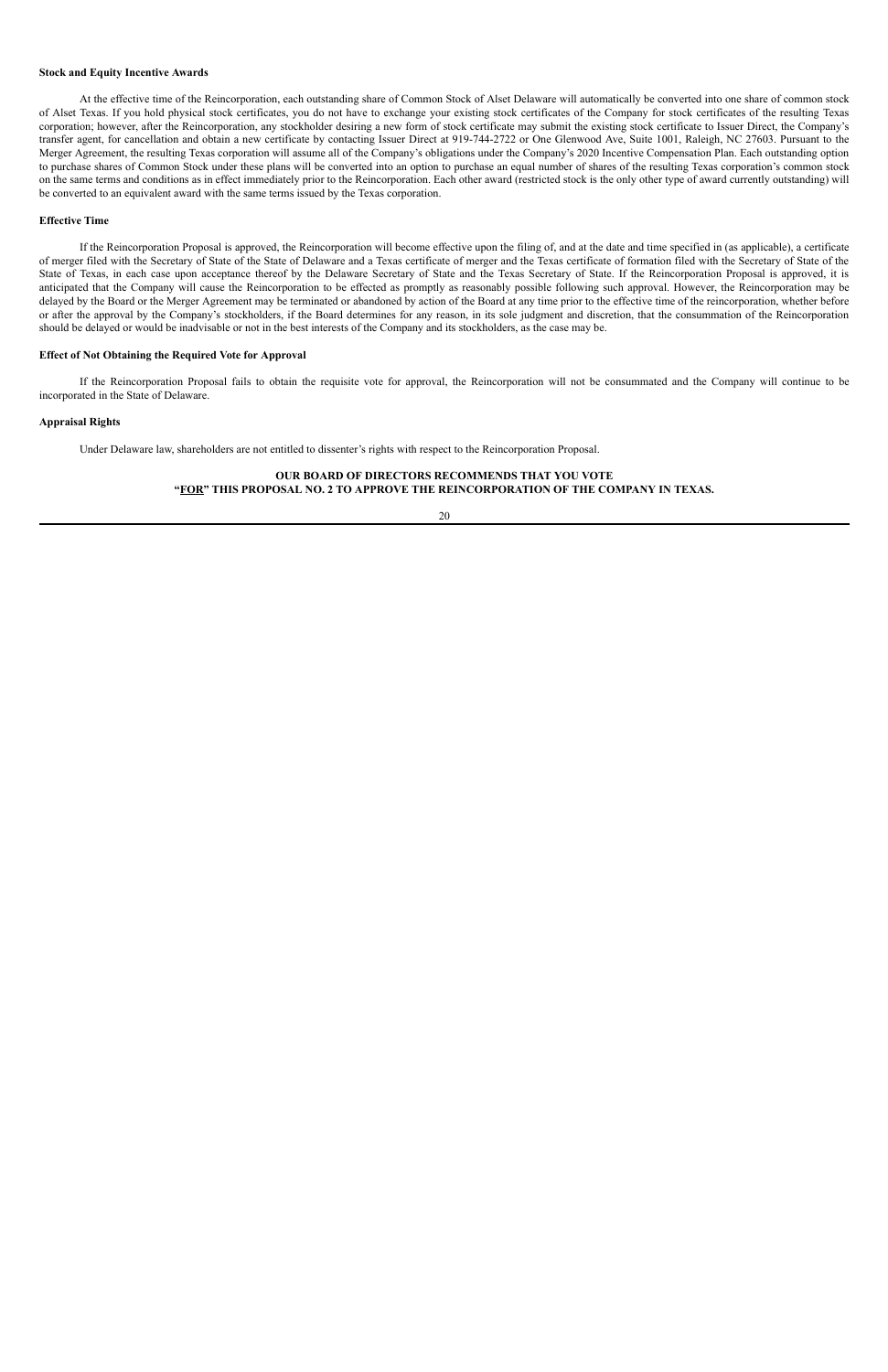#### PROPOSAL 3. RATIFICATION OF AUDITOR PROPOSAL TO RATIFY APPOINTMENT OF GRASSI & CO., CPAs, P.C. AS OUR INDEPENDENT REGISTERED **PUBLIC ACCOUNTING FIRM FOR THE FISCAL YEAR ENDING DECEMBER 31, 2021**

Our Board of Directors, acting upon the recommendation of the Audit Committee, has selected Grassi & Co., CPAs, P.C. to audit our consolidated financial statements for the fiscal year ending December 31, 2021.

Although stockholder approval of the selection of Grassi & Co., CPAs, P.C. is not required by law, our Board of Directors and the Audit Committee believe it is advisable to give stockholders an opportunity to ratify this selection.

During fiscal 2019 and 2020 and through December 22, 2021 (the "Engagement Date"), the Company did not consult with Grassi & Co., CPAs, P.C. regarding either:

2. Any matter that was either the subject of a disagreement (as defined in paragraph  $(a)(1)(iv)$  of Item 304 of Regulation S-K and the related instructions thereto) or a reportable event (as described in paragraph (a)(1)(v) of Item 304 of Regulation S-K).

We expect representatives of Grassi & Co., CPAs, P.C. to attend the Special Meeting, to be available to respond to appropriate questions from stockholders, and to have the opportunity to make a statement if so desired.

On December 21, 2021, the Board of Directors dismissed Briggs & Veselka Co. as its independent registered accountant at the recommendation of the Audit Committee. Briggs & Veselka Co.'s audit report on the Company's financial statements for the fiscal year ended December 31, 2020 did not contain an adverse opinion or a disclaimer of opinion and were not qualified or modified as to uncertainty, audit scope or accounting principles. During the year ended December 31, 2020 and during the subsequent interim period preceding the date of dismissal, there were (i) no disagreements with Briggs & Veselka Co. on any matter of accounting principles or practices, financial statement disclosure or auditing scope or procedure, and (ii) no reportable events (as that term is defined in Item  $304(a)(1)(v)$  of Regulation S-K).

1. The application of accounting principles to any specified transaction, either completed or proposed, or the type of audit opinion that might be rendered on the Company's financial statements, and neither a written report was provided to the Company nor oral advice was provided that Grassi & Co., CPAs, P.C. concluded was an important factor considered by the Company in reaching a decision as to the accounting, auditing or financial reporting issue; or

The Company has requested Briggs & Veselka Co. to furnish it with a letter addressed to the U.S. Securities and Exchange Commission stating whether it agrees with the statements made above by the Company. The Company has previously filed this letter with the SEC and Briggs & Veselka Co. accepted the dismissal while neither agreeing nor disagreeing with the decision by the Company.

On January 12, 2021, the Board of Directors dismissed Rosenberg Rich Baker Berman, P.A. as its independent registered accountant at the recommendation of the Audit Committee. Rosenberg Rich Baker Berman, P.A.'s audit reports on the Company's financial statements for the fiscal years ended December 31, 2018 and December 31, 2019 did not contain an adverse opinion or a disclaimer of opinion and were not qualified or modified as to uncertainty, audit scope or accounting principles. During the years ended December 31, 2018 and December 31, 2019 and during the subsequent interim period preceding the date of dismissal, there were (i) no disagreements with Rosenberg Rich Baker Berman, P.A. on any matter of accounting principles or practices, financial statement disclosure or auditing scope or procedure, and (ii) no reportable events (as that term is defined in Item  $304(a)(1)(v)$  of Regulation S-K).

The Company has requested Rosenberg Rich Baker Berman, P.A. to furnish it with a letter addressed to the U.S. Securities and Exchange Commission stating whether it agrees with the statements made above by the Company. The Company has previously filed this letter with the SEC and Rosenberg Rich Baker Berman, P.A. accepted the dismissal while neither agreeing nor disagreeing with the decision by the Company.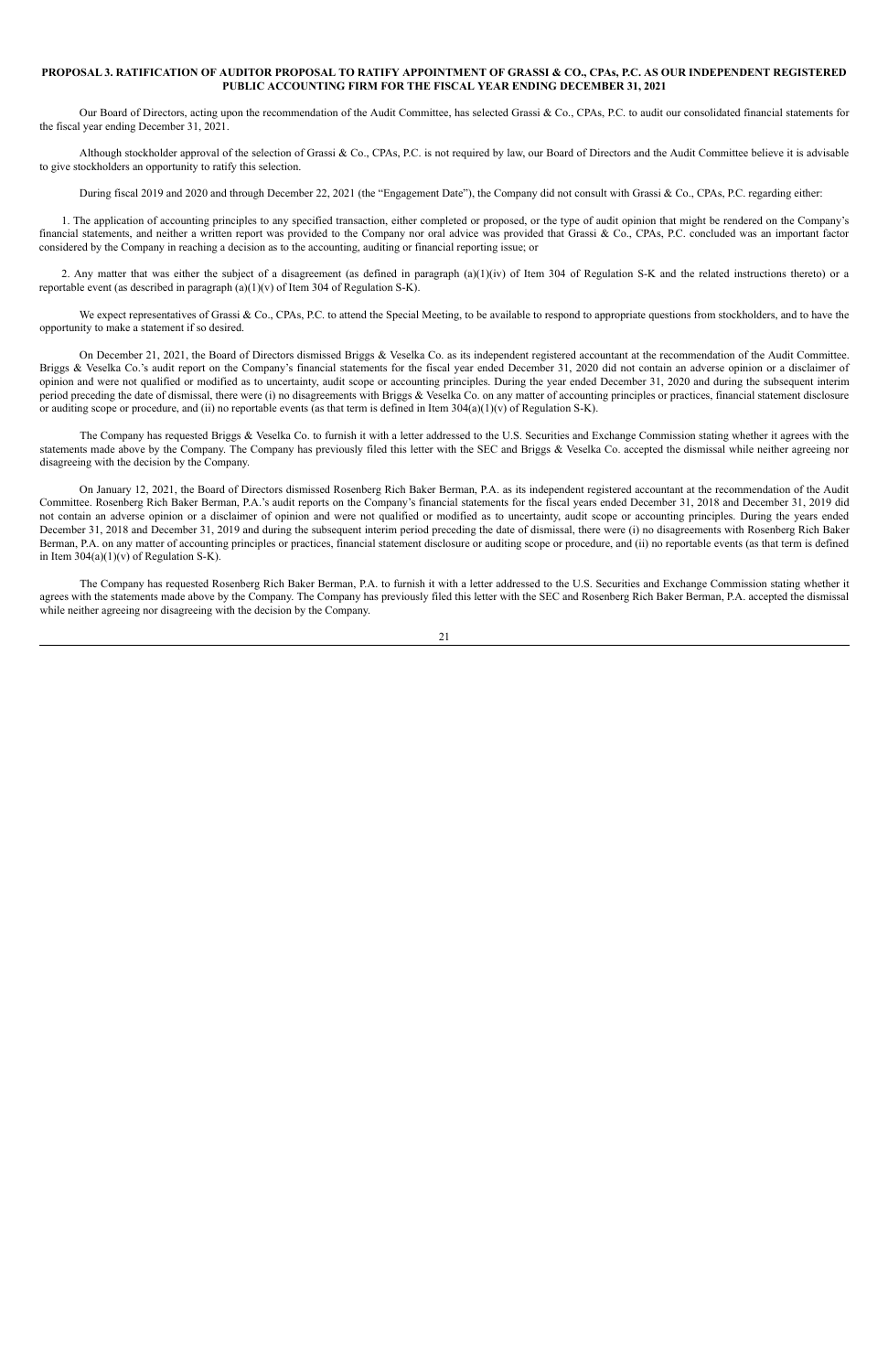#### **Fees of Independent Registered Public Accounting Firm**

The following table indicates the fees paid by us for services performed for the years ended December 31, 2021 and December 31, 2020 by Rosenberg Rich Baker Berman, P.A.:

| <b>Audit Fees</b><br><b>Audit-Related Fees</b> | <b>Year Ended December 31,</b><br>2021 | <b>Year Ended December 31,</b><br><b>2020</b> |  |         |
|------------------------------------------------|----------------------------------------|-----------------------------------------------|--|---------|
|                                                |                                        | 31,300                                        |  | 158,500 |
| Tax Fees                                       |                                        |                                               |  |         |
| All Other Fees                                 |                                        |                                               |  | 38,000  |
| <b>Total</b>                                   |                                        | 31,300                                        |  | 196,500 |

The following table indicates the fees paid by us for services performed for the years ended December 31, 2021 and December 31, 2020 by Briggs & Veselka Co.:

|                                                            | <b>Year Ended December 31,</b><br>2021 |         |   | <b>Year Ended</b><br><b>December 31, 2020</b> |  |  |
|------------------------------------------------------------|----------------------------------------|---------|---|-----------------------------------------------|--|--|
| <b>Audit Fees</b><br><b>Audit-Related Fees</b><br>Tax Fees |                                        | 189,000 | D |                                               |  |  |
| All Other Fees<br><b>Total</b>                             |                                        | 189,000 | S | $\theta$                                      |  |  |

*Audit Fees*. This category includes the aggregate fees billed for professional services rendered by the independent auditors for the years ended December 31, 2021 and December 31, 2020 for the audit of our financial statements and review of our Form 10-Qs.

The following table indicates the fees paid by us for services performed for the years ended December 31, 2021 and December 31, 2020 by Grassi & Co., CPAs, P.C.:

*All Other Fees*. This category includes the aggregate fees billed for all other services, exclusive of the fees disclosed above, rendered for the years ended December 31, 2021 and December 31, 2020.

|                           | <b>Year Ended December 31,</b><br>2021 | <b>Year Ended</b><br><b>December 31, 2020</b> |  |  |
|---------------------------|----------------------------------------|-----------------------------------------------|--|--|
| <b>Audit Fees</b>         |                                        | 49,080                                        |  |  |
| <b>Audit-Related Fees</b> | ۳D                                     |                                               |  |  |
| Tax Fees                  | ۰D                                     |                                               |  |  |
| All Other Fees            |                                        |                                               |  |  |
| <b>Total</b>              |                                        | 49,080                                        |  |  |

*Tax Fees.* This category includes the aggregate fees billed for tax services rendered in the preparation of our federal and state income tax returns.

#### **Pre-Approval Policies and Procedures**

Our Audit Committee's policy is that all audit services and all non-audit services to be provided to us by our independent registered public accounting firm must be approved in advance by the Audit Committee. The Audit Committee's approval procedures include the review and approval of engagement letters from our independent registered public accounting firm that document the fees for all audit services and non-audit services, primarily tax advice and tax return preparation and review.

All audit services and all non-audit services in fiscal years ended December 31, 2021 and December 31, 2020 were pre-approved by our Audit Committee. Our Audit Committee has determined that the provision of the non-audit services for which these fees were rendered is compatible with maintaining the independent auditor's independence.

#### OUR BOARD OF DIRECTORS RECOMMENDS THAT YOU VOTE FOR THIS PROPOSAL NO. 3 TO RATIFY THE SELECTION OF GRASSI & CO., CPAs, P.C. AS OUR INDEPENDENT REGISTERED PUBLIC ACCOUNTING FIRM FOR THE FISCAL YEAR ENDING DECEMBER 31, 2021.

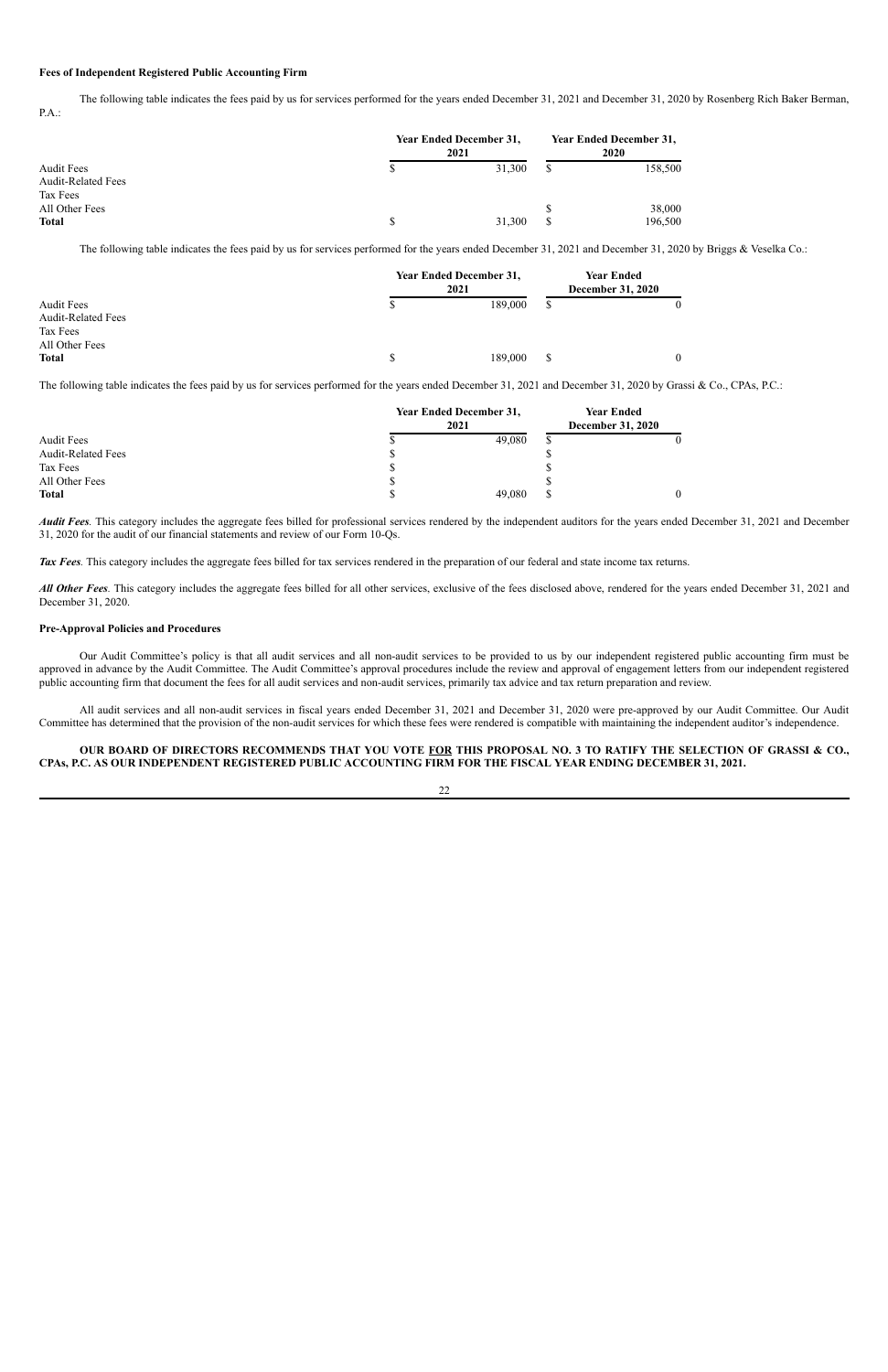#### **REPORT OF AUDIT COMMITTEE**

The Audit Committee has reviewed the Company's audited consolidated financial statements for the fiscal year ended December 31, 2021 and discussed them with the Company's management and the Company's previous independent registered public accounting firm.

The Audit Committee has also received from, and discussed with, the Company's independent registered public accounting firm various communications that the Company's independent registered public accounting firm is required to provide to the Audit Committee, including the matters required to be discussed by Auditing Standard No. 1301, *Communications with Audit Committees*, as adopted by the Public Company Accounting Oversight Board.

The Audit Committee has received the written disclosures and the letter from the Company's independent registered public accounting firm required by applicable requirements of the Public Company Accounting Oversight Board regarding the independent accountant's communications with the Audit Committee concerning independence, and has discussed with the Company's independent registered public accounting firm their independence.

Based on the review and discussions referred to above, the Audit Committee recommended to the Company's Board of Directors that the audited consolidated financial statements be included in the Company's Annual Report on Form 10-K for the year ended December 31, 2021.

By the Audit Committee of the Board of Directors of Alset EHome International Inc.

William Wu

Wong Tat Keung

Wong Shui Yeung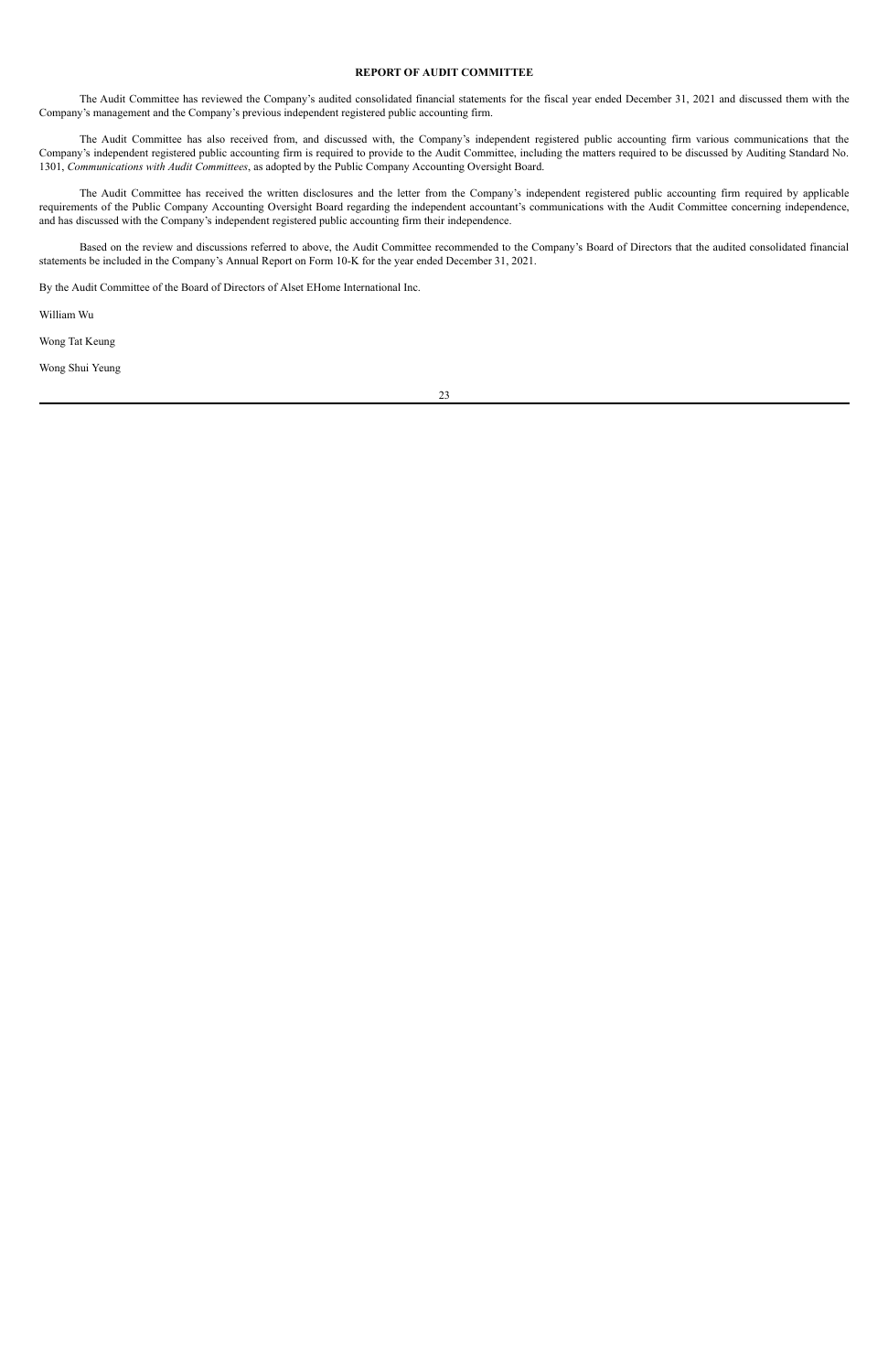#### **SECURITY OWNERSHIP OF CERTAIN BENEFICIAL OWNERS AND MANAGEMENT**

The following table and accompanying footnotes set forth certain information with respect to the beneficial ownership of our common stock as of April 14, 2022, referred to in the table below as the "Beneficial Ownership Date," by:

- each person who is known to be the beneficial owner of 5% or more of the outstanding shares of our common stock;
- each member of our board of directors, director nominees and each of our named executive officers individually; and
- all of our directors, director nominees and executive officers as a group.

Beneficial ownership is determined in accordance with the rules of the SEC. In computing the number of shares beneficially owned by a person and the percentage ownership of that person, shares of common stock subject to stock options or warrants held by that person that are currently exercisable or exercisable within 60 days of the Beneficial Ownership Date and shares of restricted stock subject to vesting until the occurrence of certain events, are deemed outstanding, but are not deemed outstanding for computing the percentage ownership of any other person (however, neither the stockholder nor the directors and officers listed below own any stock options or warrants to purchase shares of our common stock at the present time). The percentages of beneficial ownership are based on 91,568,446 shares of common stock outstanding as of the Beneficial Ownership Date.

To our knowledge, except as set forth in the footnotes to this table and subject to applicable community property laws, each person named in the table has sole voting and investment power with respect to the shares set forth opposite such person's name.

|                                             | <b>Number of Common Shares</b> | <b>Percentage of Outstanding</b> |
|---------------------------------------------|--------------------------------|----------------------------------|
| Name and Address (1)                        | <b>Beneficially Owned</b>      | <b>Common Shares</b>             |
| Chan Heng Fai (2)                           | 44,144,981                     | 39%                              |
| Chan Tung Moe                               |                                | $0.0\%$                          |
| Lui Wai Leung Alan                          |                                | $0.0\%$                          |
| Rongguo Wei                                 |                                | $0.0\%$                          |
| Ang Hay Kim Aileen                          |                                | $0.0\%$                          |
| Wong Tat Keung                              |                                | $0.0\%$                          |
| Wong Shui Yeung                             |                                | $0.0\%$                          |
| William Wu                                  |                                | $0.0\%$                          |
| Anthony S. Chan                             |                                | $0.0\%$                          |
| Charles MacKenzie                           |                                | $0.0\%$                          |
| All Directors and Officers (10 individuals) | 44,144,981                     | 39%                              |

(1) Except as otherwise indicated, the address of each of the persons in this table is c/o Alset EHome International Inc., 4800 Montgomery Lane, Suite 210, Bethesda, Maryland 20814.

(2) Represents 37,366,633 shares of common stock owned directly by Mr. Chan, 6,380,000 shares of common stock owned of record by HFE Holdings Limited, of which Mr. Chan has sole voting and investment power with respect to such shares, and 398,348 shares of common stock owned of record by Heng Fai Holdings Limited, of which Mr. Chan has sole voting and investment power with respect to such shares.

#### **OTHER MATTERS**

As of the date of this Proxy Statement, the Board of Directors does not intend to present any other matter for action at the Special Meeting other than as set forth in the Notice of Special Meeting and this Proxy Statement. If any other matters properly come before the Special Meeting, it is intended that the shares represented by the proxies will be voted, in the absence of contrary instructions, in the discretion of the persons named in the Proxy Card.

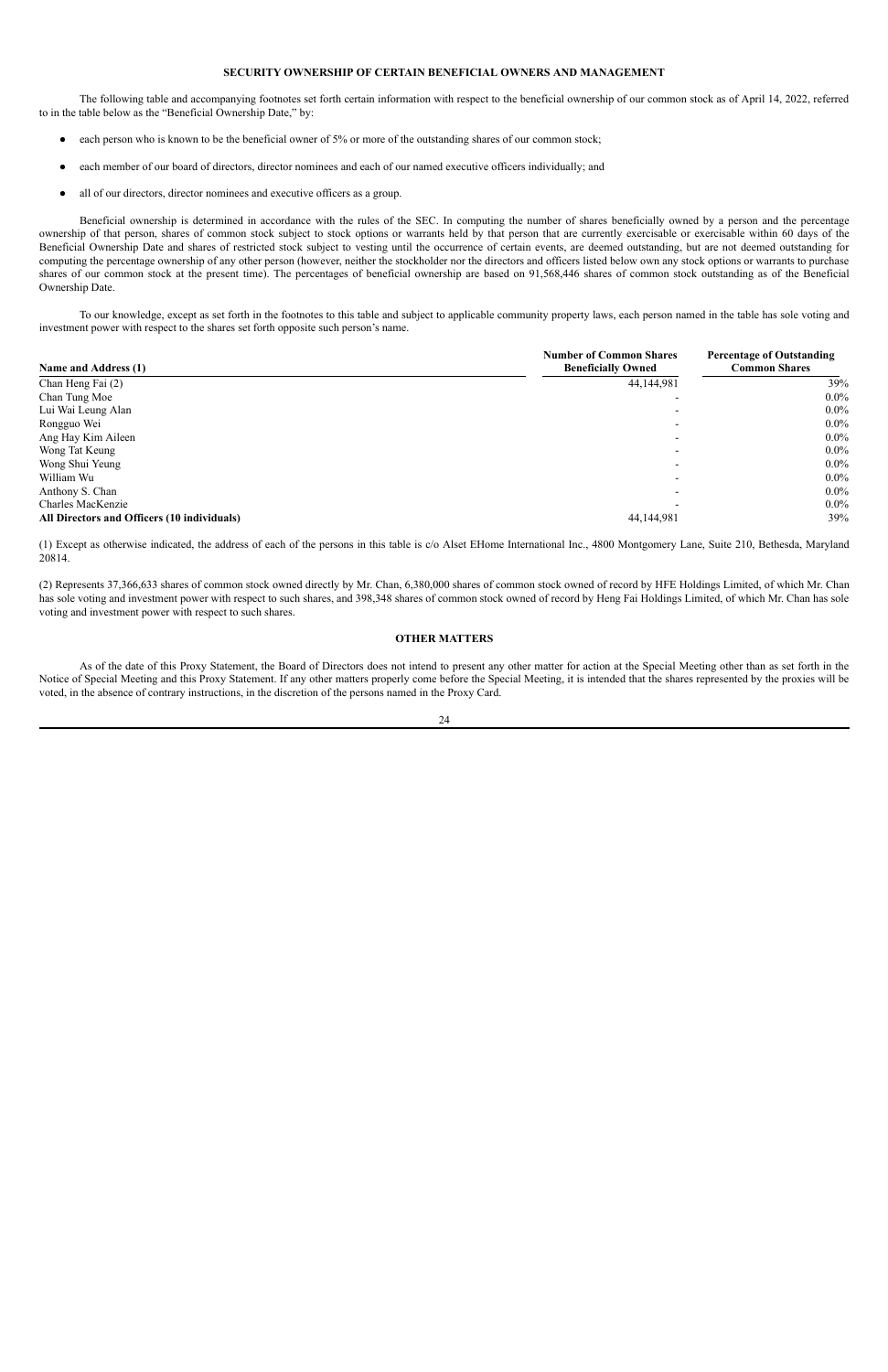#### **WHERE YOU CAN FIND MORE INFORMATION**

The SEC maintains a website that contains reports, proxies and information statements and other information regarding the Company and other issuers that file electronically with the SEC at www.sec.gov. The Company's proxy statements, annual reports on Form 10-K, quarterly reports on Form 10-Q and current reports on Form 8-K, as well as any amendments to those reports, are available free of charge through the SEC's website. Stockholders may also read and copy materials that the Company files with the SEC at the SEC's Public Reference Room at 100 F Street, NE, Washington, DC 20549. Stockholders may obtain information on the operation of the Public Reference Room by calling the SEC at 1-800-SEC-0330. Additionally, you may access our filings with the SEC through the 'SEC Filings' section of our website at *https://www.alsetehomeintl.com/secfilings*.

Upon written or oral request to our Secretary at Alset EHome International Inc., 4800 Montgomery Lane, Suite 210, Bethesda, MD, 20814, we will promptly provide separate copies of our Annual Report on Form 10-K and/or this Proxy Statement.

The Company's Common Stock is listed on the Nasdaq Stock Market and trades under the symbol "AEI."

### **INFORMATION INCORPORATED BY REFERENCE**

IT IS IMPORTANT THAT PROXIES BE RETURNED PROMPTLY. THEREFORE, STOCKHOLDERS ARE URGED TO COMPLETE, SIGN, DATE AND RETURN **THE ACCOMPANYING FORM OF PROXY IN THE ENCLOSED ENVELOPE.**

We are incorporating by reference specified documents that we file with the SEC, which means that incorporated documents are considered part of this Proxy Statement. This document incorporates by reference the Company's Annual Report on Form 10-K for the fiscal year ended December 31, 2021 and the Company's Current Reports on Form 8- K, filed with the SEC during the fiscal year ended December 31, 2022. Information contained on our website, *https://www.alsetehomeintl.com/*, is not incorporated by reference in, and does not constitute part of, this proxy statement.

All documents that we file (but not those that we furnish) with the SEC pursuant to Section 13(a), 13(c), 14 or 15(d) of the Exchange Act after the date of this proxy statement and before the date of the Special Meeting are incorporated by reference in this proxy statement from the date of filing of the documents, unless we specifically provide otherwise. Information that we file with the SEC will automatically update and may replace information previously filed with the SEC.

#### **BY ORDER OF THE BOARD OF DIRECTORS,**

*/S/ Chan Heng Fai* Chan Heng Fai, Chairman of the Board and

Chief Executive Officer

Dated: April 15, 2022

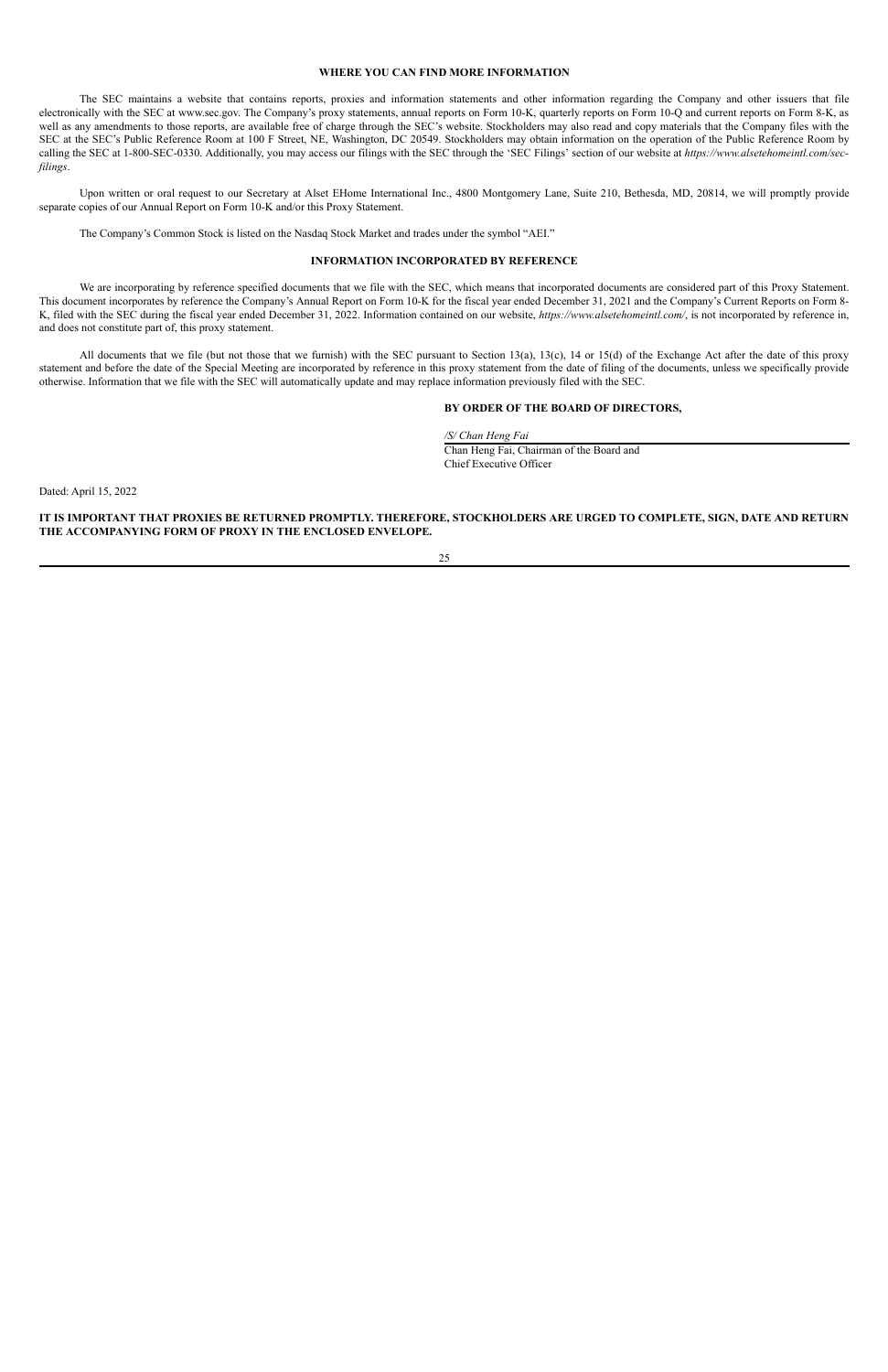#### **AGREEMENT AND PLAN OF MERGER**

This AGREEMENT AND PLAN OF MERGER dated as of [ ], 2022 (this "Agreement"), is made and entered into by and between Alset EHome International Inc., a Delaware corporation (the "Parent Corporation"), and Alset Inc., a Texas corporation and a wholly owned subsidiary of the Parent Corporation ("New AEI").

#### **RECITALS**

WHEREAS, the Parent Corporation owns all of the issued and outstanding shares of capital stock of New AEI;

#### SECTION 1. **DEFINITIONS**

WHEREAS, the board of directors of each of the Parent Corporation and New AEI has determined it advisable and in the best interests of such corporation and its stockholders that the Parent Corporation merge with and into New AEI, with New AEI being the surviving corporation (the "Merger"), upon the terms and subject to the conditions set forth in this Agreement; and

1.1 Effective Time. "Effective Time" shall mean the date and time on which the Merger contemplated by this Agreement becomes effective pursuant to the laws of the States of Texas and Delaware, as determined in accordance with Section 2.2 of this Agreement.

1.2 Merger. "Merger" shall refer to the merger of the Parent Corporation with and into New AEI as provided in Section 2.1 of this Agreement.

WHEREAS, the board of directors of each of the Parent Corporation and New AEI has approved and declared advisable this Agreement and directed that this Agreement be submitted to a vote of its stockholders.

NOW, THEREFORE, in consideration of the premises and of the agreements of the parties contained herein, the parties hereby agree as follows:

#### SECTION 2. TERMS OF MERGER

2.1 Merger. Subject to the terms and conditions set forth in this Agreement, at the Effective Time, the Parent Corporation shall be merged with and into New AEI in accordance with applicable law. New AEI shall be the surviving entity resulting from the Merger and shall continue to exist and to be governed by the laws of the State of Texas under the corporate name "Alset Inc." (the "Surviving Corporation") At the Effective Time: (a) the separate existence of the Parent Corporation shall cease; (b) all rights, title, and interests to all real estate and other property owned by the Parent Corporation and New AEI is allocated to and vested, subject to any existing liens or other encumbrances on the property, in the Surviving Corporation without reversion or impairment, any further act or deed, or any transfer or assignment having occurred; (c) all liabilities and obligations of New AEI and the Parent Corporation (including, without limitation, all liabilities and obligations of the Parent Corporation with respect to rights of indemnification and to advancement of expenses under the Delaware General Corporation Law and the bylaws of the Parent Corporation held by persons entitled to such rights, whether or not any action, suit or proceeding had been brought against such persons at or prior to the Effective Time) shall be liabilities and obligations of the Surviving Corporation; (d) the Surviving Corporation shall be the primary obligor for such liabilities or obligations; and (e) the Surviving Corporation shall be substituted in any proceeding pending by or against the Parent Corporation or New AEI.

2.2 Effective Time. On the date of the closing of the Merger, the Surviving Corporation shall cause a Certificate of Merger to be executed and filed with the Secretary of State of Texas (the "Texas Certificate of Merger") and a Certificate of Merger to be executed and filed with the Secretary of State of Delaware (the "Delaware Certificate of Merger"). The Merger shall become effective upon the date and time specified in the Texas Certificate of Merger and the Delaware Certificate of Merger (the "*Effective Time*").

A-1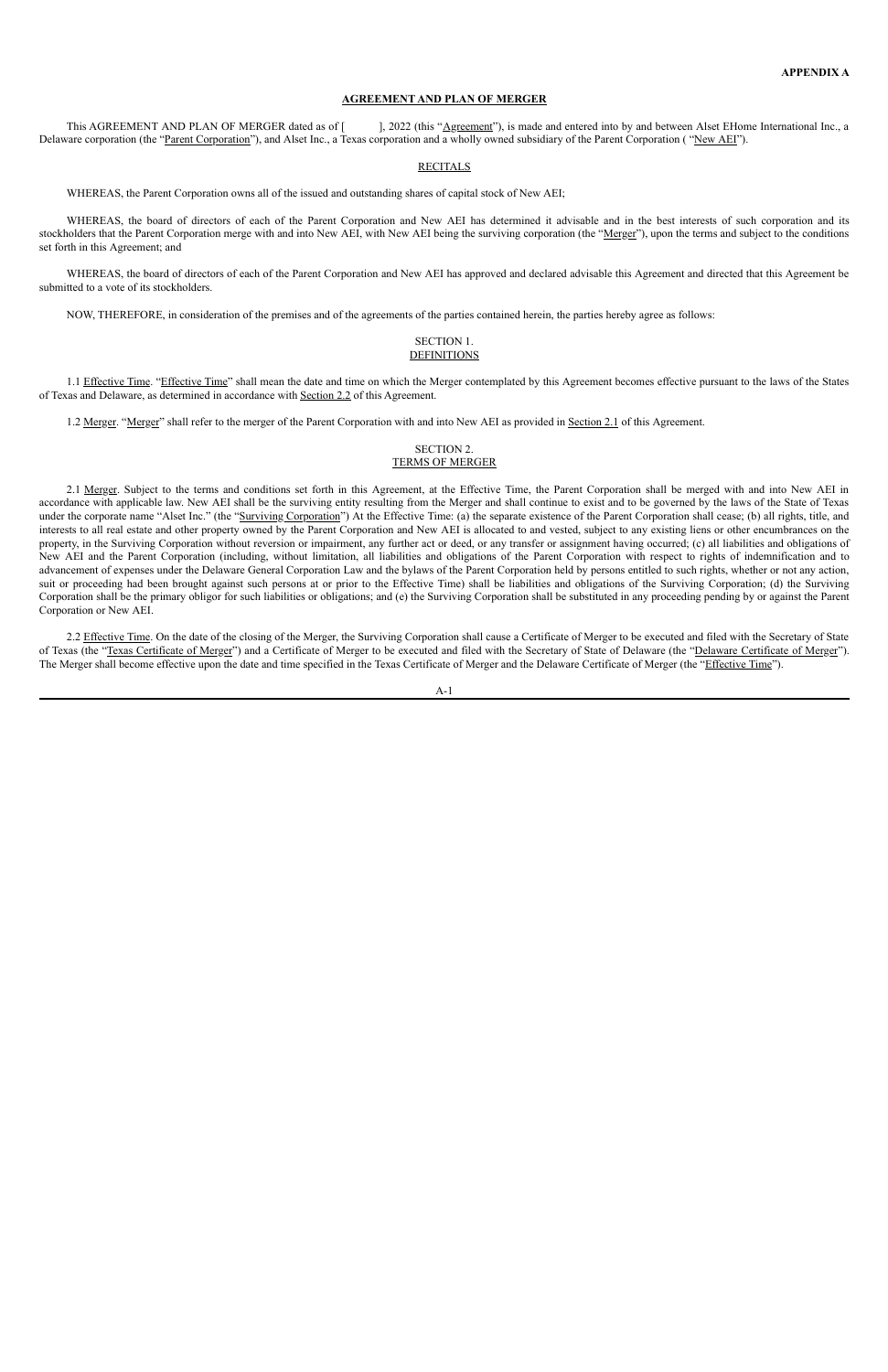2.3 Certificate of Formation. The Certificate of Formation of New AEI as in effect at the Effective Time shall be the Certificate of Formation of the Surviving Corporation.

2.4 Bylaws. The Bylaws of New AEI as in effect at the Effective Time shall be the Bylaws of the Surviving Corporation.

2.5 Board of Directors. The persons who are directors of New AEI immediately prior to the Effective Time shall, after the Effective Time, be the directors of the Surviving Corporation, without change, until their respective successors are duly elected and qualified.

2.6 Officers. The persons who are officers of New AEI immediately prior to the Effective Time shall, after the Effective Time, be the officers of the Surviving Corporation, without change, until their respective successors are duly elected and qualified.

3.1 Effect of Merger on Capital Stock. At the Effective Time, as a result of the Merger and without any action on the part of the Parent Corporation or its stockholders, or the Surviving Corporation:

(a) Each issued and outstanding share of common stock, par value \$0.001 per share, of the Parent Corporation (the "Parent Corporation Shares") shall, by virtue of the Merger and without any action on the part of the holder thereof, be converted into one fully paid and non-assessable share of common stock, par value \$0.001 per share, of the Surviving Corporation (the "Surviving Corporation Shares").

#### SECTION 3. EFFECT OF MERGER ON CAPITAL STOCK

(b) Each Parent Corporation Share held in treasury of the Parent Corporation immediately prior to the Effective Time shall, by virtue of the Merger and without any action on the part of the Parent Corporation, be converted into one fully paid and non-assessable Surviving Corporation Share.

(d) Each share of capital stock of New AEI issued and outstanding immediately prior to the Effective Time shall, by virtue of the Merger and without any action on the part of the Surviving Corporation, be cancelled and retired and shall cease to exist, and shall not be converted into shares or other securities of the Surviving Corporation or the right to receive cash or any other property or rights.

(e) At and after the Effective Time, each stock certificate which immediately prior to the Effective Time represented outstanding Parent Corporation Shares (a "Delaware Certificate"), shall be deemed and treated for all purposes to evidence ownership of, and to represent, the number of Surviving Corporation Shares into which the Parent Corporation Shares represented by such Delaware Certificate immediately prior to the Effective Time were converted pursuant to this Agreement. The registered holder of any Delaware Certificate outstanding immediately prior to the Effective Time, as such holder appears in the books and records of the Parent Corporation, or of the transfer agent in respect of the Parent Corporation Shares immediately prior to the Effective Time, shall, until such Delaware Certificate is surrendered for transfer or exchange, have and be entitled to exercise any voting and other rights with respect to, and to receive any dividends or other distributions on, the Surviving Corporation Shares into which the Parent Corporation Shares represented by any such Delaware Certificate were converted pursuant this Agreement.

(f) Each holder of a Delaware Certificate shall, upon the surrender of such Delaware Certificate to the Surviving Corporation, or the transfer agent in respect of the Surviving Corporation Shares for cancellation after the Effective Time, be entitled to receive from the Surviving Corporation, or the transfer agent in respect of the Surviving Corporation Shares, a certificate (a "Texas Certificate") representing the number of Surviving Corporation Shares, into which the Parent Corporation Shares, represented by such Delaware Certificate were converted pursuant to this Agreement. If any such Texas Certificate is to be issued in a name other than that in which the Delaware Certificate surrendered for exchange is registered, such exchange shall be conditioned upon (i) the Delaware Certificate so surrendered being properly endorsed or otherwise in proper form for transfer and (ii) the person requesting such exchange either paying any transfer or other taxes required by reason of the issuance of the Texas Certificate in a name other than that of the registered holder of the Delaware Certificate surrendered, or establishing to the satisfaction of the Surviving Corporation, or the transfer agent in respect of Surviving Corporation Shares, that such tax has been paid or is not applicable.

(g) Where no Delaware Certificate has been issued in the name of a holder of Parent Corporation Shares, a "book entry" (i.e., a computerized or manual entry) shall be made in the shareholder records of the Surviving Corporation to evidence the issuance to such holder of an equal number of Surviving Corporation Common Shares.

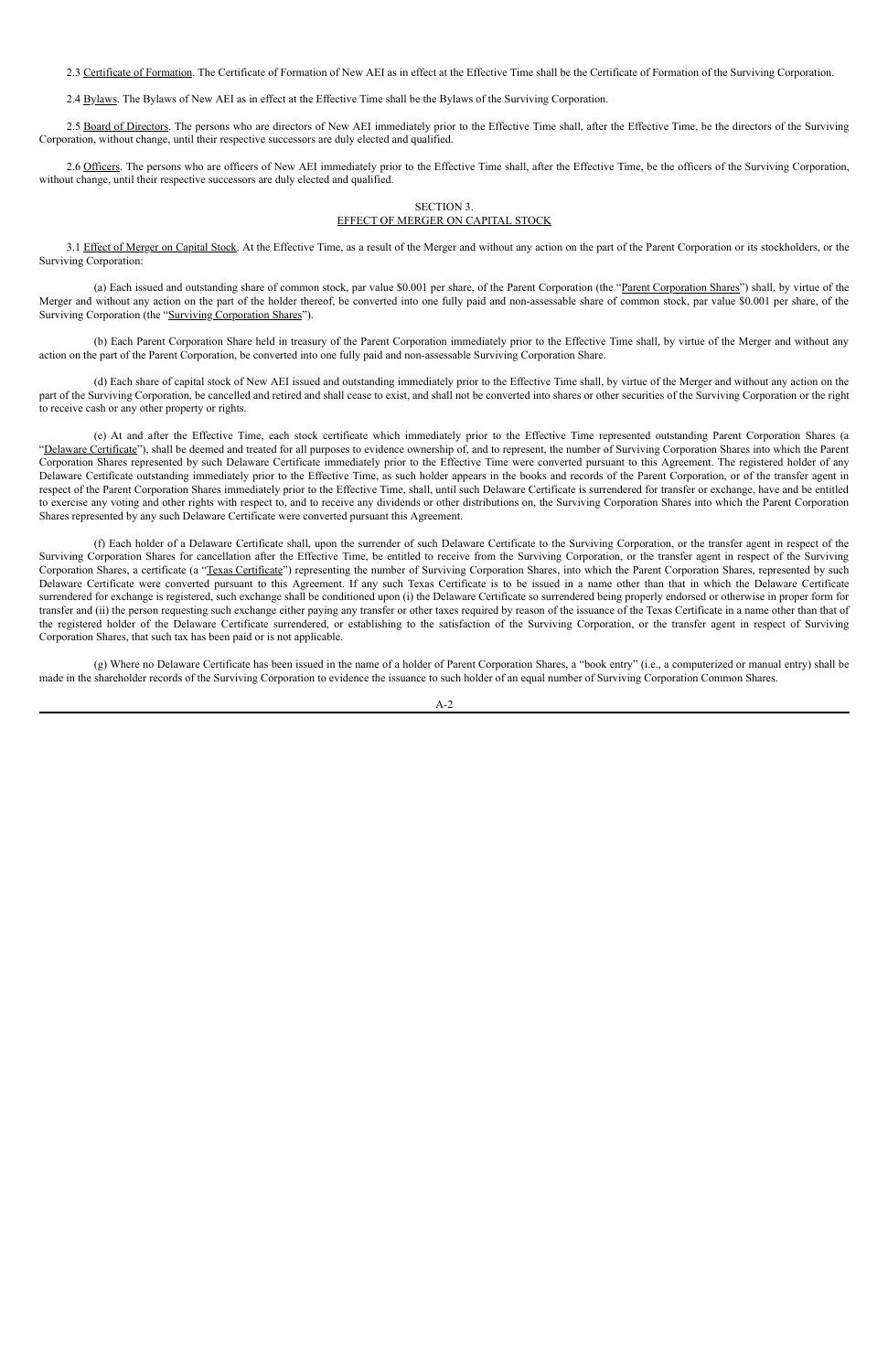#### 3.2 Equity Plans.

(a) As of the Effective Time, the Surviving Corporation hereby assumes the Alset EHome International Inc. 2020 Incentive Compensation Plan (the "Equity Plan").

(b) Each outstanding option under the Equity Plan shall, by virtue of the Merger and without any action of the part of the holder of such option, be converted into and become an option to purchase the same number of Surviving Corporation Shares, at the same option price per share and upon the same terms and subject to the same conditions as set forth in the applicable plan and any related award agreement as in effect immediately prior to the Effective Time.

(c) The terms and conditions of any restricted stock award shall not be changed as a result of the Merger and shall continue to apply to the Surviving Corporation Shares subject to the Equity Plan and any applicable award agreement.

#### SECTION 4. **MISCELLANEOUS**

4.1 Plan of Reorganization. Each party to this Agreement agrees to treat the Merger for all income tax purposes as a "reorganization" within the meaning of Section 368(a) of the Internal Revenue Code of 1986, as amended, and the Treasury Regulations promulgated thereunder.

(d) The Surviving Corporation shall assume each of the Parent Corporation's other employee benefit plans and arrangements and the obligations of the Parent Corporation thereunder upon the same terms and subject to the same conditions as set forth in such plans and arrangements as in effect immediately prior to the Effective Time.

4.2 Stockholder Approval. This Agreement will be submitted to a vote of the stockholders of the Parent Corporation in accordance with the laws of the State of Delaware and to a vote of the sole shareholder of New AEI in accordance with the laws of the State of Texas. In the event that this Agreement shall not be adopted by the requisite vote of the stockholders of the Parent Corporation or the sole shareholder of New AEI entitled to vote thereon, this Agreement shall thereupon be terminated without further action of the parties hereto.

(e) Prior to the Effective Time, the Parent Corporation shall take all actions as are reasonably necessary to effect the treatment of the Equity Plan, options and restricted shares as set forth in this Section 3.2 in accordance with applicable law and the terms of the Equity Plan, if applicable, and any contracts evidencing the options and restricted shares.

4.3 Amendment. Subject to the provisions of applicable law, at any time prior to the Effective Time, the parties hereto may modify, amend or supplement this Agreement, whether before or after the adoption of this Agreement by the stockholders of the Parent Corporation or the sole shareholder of New AEI; provided, however, that after any such adoption, there shall not be made any amendment that by law requires the further approval by such stockholders of the Parent Corporation or the sole shareholder of New AEI without such further approval

4.4 Abandonment. At any time before the Effective Time, this Agreement may be terminated and the Merger may be abandoned by the board of directors of either the Parent Corporation or the Surviving Corporation or both, notwithstanding the adoption of this Agreement by the stockholders of the Parent Corporation or the sole shareholder of New AEI.

4.5 Further Assurances. From time to time, as and when required by the Surviving Corporation or by its successors or assigns, there shall be executed and delivered on behalf of the Parent Corporation such deeds and other instruments, and there shall be taken or caused to be taken by it all such further and other action, as shall be appropriate, advisable or necessary in order to vest, perfect or confirm, of record or otherwise, in the Surviving Corporation the title to and possession of all property, interests, assets, rights, privileges, immunities, powers, franchises and authority of the Parent Corporation, and otherwise to carry out the purposes of this Agreement. The officers and directors of the Surviving Corporation are fully authorized in the name and on behalf of the Parent Corporation or otherwise, to take any and all such action and to execute and deliver any and all such deeds and other instruments.

4.6 Counterparts. This Agreement may be executed in any number of counterparts, each such counterpart being deemed to be an original instrument, and all such counterparts shall together constitute the same agreement.

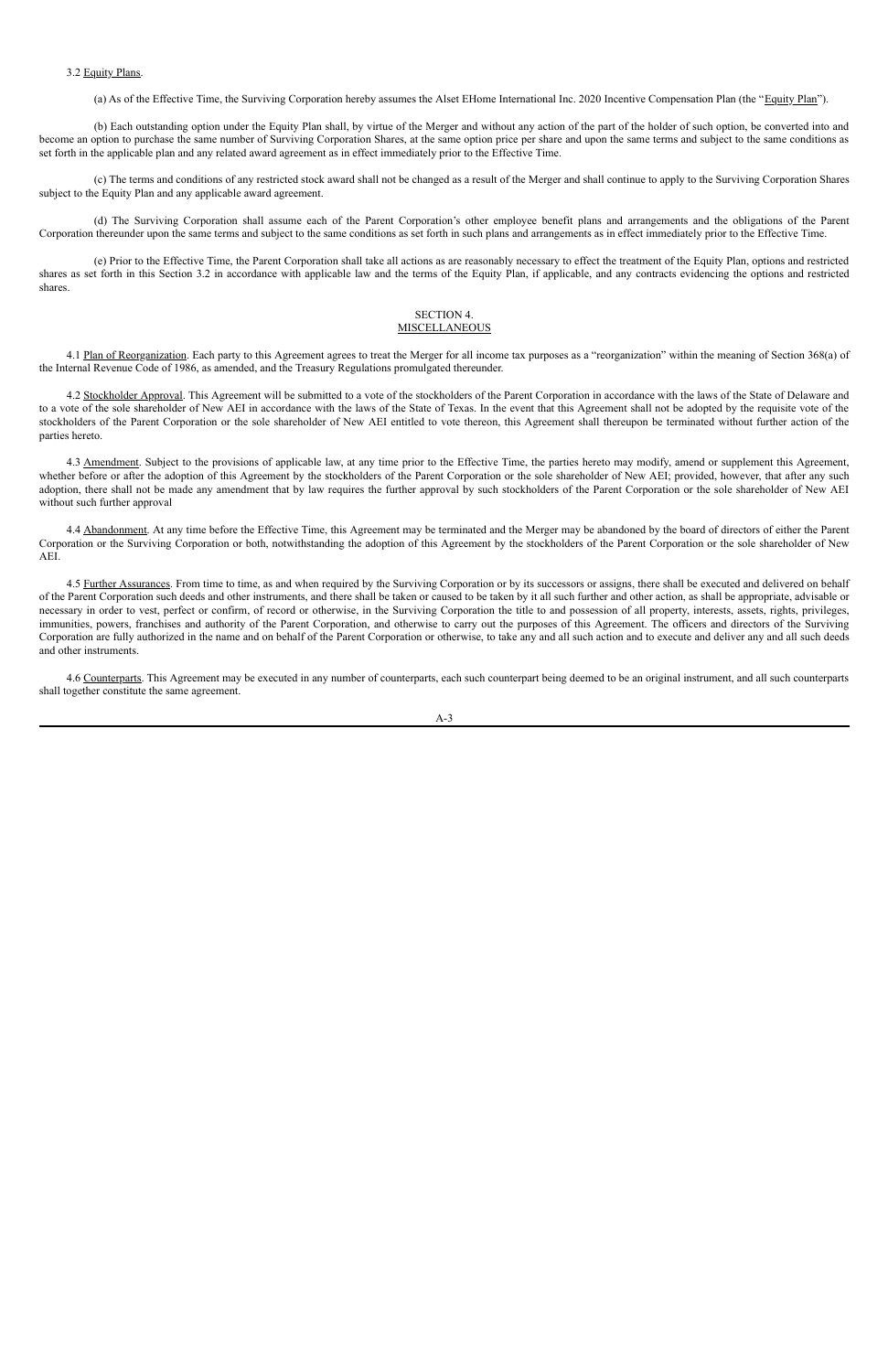4.7 GOVERNING LAW. THIS AGREEMENT SHALL BE DEEMED TO BE MADE IN AND IN ALL RESPECTS SHALL BE INTERPRETED, CONSTRUED AND GOVERNED BY AND IN ACCORDANCE WITH, THE LAWS OF THE STATE OF TEXAS, WITHOUT REGARD TO THE CONFLICT OF LAW PRINCIPLES THEREOF.

4.8 Entire Agreement. This Agreement constitutes the entire agreement and supersedes all other prior agreements, understandings, representations and warranties both written and oral, between the parties, with respect to the subject matter hereof.

4.9 Severability. The provisions of this Agreement shall be deemed severable and the invalidity or unenforceability of any provision shall not affect the validity or enforceability of the other provisions hereof. If any provision of this Agreement, or the application thereof to any person or any circumstance, is determined by any court or other authority of competent jurisdiction to be invalid or unenforceable, (a) a suitable and equitable provision shall be substituted therefore in order to carry out, so far as may be valid and enforceable, the intent and purpose of such invalid or unenforceable provision and (b) the remainder of this Agreement and the application of such provision to other persons or circumstances shall not be affected by such invalidity or unenforceability, nor shall such invalidity or unenforceability affect the validity or enforceability of such provision, or the application thereof, in any other jurisdiction.

4.10 Headings. The headings therein are for convenience of reference only, do not constitute part of this Agreement and shall not be deemed to limit or otherwise affect any of the provisions hereof.

4.11 Service of Process. The Surviving Corporation agrees that it may be served with process in the State of Delaware in any proceeding for enforcement of any obligation of any constituent corporation of the State of Delaware, as well as for enforcement of any obligation of the Surviving Corporation arising from the Merger, and does hereby irrevocably appoint the Secretary of State of the State of Delaware as its agent to accept service of process in any such suit or proceeding. The address to which a copy of such process shall be mailed by the Secretary of State of the State of Delaware is \_\_\_\_\_\_\_\_\_\_\_\_\_.

*[Signatures on next page]*

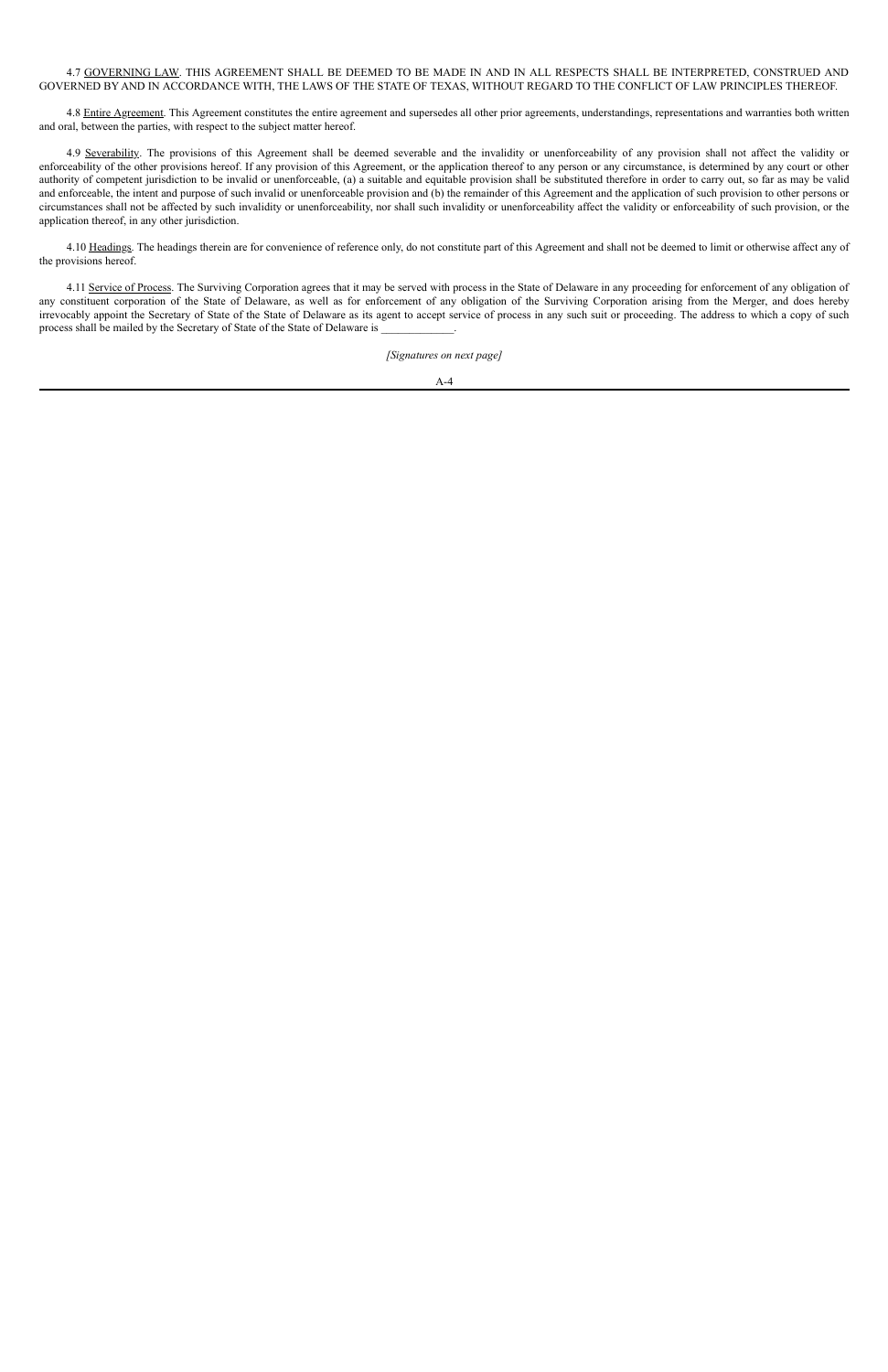IN WITNESS WHEREOF, the undersigned corporations have caused this Agreement to be executed by their duly authorized officers as of the date first above written.

### **PARENT CORPORATION:**

Alset EHome International Inc., a Delaware corporation

| By:<br>Name:<br>Title: | Chan Heng Fai<br>Chief Executive Officer |
|------------------------|------------------------------------------|
| <b>NEW AEI:</b>        |                                          |
|                        | Alset Inc., a Texas corporation          |
| By:                    |                                          |
| Name:                  | Chan Heng Fai                            |
| Title:                 | Chief Executive Officer                  |
| $A-5$                  |                                          |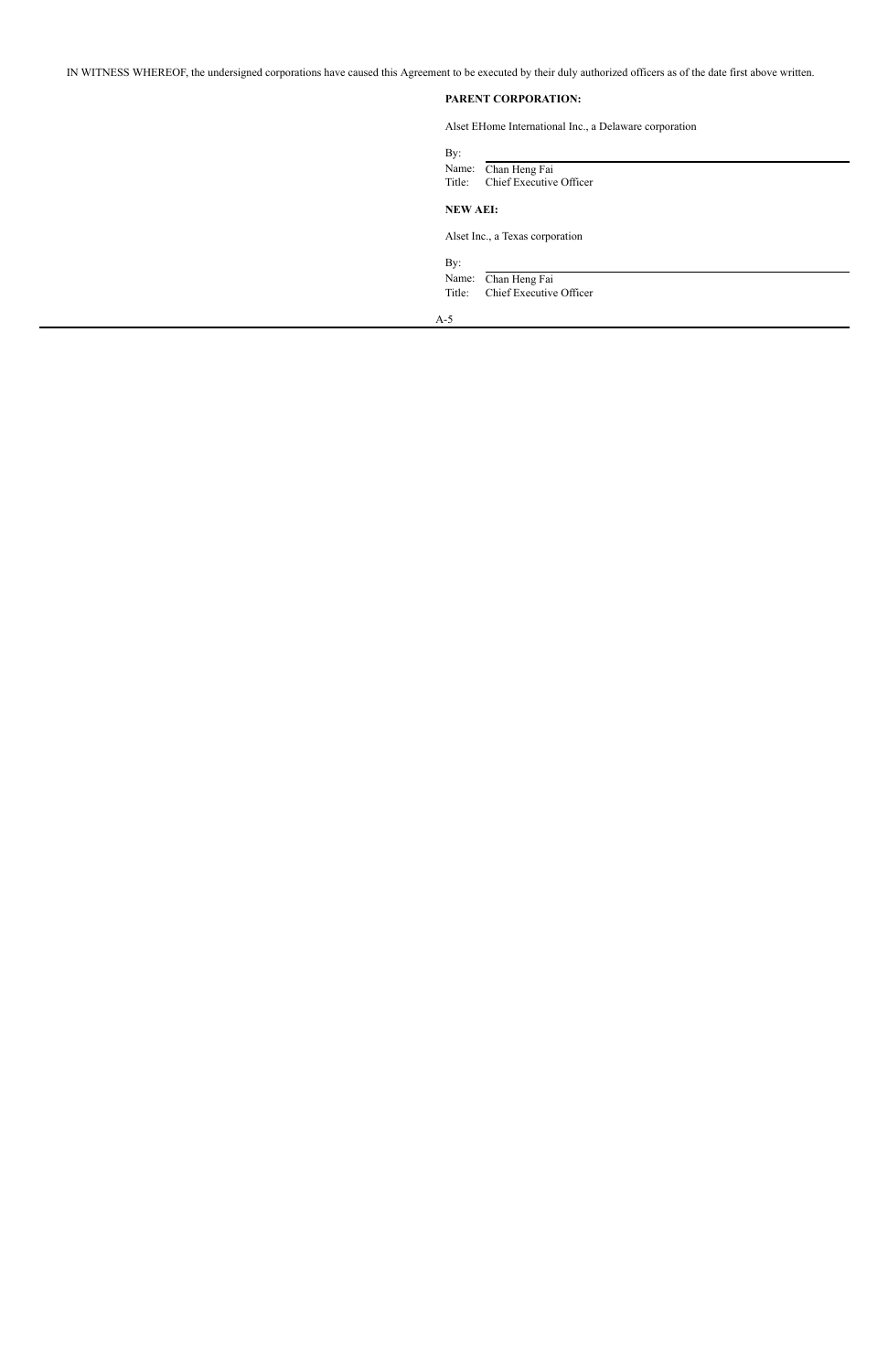#### **RESTATED CERTIFICATE OF FORMATION (WITH AMENDMENTS)**

#### **ALSET INC. A for Profit Corporation**

This Restated Certificate of Formation is submitted for filing pursuant to the applicable provisions of the Texas Business Organizations Code.

1. The name of the corporation is Alset Inc. a for-profit corporation (the "**Corporation**").

2. The Corporation was formed by filing a certificate of formation with the Texas Secretary of State on July 30, 2020 (the "**Certificate of Formation**"), and its file number assigned by the Secretary of State is 803708026.

3. This instrument restates the entire articles of incorporation of the Corporation, referred to herein as the Certificate of Formation, as amended and supplemented by all articles of amendment previously issued by the Secretary of State, and as further amended as set forth herein.

The undersigned, as authorized officer of a for-profit corporation under the Texas Business Organizations Code, as amended (the "TBOC"), hereby adopts on behalf of the corporation the following Certificate of Formation for the corporation:

4. The Certificate of Formation is hereby restated without any further amendments or changes as stated in the attached amended and restated certificate of formation. The amended and restated certificate of formation accurately states the text of the Certificate of Formation, as amended, restated, and corrected to date, except for information permitted by the Texas Business Organizations Code to be omitted.

5. Each amendment has been approved in the manner required by the Texas Business Organizations Code and the governing documents of the Corporation. Each new amendment has been made in accordance with the Texas Business Organizations Code.

6. The Certificate of Formation and all amendments and supplements thereto are hereby superseded by the following amended and restated certificate of formation:

#### **AMENDED AND RESTATED**

#### **CERTIFICATE OF FORMATION OF ALSET INC.**

#### **ARTICLE ONE**

#### **Entity Name, Type, and Initial Mailing Address**

The filing entity being formed is a for-profit corporation. The name of the corporation is Alset Inc. The initial mailing address of the corporation is 4800 Montgomery Lane, Suite 210, Bethesda, Maryland 20814.

#### **ARTICLE TWO**

The address of its initial registered office in the State of Texas is 1999 Bryan Street, Suite 900, Dallas TX 75201-3136. The name of its initial registered agent at such address is CT Corporation System.

#### **ARTICLE THREE**

The purpose for which the corporation is formed is for the transaction of any and all lawful business for which a for-profit corporation may be organized under the TBOC.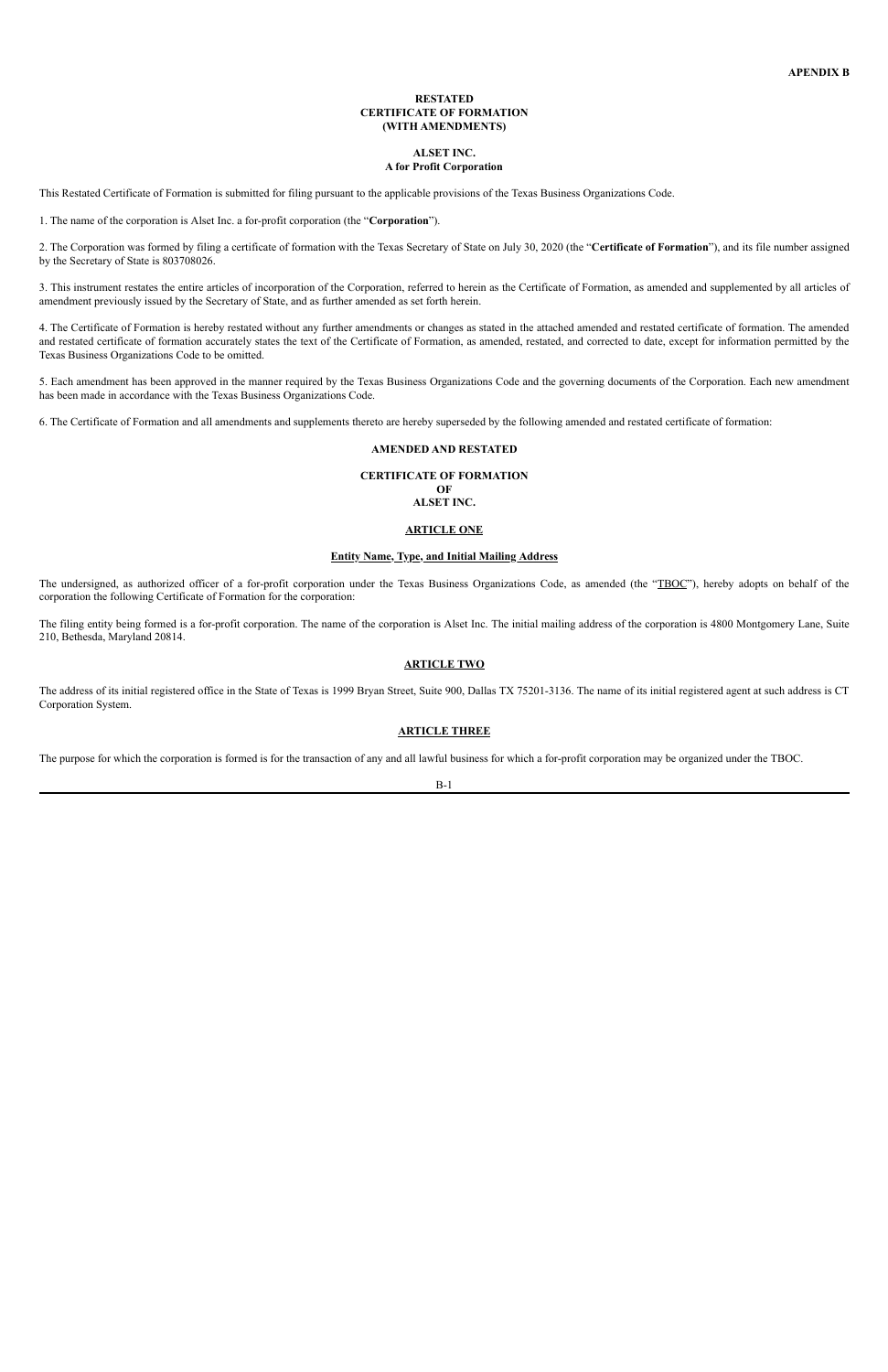#### **ARTICLE FOUR**

#### **SECTION 1. Authorized Shares.**

The aggregate number of shares of stock that the corporation shall have the authority to issue is two hundred seventy-five million (275,000,000) shares, of which twenty-five million (25,000,000) shares shall be Preferred Stock (the "Preferred Stock"), par value \$.001 per share, and two hundred fifty million (250,000,000) shares shall be Common Stock (the "Common Stock"), par value \$.001 per share.

The following is a statement of the designations and the powers, preferences and rights, and the qualifications, limitations or restrictions thereof, in respect of the shares of Preferred Stock and Common Stock or any series of any class of stock of the corporation, and of the authority expressly granted hereby to the Board of Directors of the corporation to fix by resolution or resolutions any of such designations and powers, preferences and rights, and the qualifications, limitations and restrictions thereof that may be desired but which shall not be fixed by this Certificate of Formation (this "Certificate of Formation").

- A. Dividends. Subject to all the rights of the Preferred Stock or any series thereof, and on the conditions set forth in Section 3 of this Article Four or in any resolution of the Board of Directors providing for the issuance of any series of Preferred Stock, the holders of the Common Stock shall be entitled to receive, when, as and if declared by the Board of Directors, out of funds legally available therefor, dividends payable in cash, stock or otherwise.
- B. Voting Rights. Each holder of Common Stock shall be entitled to one vote for each share held.
- C. In the event of any voluntary or involuntary liquidation, dissolution or winding-up of the Corporation, after payment or provision for payment of the debts and other liabilities of the Corporation, and subject to the rights of the holders of Preferred Stock in respect thereof, the holders of shares of Common Stock shall be entitled to such amounts as provided under applicable law.

#### **SECTION 2. Common Stock.**

#### **SECTION 3. Preferred Stock.**

The Board of Directors of the corporation is hereby expressly vested with authority to issue up to 25,000,000 shares of Preferred Stock, par value \$.001 per share, in series. The Board of Directors is expressly vested with authority to establish series of such Preferred Stock, to establish from time to time the number of shares to be included in each such series, and to fix the designations, powers, preferences, and rights of each such series and the qualifications, limitations or restrictions thereof, all in the manner provided by the TBOC. The authority of the Board of Directors with respect to each series shall include, but not be limited to, determination of the following:

- a. The number of shares constituting that series and the distinctive designation of that series;
- b. The dividend rate on the shares of that series, whether dividends shall be cumulative, and, if so, from which date or dates, and the relative rights of priority, if any, of payment of dividends on shares of that series;
- c. Whether that series shall have voting rights, in addition to the voting rights provided by law, and, if so, the terms of such voting rights;
- d. Whether that series shall have conversion privileges, and, if so, the terms and conditions of such conversion, including provision for adjustment of the conversion rate in such events as the Board of Directors shall determine;
- e. Whether or not the shares of that series shall be redeemable, and, if so, the terms and conditions of such redemption, including the date or date upon or after which they shall be redeemable, and the amount per share payable in case of redemption, which amount may vary under different conditions and at different redemption dates;
- f. Whether that series shall have a sinking fund for the redemption or purchase of shares of that series, and, if so, the terms and amount of such sinking fund;
- g. The rights of the shares of that series in the event of voluntary or involuntary liquidation, dissolution or winding up of the corporation, and the relative rights of priority, if any, of payment of shares of that series; and
- h. Any other relative rights, preferences and limitations of that series.

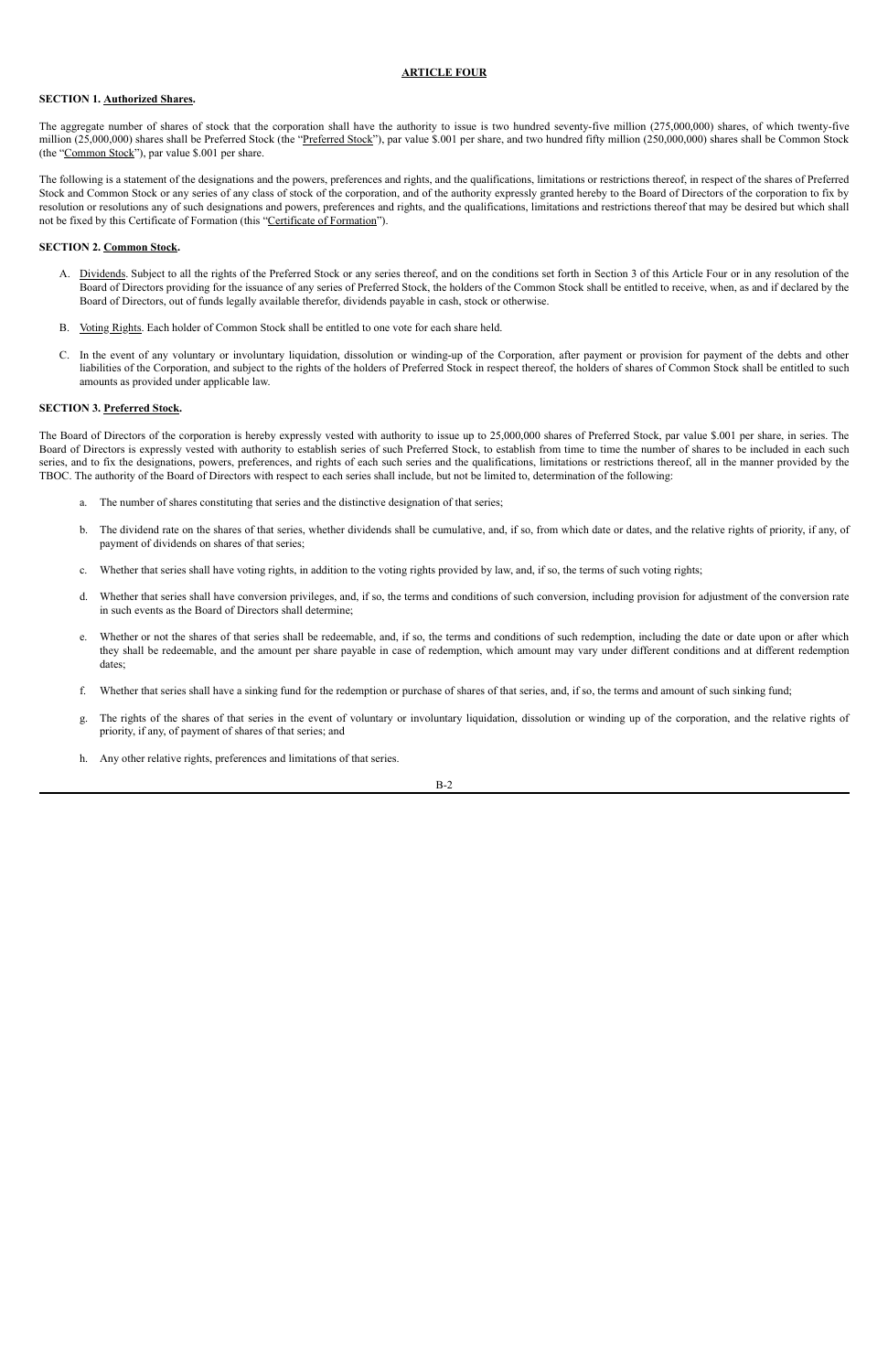Dividends on outstanding shares of Preferred Stock shall be paid or declared and set apart for payment before any dividends shall be paid or declared and set apart for payment on the shares of Common Stock with respect to the same dividend period.

If upon any voluntary or involuntary liquidation, dissolution or winding up of the corporation, the assets available for distribution to holders of shares of Preferred Stock of all series shall be insufficient to pay such holders the full preferential amount to which they are entitled, then such assets shall be distributed ratably among the shares of all series of Preferred Stock in accordance with the respective preferential amounts (including unpaid cumulative dividends, if any) payable with respect thereto.

Shares of Preferred Stock which have been redeemed or converted, or which have been issued and reacquired in any manner and retired, shall have the status of authorized and unissued Preferred Stock and may be reissued by the Board of Directors as shares of the same or any other series, unless otherwise provided with respect to any series in the resolution or resolutions of the Board of Directors creating such series.

#### **SECTION 4. General.**

The Board of Directors may in its discretion issue from time to time authorized but unissued shares for such consideration as it may determine and that is permitted under the TBOC, and holders of Common Stock and Preferred Stock shall have no preemptive rights, as such holders, to purchase any shares or securities of any class, including treasury shares, which may at any time be issued or sold or offered for sale by the corporation.

Cumulative voting of shares of stock of the corporation, whether Common Stock or Preferred Stock, is hereby prohibited.

The corporation shall be entitled to treat the person in whose name any share or other security is registered as the owner thereof, for all purposes, and shall not be bound to recognize any equitable or other claim to or interest in such share or other security on the part of any other person, whether or not the corporation shall have notice thereof.

#### **ARTICLE FIVE**

The name and mailing address of the sole organizer is:

#### **ARTICLE SIX**

The number of directors constituting the initial Board of Directors is Five (5). Thereafter, the number of directors of the corporation constituting the Board of Directors shall be fixed by or in the manner provided in the Bylaws. The name and address of each person who will serve as a director until the first annual meeting of shareholders or until a successor is elected and qualified is as follows:

| Name               | <b>Address</b>                                      |  |  |
|--------------------|-----------------------------------------------------|--|--|
| Chan Heng Fai      | 4800 Montgomery Lane, Suite 210, Bethesda, MD 20814 |  |  |
| Ang Hay Kim Aileen | 4800 Montgomery Lane, Suite 210, Bethesda, MD 20814 |  |  |
| Wong Tat Keung     | 4800 Montgomery Lane, Suite 210, Bethesda, MD 20814 |  |  |
| Wong Shui Yeung    | 4800 Montgomery Lane, Suite 210, Bethesda, MD 20814 |  |  |
| William Wu         | 4800 Montgomery Lane, Suite 210, Bethesda, MD 20814 |  |  |

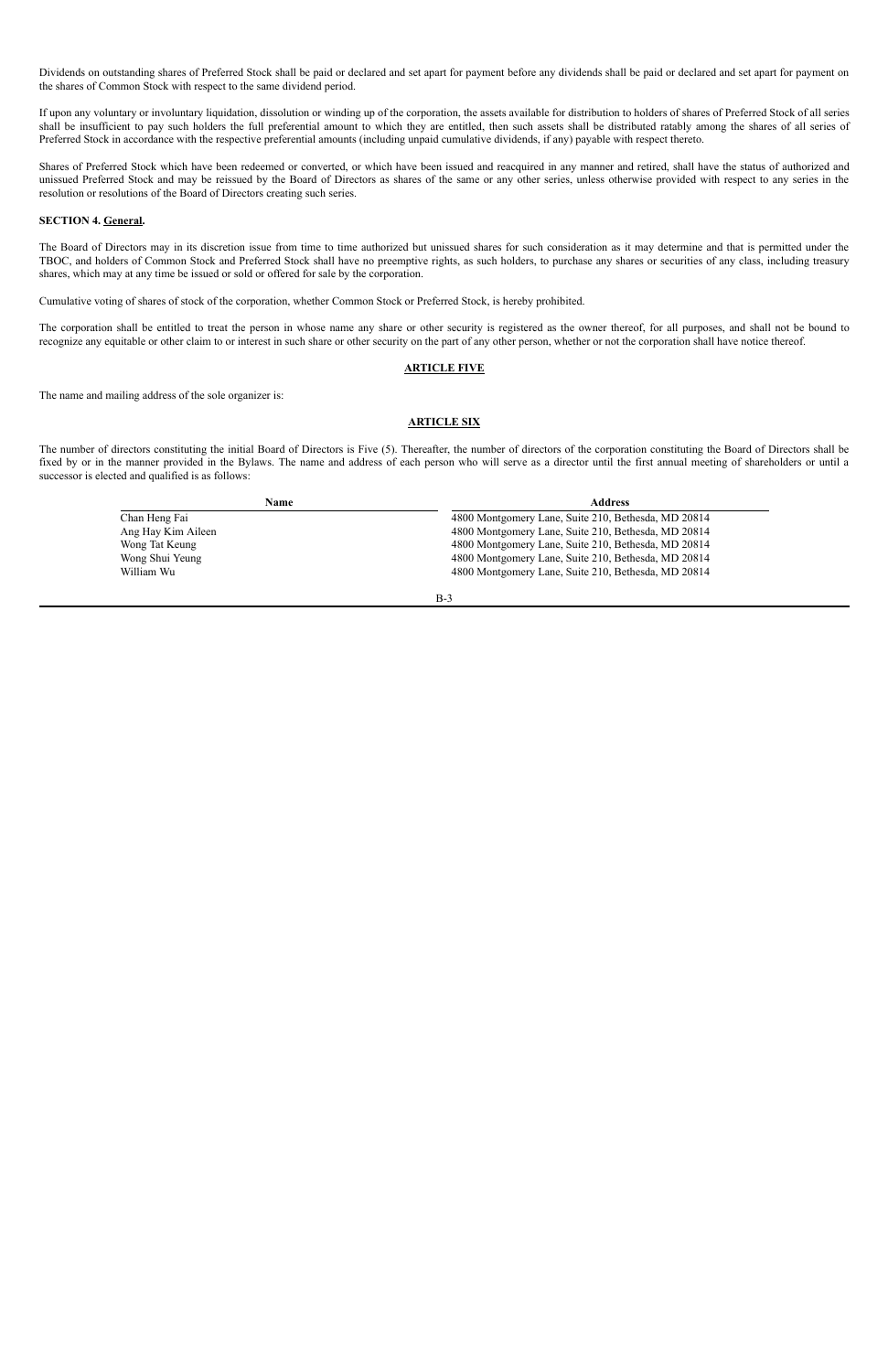#### **ARTICLE SEVEN**

The corporation is to have perpetual existence.

#### **ARTICLE EIGHT**

The Board of Directors may exercise all such powers and do all such lawful acts and things as are not by statute, the Bylaws, or this Certificate of Formation directed or required to be exercised and done by the shareholders.

#### **ARTICLE NINE**

The initial Bylaws of the corporation shall be adopted by the Board of Directors. The power to alter, amend, or repeal the corporation's Bylaws, and to adopt new Bylaws, is hereby vested in the Board of Directors, subject, however, to repeal or change by the affirmative vote of the holders of at least two-thirds of the voting power of all of the outstanding shares entitled to vote thereon. Notwithstanding any other provisions of this Certificate of Formation, or any provision of law which might otherwise permit a lesser vote or no vote, the affirmative vote of the holders of at least two-thirds of the voting power of all of the then outstanding shares of the voting stock, voting together as a single class, shall be required to alter, amend, or repeal this Article Nine.

#### **ARTICLE TEN**

#### **SECTION 1. Quorum for Meeting of Shareholders.**

The holders of thirty-five percent (35%) of the voting power of all the shares entitled to vote, represented in person or by proxy, shall constitute a quorum at a meeting of the shareholders but in no event shall a quorum consist of the holders of less than one-third (1/3) of the shares entitled to vote and thus represented at such meeting.

#### **SECTION 2. Vote Required for Fundamental Business Transactions and Certain Other Matters.**

Except as otherwise provided in this Certificate of Formation and in Sections 10.005 and 10.006 of the TBOC, for purposes of (1) the approval of a Fundamental Business Transaction (as defined in Section 1.002(32) of the TBOC) under Section 21.457 of the TBOC, and (2) the approval under Section 21.364 of the TBOC of those Fundamental Actions described in subsections (a)(2), (3), (4) and (5) of Section 21.364 (or as such matters may be defined under any successor provisions of Texas law), the affirmative vote of the holders of at least two-thirds of the voting power of all of the outstanding shares of stock entitled to vote thereon, voting together as a single class, shall be required in addition to any separate vote of a class or series of shares that may otherwise be required by the TBOC, this Certificate of Formation or any Certificate of Designation. Notwithstanding any other provisions of this Certificate of Formation, or any provision of law which might otherwise permit a lesser vote or no vote, but in addition to any affirmative vote of the holders of any particular class or series of shares required by law, this Certificate of Formation or any Certificate of Designation, the affirmative vote of the holders of at least two-thirds of the voting power of all of the then outstanding shares entitled to vote thereon, voting together as a single class, shall be required to alter, amend, or repeal this Section 2 of Article Ten.

#### **SECTION 3. Vote Required for Amendments to the Certificate of Formation.**

Except as otherwise provided in this Certificate of Formation, the affirmative vote of the holders of a majority of the voting power of all the outstanding shares of stock entitled to vote with respect to an amendment of this Certificate of Formation (including any amendment described in Section 21.364(a)(1) of the TBOC), voting together as a single class, shall be required to approve such an amendment, in addition to any separate vote of a class or series of shares that may otherwise be required by the TBOC, this Certificate of Formation or any Certificate of Designation.

#### **SECTION 4. Successor Provisions of the TBOC.**

Any reference to a Section of the TBOC in this Article Ten shall also be deemed a reference to any successor provision thereto under Texas law.

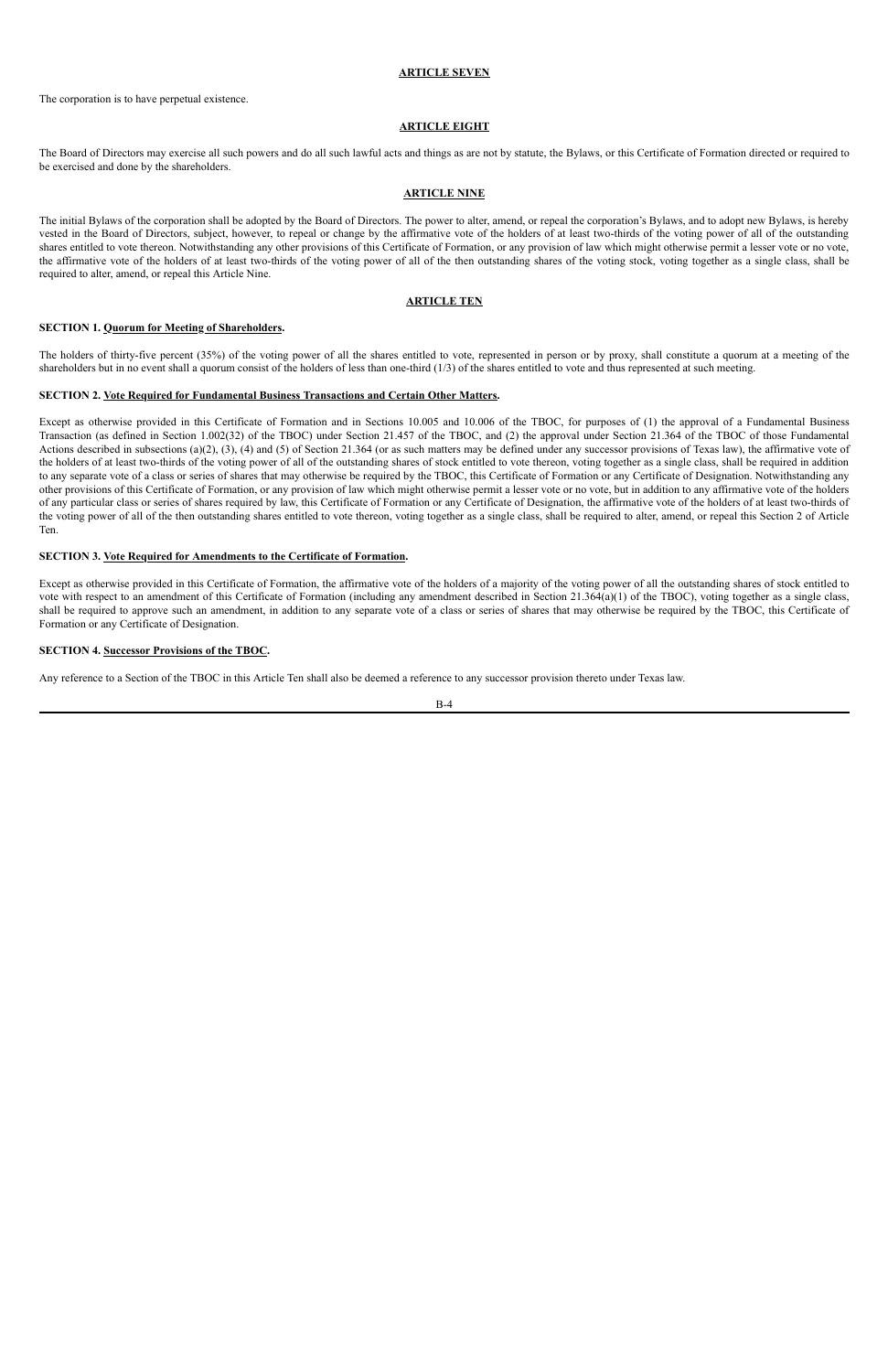#### **ARTICLE ELEVEN**

Meetings of shareholders may be held within or without the State of Texas as the Bylaws may provide. Special meetings of the shareholders may be called by (i) the holders of record of, in the aggregate, not less than fifty percent (50%) of the shares of the corporation entitled to vote at the proposed special meeting or (ii) the other persons or holders of record authorized to call special meetings of the shareholders by the Bylaws, in either case, in accordance and compliance with the provisions and requirements of the Bylaws. Elections of directors need not be by written ballot.

#### **ARTICLE TWELVE**

#### **Written Consent of Shareholders**

Any action required by the Texas Business Organizations Code to be taken at any annual or special meeting of shareholders, or any action which may be taken at any annual or special meeting of shareholders, may be taken without a meeting, without prior notice, and without a vote, if one or more written consents setting forth the action so taken shall be signed by the holder or holders of shares having not less than the minimum number of votes that would be necessary to take such action at a meeting at which the holders of all shares entitled to vote on the action were present and voted.

#### **ARTICLE THIRTEEN**

#### **Director's Limited Liability**

No director of the corporation shall be liable to the corporation or its shareholders for monetary damages for an act or omission in the director's capacity as a director, except that this Article Thirteen does not eliminate or limit the liability of a director to the extent the director is found liable under applicable law for (i) a breach of the director's duty of loyalty to the corporation or its shareholders, (ii) an act or omission not in good faith that constitutes a breach of duty of the director to the corporation or involves intentional misconduct or a knowing violation of law, (iii) a transaction from which the director received an improper benefit, regardless of whether the benefit resulted from an action taken within the scope of the director's duties, or (iv) an act or omission for which the liability of a director is expressly provided by an applicable statute. If the TBOC or other applicable law is amended to authorize corporate action further eliminating or limiting the liability of directors, then the liability of a director of the corporation shall be eliminated or limited to the fullest extent permitted by the TBOC or other applicable law, as so amended. Any repeal or modification of the foregoing provisions of this Article Thirteen by the shareholders of the corporation shall not adversely affect any right or protection of a director of the corporation existing at the time of such repeal or modification.

#### **ARTICLE FOURTEEN**

This document becomes effective upon filing with the Secretary of State of Texas.

IN WITNESS WHEREOF, the undersigned affirms that the person designated as registered agent has consented to the appointment. The undersigned signs this document subject to the penalties imposed by law for the submission of a materially false or fraudulent instrument and certifies under penalty or perjury that the undersigned is authorized to execute the filing instrument.

Date: [\_\_\_\_\_\_\_\_\_\_\_], 2022

ALSET INC.

NAME TITLE B-5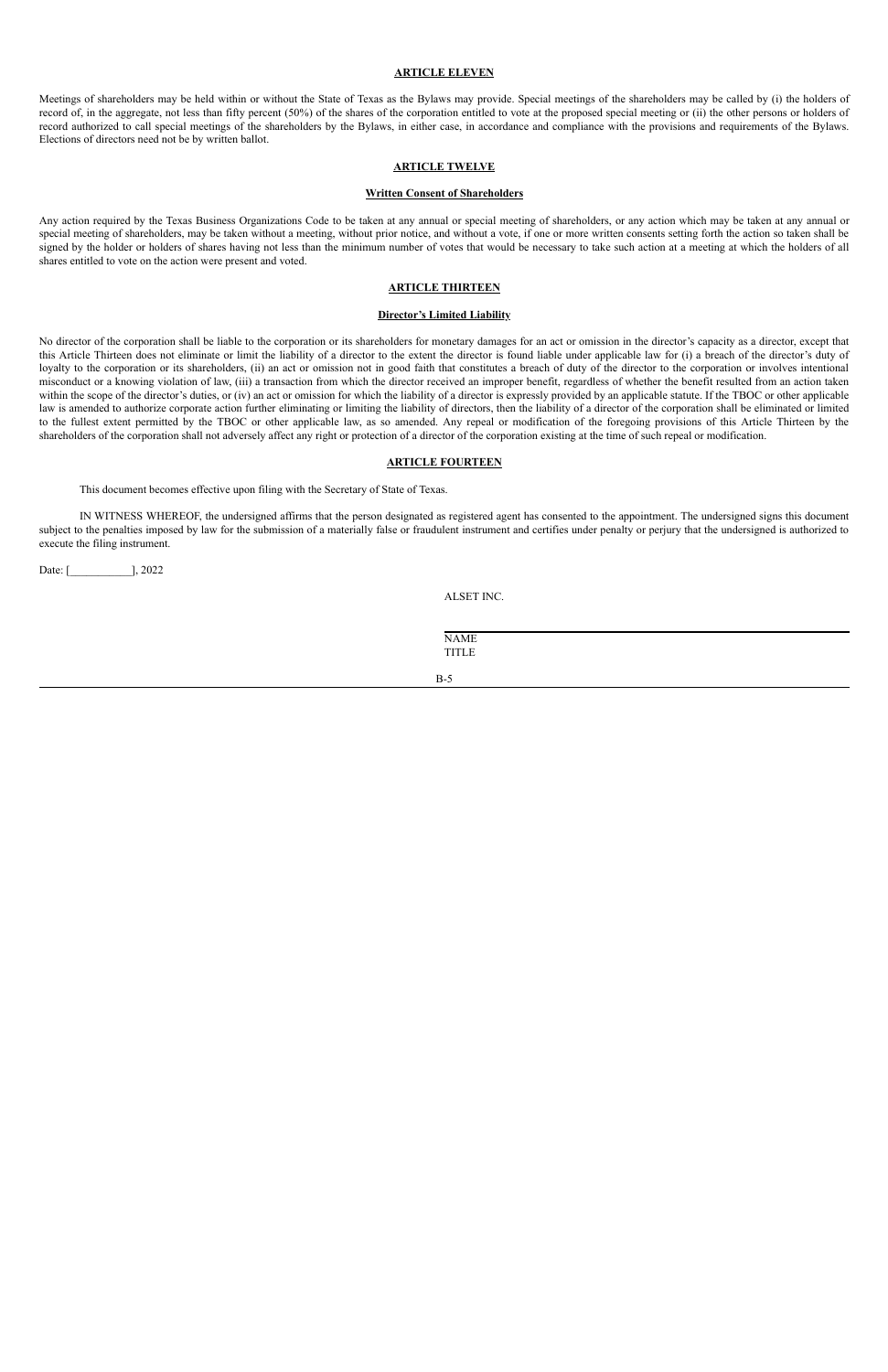#### **B Y L AW S O F ALSET INC.** (A Texas Corporation)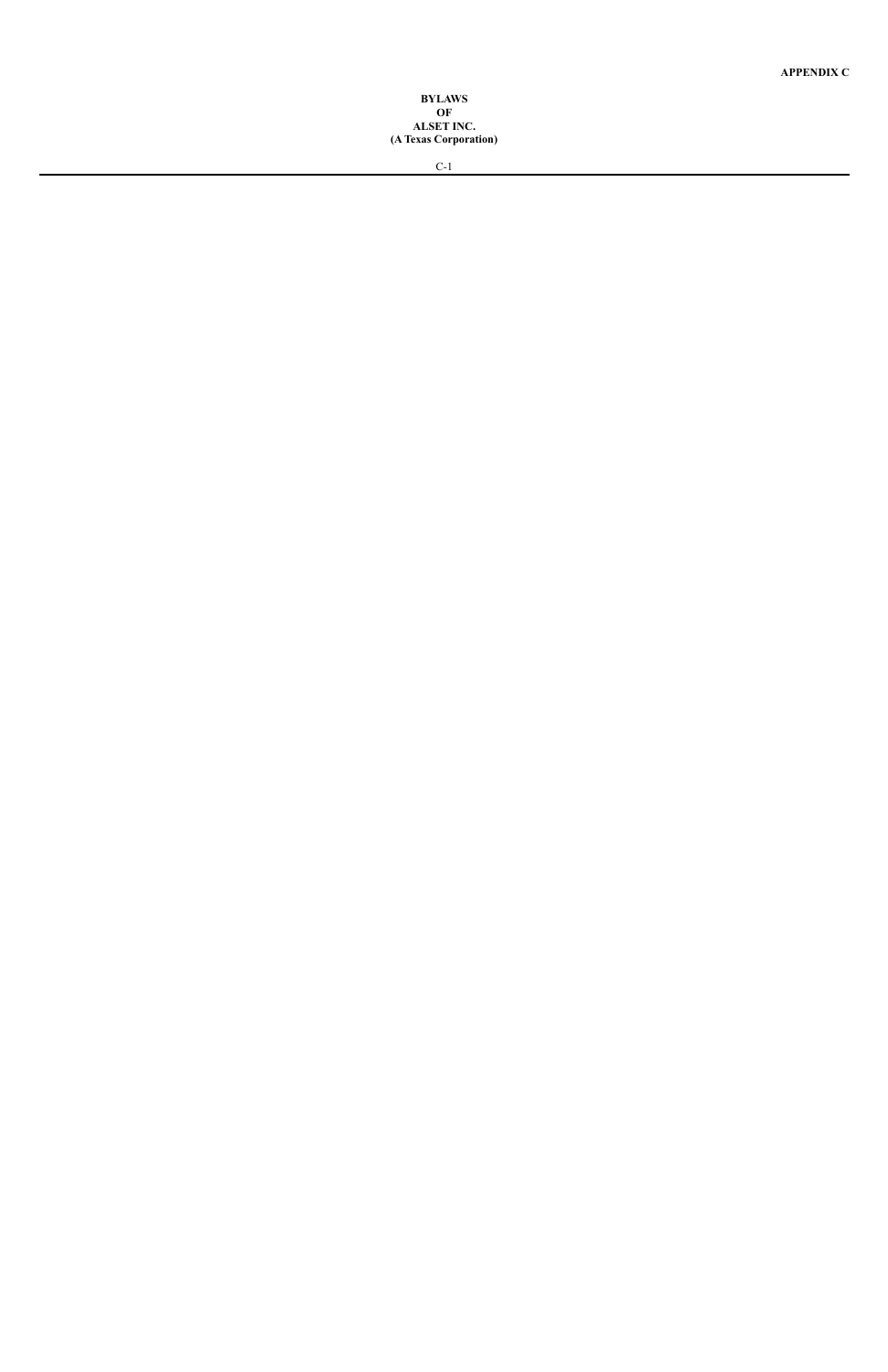#### TABLE OF CONTENTS

| <b>ARTICLE I OFFICES</b>                  |          |
|-------------------------------------------|----------|
| ARTICLE II SHAREHOLDERS                   |          |
| <b>ARTICLE III DIRECTORS</b>              |          |
| ARTICLE IV OFFICERS                       | $\Omega$ |
| ARTICLE V SHARE CERTIFICATES AND TRANSFER | 11       |
| ARTICLE VI DISTRIBUTIONS AND DIVIDENDS    | 13       |
| ARTICLE VII INDEMNIFICATION               | 13       |
| ARTICLE VIII MISCELLANEOUS                | 15       |
| ARTICLE IX AMENDMENT OF BYLAWS            | 15       |
|                                           |          |

 $C-2$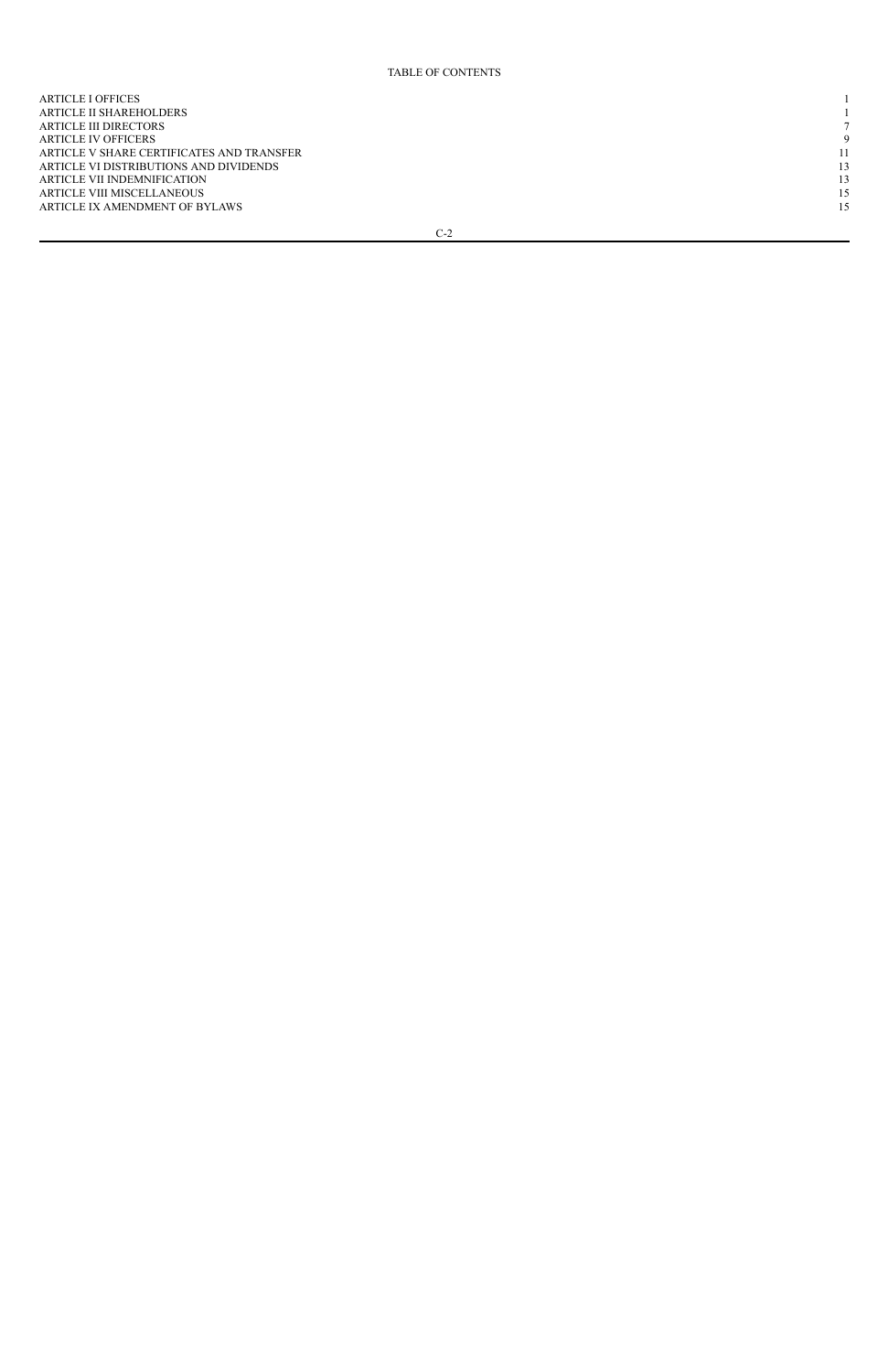## **BYLAWS OF ALSET INC. ARTICLE I**

# **OFFICES**

**Section 1.01 REGISTERED OFFICE AND AGENT.** The registered office and registered agent of the Corporation shall be as set forth in the Corporation's Certificate of Formation. The registered office or registered agent may be changed by resolution of the Board of Directors, upon making the appropriate filing with the Secretary of State.

**Section 1.02 PRINCIPAL OFFICE.** The principal office of the Corporation shall be located at such place within or without the State of Texas as shall be fixed from time to time by the Board of Directors.

**Section 1.03 OTHER OFFICES.** The Corporation may also have other offices at any places, within or without the State of Texas, as the Board of Directors may designate, or as the business of the Corporation may require or as may be desirable.

**Section 1.04 BOOKS AND RECORDS.** All records maintained by the Corporation in the regular course of its business, including its share transfer ledger, books of account, and minute books, may be maintained in written paper form or another form capable of being converted to written paper form within a reasonable time. The Corporation shall convert any records so kept upon the request of any person entitled to inspect the records pursuant to applicable law.

#### **ARTICLE II SHAREHOLDERS**

**Section 2.01 PLACE OF MEETING.** All meetings of the shareholders shall be held either at the principal office of the Corporation or at any other place, either within or without the State of Texas, as shall be designated in the notice of the meeting or duly executed waiver of notice. The Board of Directors may, in its discretion, determine that the meeting may be held solely by means of remote communication as set out in Section 2.02 below.

**Section 2.02 MEETINGS OF SHAREHOLDERS BY REMOTE COMMUNICATION**. If authorized by the Board of Directors, and subject to any guidelines and procedures adopted by the Board of Directors, shareholders not physically present at a shareholders' meeting may participate in the meeting by means of remote communication and may be considered present in person and may vote at the meeting, whether held at a designated place or solely by means of remote communication, subject to the conditions imposed by applicable law.

**Section 2.03 ANNUAL MEETING.** An annual meeting of shareholders shall be held on the date and time set by the Board of Directors and stated in the notice of the meeting for the purpose of electing directors and transacting any other business as may be brought properly before the meeting.

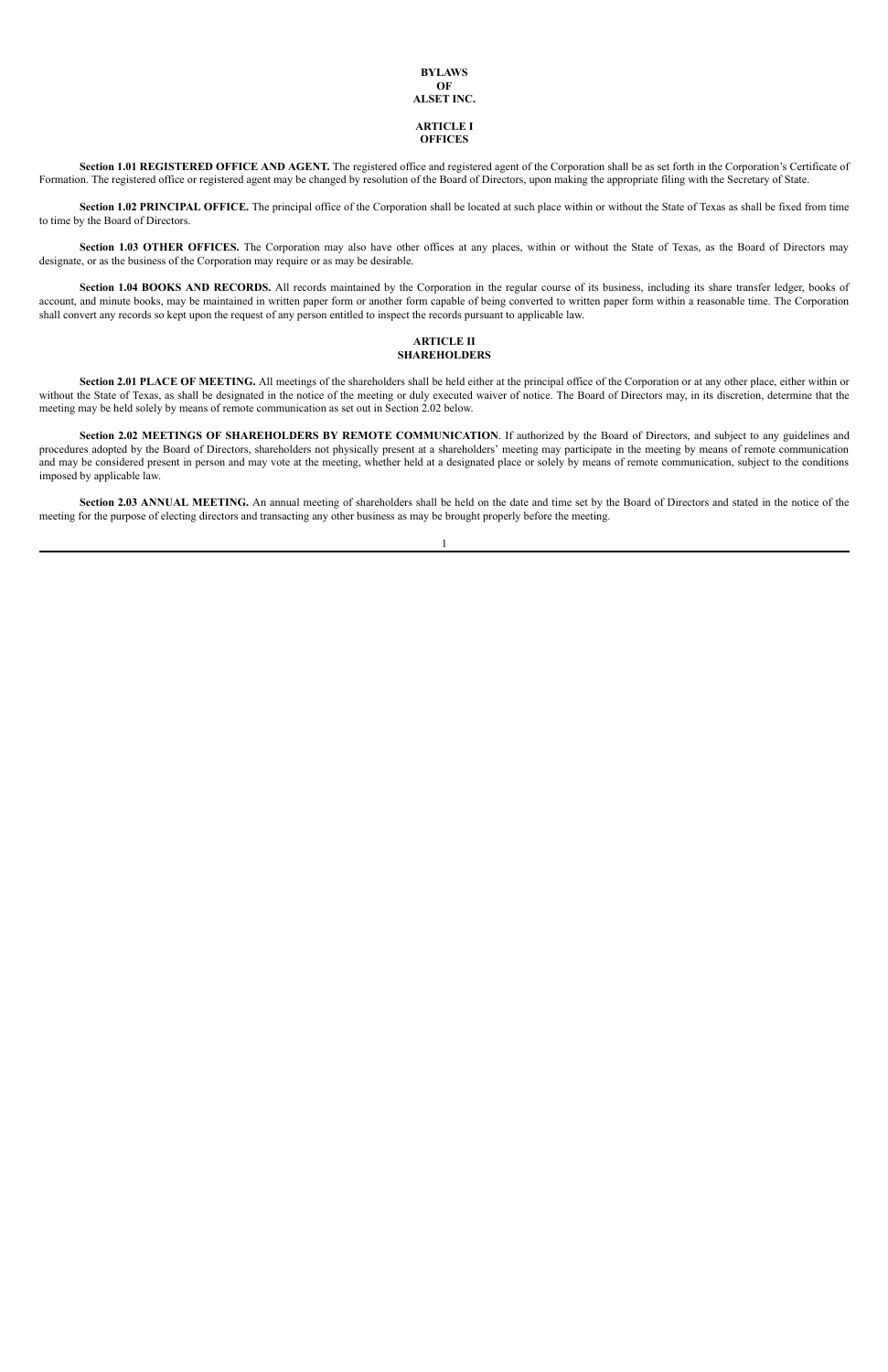Failure to hold the annual meeting at the designated time does not result in the winding up or termination of the Corporation. If the Board of Directors fails to call the annual meeting, any shareholder may make written demand to any officer of the Corporation that an annual meeting be held.

**Section 2.04 SPECIAL SHAREHOLDERS' MEETINGS.** Special meetings of the shareholders may be called by the President, the Board of Directors, or by the holders of at least ten percent (10%) of all the shares entitled to vote at the proposed special meeting. The record date for determining shareholders entitled to call a special meeting is the date the first shareholder signs the notice of that meeting. Only business within the purpose or purposes described in the notice or executed waiver of notice may be conducted at a special meeting of the shareholders.

**Section 2.05 FIXING THE RECORD DATE.** For the purpose of determining shareholders entitled to notice of or to vote at any meeting of shareholders or any adjournment thereof, the Board of Directors may fix a date, not more than sixty (60) days or less than ten (10) days before the meeting, as the record date for such determination.

Whenever action by shareholders is proposed to be taken by consent in writing without a meeting of shareholders, the Board of Directors may fix a record date for the purpose of determining shareholders entitled to consent to that action, which record date shall not precede, and shall not be more than ten (10) days after, the date upon which the resolution fixing the record date is adopted by the Board of Directors.

If no record date has been fixed as provided in this Section 2.05, then (a) the record date for determining shareholders entitled to notice of or to vote at any meeting of shareholders or any adjournment thereof shall be the date on which notice of the meeting is mailed, (b) the record date for determining shareholders entitled to give written consent to action taken without a meeting, where no prior Board action is required to be taken by the Texas Business Organizations Code, shall be the date on which a signed written consent is first delivered to the Corporation, and (c) the record date for determining shareholders entitled to give written consent to action taken without a meeting, where prior Board action is required to be taken by the Texas Business Organizations Code, shall be the close of business on the date on which the Board of Directors adopts a resolution taking such prior action.

**Section 2.06 NOTICE OF SHAREHOLDERS' MEETING.** Written notice stating the place, day, and hour of the meeting, the means of any remote communications by which shareholders may be considered present and may vote at the meeting, and, in case of a special meeting, the purpose or purposes for which the meeting is called, shall be given not less than ten (10) days and not more than sixty (60) days before the date of the meeting, personally, by electronic transmission (if consented to by a shareholder), or by mail, by or at the direction of the President, the Secretary, or the officer or person calling the meeting, to each shareholder entitled to vote at the meeting. If mailed, the notice shall be deemed to be given when deposited in the United States mail addressed to the shareholder at the shareholder's address as it appears on the share transfer records of the Corporation, with postage prepaid.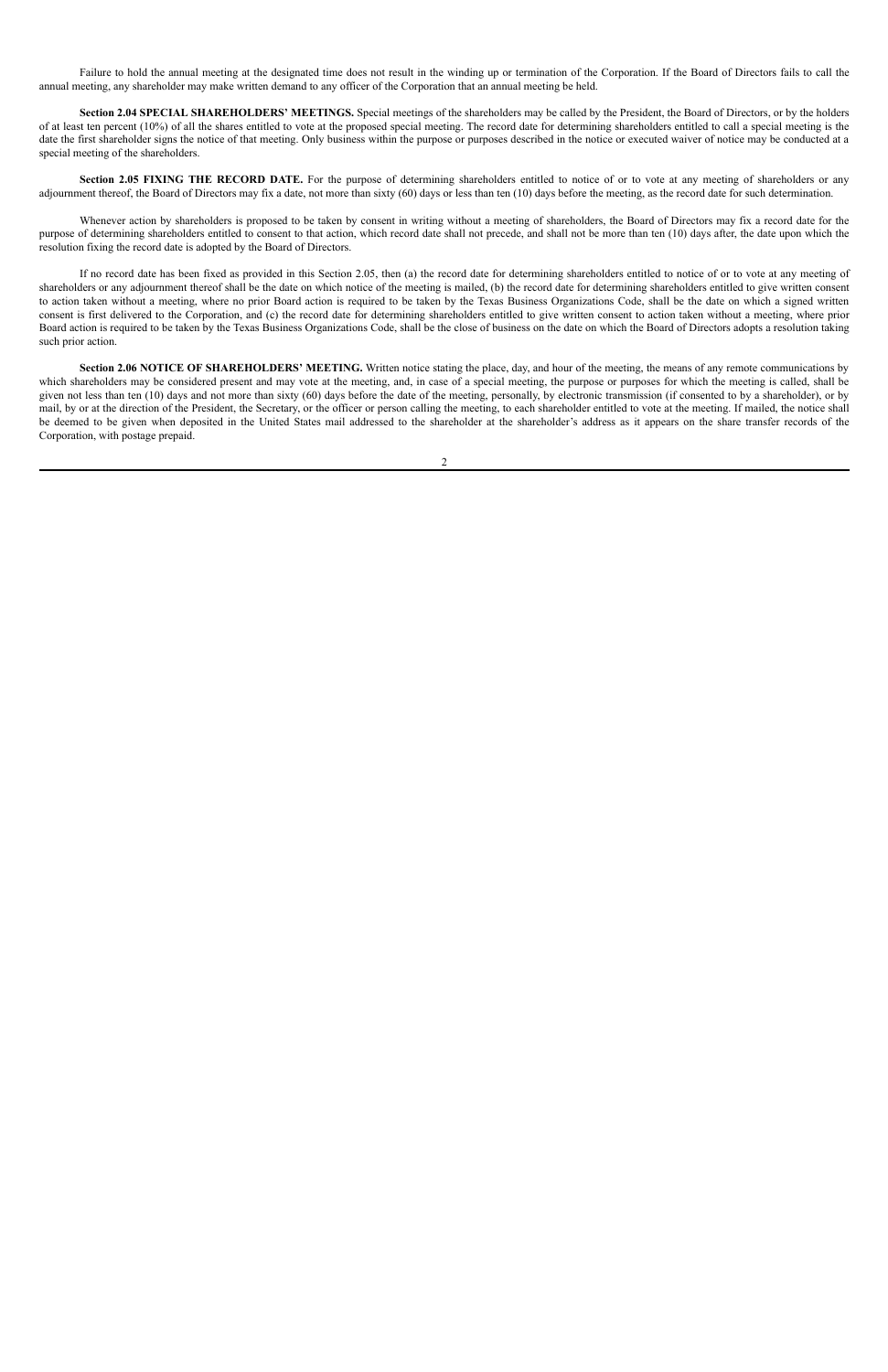Notwithstanding the preceding paragraph, notice of a shareholder meeting regarding a fundamental business transaction (as defined by Texas law) must be given to each shareholder of the Corporation not later than twenty-one (21) days prior to the meeting, regardless of the shareholder's right to vote on the matter. Notice of such action shall comply with any other requirements set by law.

A shareholder entitled to notice of a meeting may sign a written waiver of notice either before or after the time of the meeting. The participation or attendance of a shareholder at a meeting constitutes waiver of notice, unless the shareholder participates in or attends the meeting solely to object to the transaction of business on the ground that the meeting was not lawfully called or convened.

With the consent of the shareholder, notice may be given to the shareholder by electronic transmission. The shareholder may specify the form of electronic transmission to be used to communicate notice. The shareholder may revoke this consent by written notice to the Corporation. The shareholder's consent is deemed to be revoked if the Corporation is unable to deliver by electronic transmission two (2) consecutive notices, and the Secretary, Assistant Secretary, or transfer agent of the Corporation, or another person responsible for delivering notice on behalf of the Corporation, knows that delivery of these two (2) electronic transmissions was unsuccessful. The inadvertent failure to treat the unsuccessful transmissions as a revocation of shareholder consent does not invalidate a meeting or other action.

Section 2.07 VOTING LISTS. The officer or agent in charge of the share transfer records of the Corporation shall prepare, at least eleven (11) days before each meeting of shareholders, a complete list of the shareholders entitled to vote at the meeting or any adjournment thereof, arranged in alphabetical order, with (a) the address of each shareholder, (b) the type of shares held by each shareholder, (c) the number of shares held by each shareholder, and (d) the number of votes that each shareholder is entitled to if different than the number of shares held.

Notice by electronic transmission is deemed given when the notice is:

- (a) Transmitted to a fax number provided by the shareholder for the purpose of receiving notice.
- (b) Transmitted to an email address provided by the shareholder for the purpose of receiving notice.

(c) Posted on an electronic network and a message is sent to the shareholder at the address provided by the shareholder for the purpose of alerting the shareholder of a posting.

(d) Communicated to the shareholder by any other form of electronic transmission consented to by the shareholder.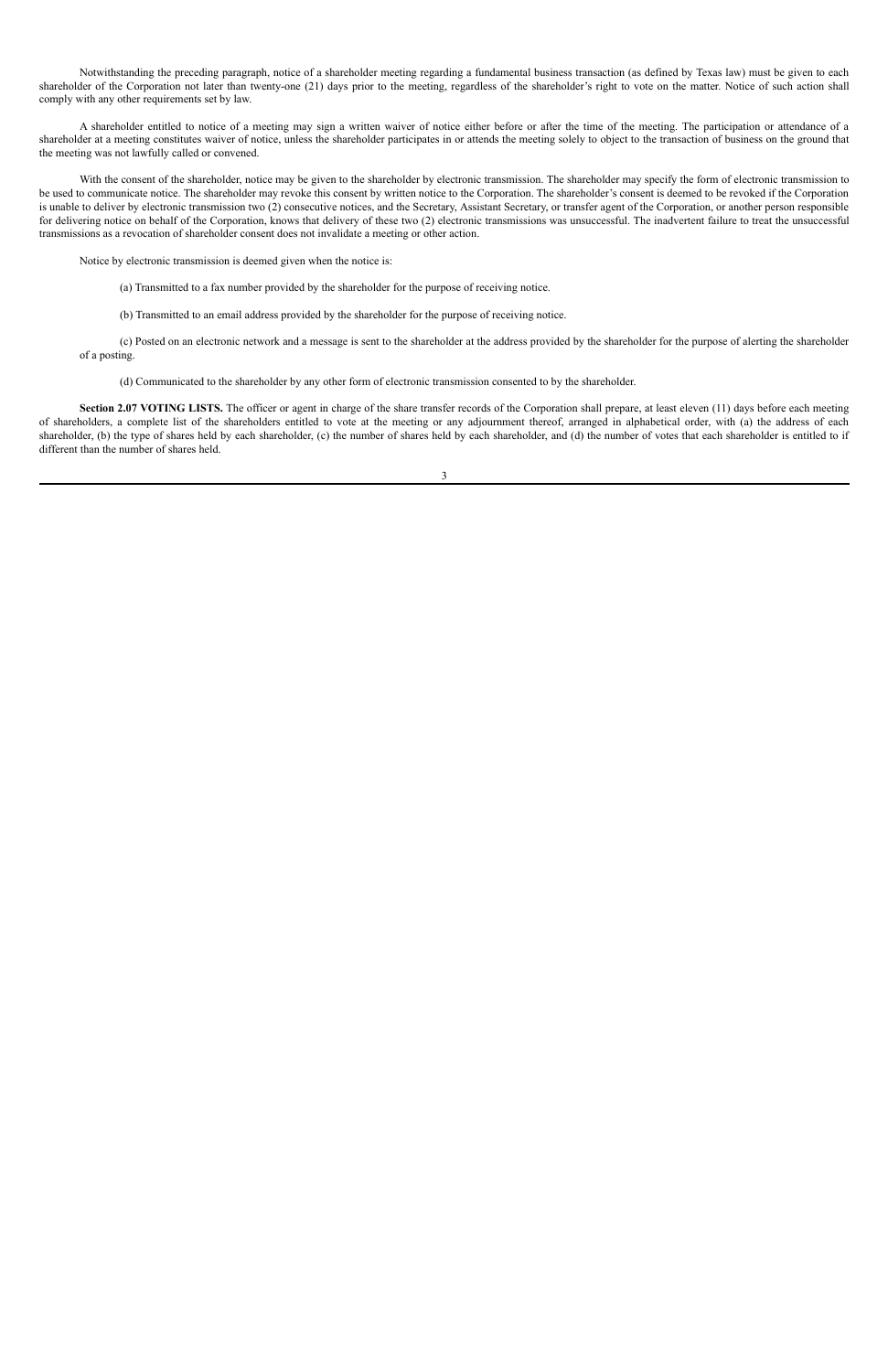The list shall be kept on file at the registered office or principal place of business of the Corporation and shall be subject to inspection by any shareholder at any time during usual business hours for a period of ten (10) days prior to the meeting. The list shall also be produced and kept open at the meeting and shall be subject to the inspection of any shareholder during the meeting. The original share transfer records shall be prima-facie evidence of the shareholders entitled to examine the list and to vote at any meeting of shareholders.

If any shareholders are participating in the meeting by means of remote communication, the list must be open to examination by the shareholders during the meeting on a reasonably accessible electronic data system, and the information required to access the list must be provided to shareholders in the meeting notice.

**Section 2.08 QUORUM OF SHAREHOLDERS.** The presence in person or by proxy of the holders of thirty-five percent (35%) of the shares entitled to vote constitutes a quorum for a meeting of the shareholders. Unless otherwise required by the Texas Business Organizations Code, the Certificate of Formation, or these Bylaws:

**(a)** The affirmative vote of the holders of a majority of the shares represented at a meeting at which a quorum is present shall be the act of the shareholders.

**(b)** The shareholders represented in person or by proxy at a meeting at which a quorum is present may conduct any business properly brought before the meeting until adjournment, and the subsequent withdrawal from the meeting of any shareholder or the refusal of any shareholder represented in person or by proxy to vote shall not affect the presence of a quorum at the meeting.

If a quorum is not present, the shareholders represented in person or by proxy may adjourn the meeting until a time and place determined by a vote of the holders of a majority of the shares represented in person or by proxy at that meeting. At such adjourned meeting at which the required number of voting shares shall be present or represented, any business may be transacted which might have been transacted at the meeting as originally noticed.

**Section 2.09 CONDUCT OF MEETINGS.** The Board of Directors may adopt by resolution rules and regulations for the conduct of meetings of the shareholders as it shall deem appropriate. At every meeting of the shareholders, the Chairman, or in his or her absence or inability to act, a director or officer designated by the Board of Directors, shall act as chairman of, and preside at, the meeting. The Secretary or, in his or her absence or inability to act, the person whom the chairman of the meeting shall appoint secretary of the meeting, shall act as secretary of the meeting and keep the minutes thereof.

**Section 2.10 VOTING OF SHARES.** Each outstanding share, regardless of class or series, shall be entitled to one vote on each matter submitted to a vote at a meeting of shareholders, except to the extent that the Certificate of Formation provides for more or less than one vote per share or limits or denies voting rights to the holders of the shares of any class or series. Unless otherwise required by the Texas Business Organizations Code, the Certificate of Formation, or these Bylaws, any matter, other than the election of directors, brought before any meeting of shareholders at which a quorum is present shall be decided by the affirmative vote of the holders of the majority of shares present in person or represented by proxy at the meeting and entitled to vote on the matter.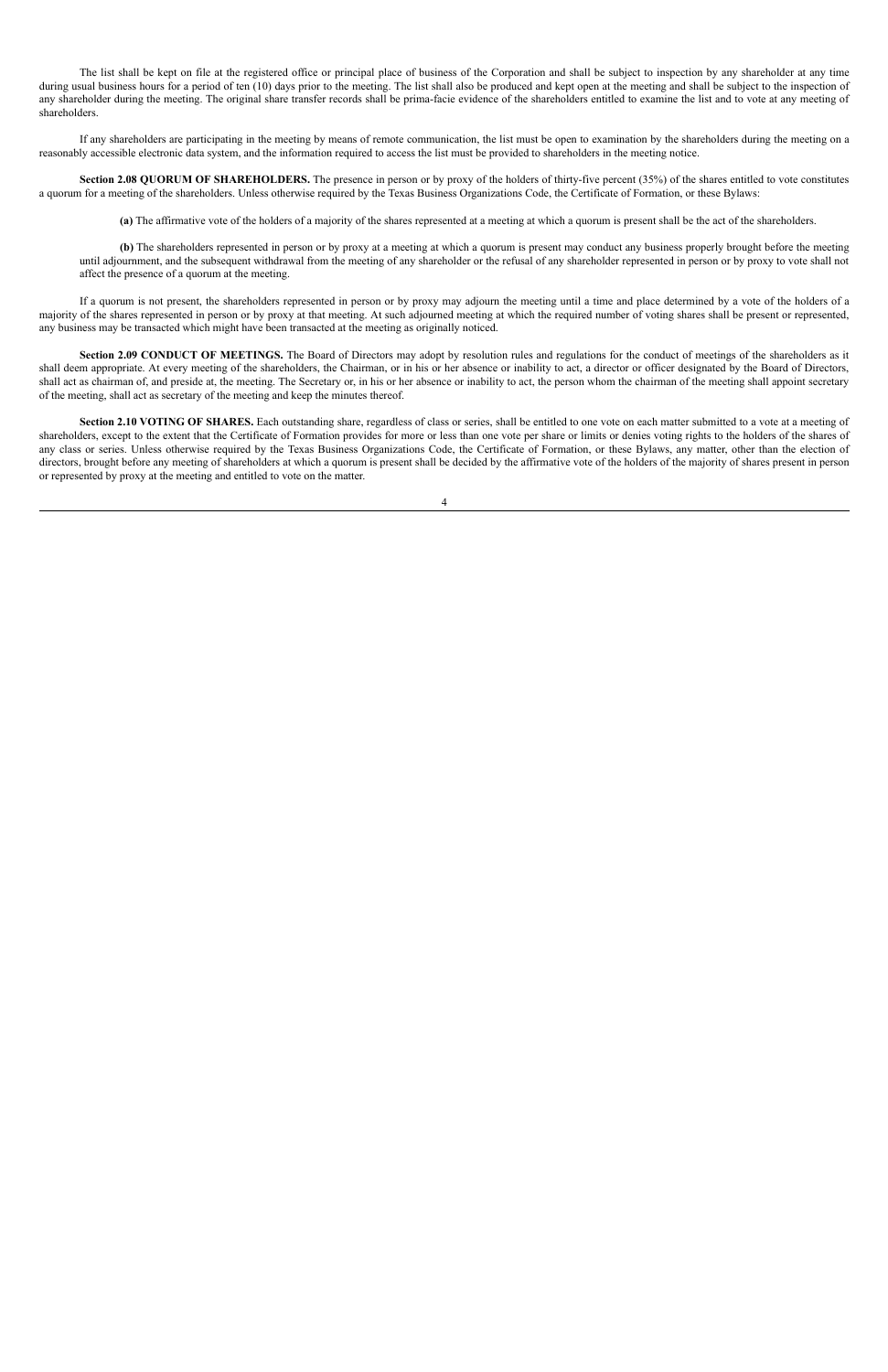Unless otherwise required by the Certificate of Formation, the election of directors shall be decided by a plurality of the votes cast by the holders of shares entitled to vote in the election at a meeting of the shareholders at which a quorum is present.

Shareholders are prohibited from cumulating their votes in any election of directors of the Corporation.

**Section 2.11 VOTING BY PROXY OR NOMINEE.** Shares of the Corporation owned by the Corporation itself or by another corporation or entity, the majority of the voting shares or interest of which is owned or controlled by the Corporation, shall not be voted, directly or indirectly, at any meeting, and shall not be counted in determining the total number of outstanding shares at any given time. Nothing in this section shall be construed as limiting the right of the Corporation or any domestic or foreign corporation or other entity to vote shares, held or controlled by it in a fiduciary capacity, or with respect to which it otherwise exercises voting power in a fiduciary capacity.

Any shareholder may vote either in person or by proxy executed in writing by the shareholder. No proxy shall be valid after eleven (11) months from the date of its execution unless otherwise provided in the proxy. A proxy shall be revocable unless the proxy form conspicuously states that the proxy is irrevocable and the proxy is coupled with an interest. Proxies coupled with an interest include the appointment as proxy of (a) a pledgee; (b) a person who purchased or agreed to purchase, or who owns or holds an option to purchase, the shares subject to the proxy; (c) a creditor of the Corporation who extended the Corporation credit under terms requiring the appointment; (d) an employee of the Corporation whose employment contract requires the appointment; or (e) a party to a voting agreement or shareholders' agreement created under the Texas Business Organizations Code.

Shares owned by another corporation, domestic or foreign, may be voted by any officer, agent, or proxy as the bylaws of that corporation may authorize or, in the absence of authorization, as the board of directors of that corporation may determine.

An administrator, executor, guardian, or conservator may vote shares held in that fiduciary capacity if the shares forming a part of an estate are in the possession and forming a part of the estate being served by the fiduciary, either in person or by proxy, without a transfer of the shares into the fiduciary's name. A trustee may vote shares standing in the trustee's name, either in person or by proxy, but no trustee shall be entitled to vote shares held by him or her without a transfer of the shares into his or her name as trustee.

A receiver may vote shares standing in the name of a receiver and may vote shares held by or under the control of a receiver without the transfer thereof into the receiver's name if authority to do so is contained in an appropriate order of the court by which the receiver was appointed.

A shareholder whose shares are pledged shall be entitled to vote the shares until the shares have been transferred into the name of the pledgee, and thereafter the pledgee shall be entitled to vote the shares transferred, subject to any agreements containing restrictions on the hypothecation, assignment, pledge, or voluntary or involuntary transfer of shares.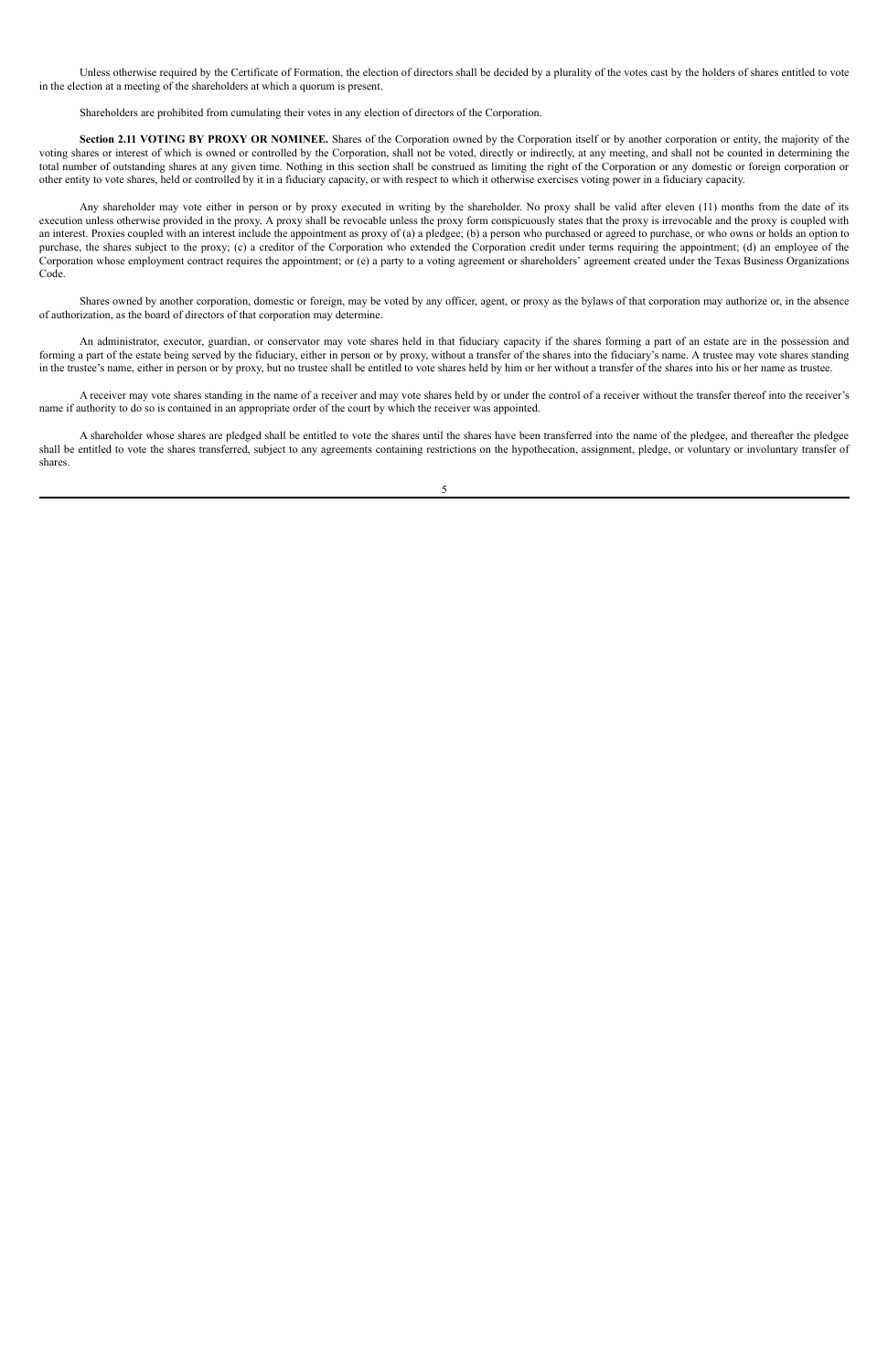The Board of Directors may establish a procedure by which a shareholder may file a statement with the Corporation that all or a portion of the shares registered in the name of the shareholder are held for the account of a specified person to be recognized by the Corporation as the shareholder. The procedure must determine the extent of the Corporation's recognition of the specified person as a shareholder and may include any provisions that the Board of Directors deems necessary, including, but not limited to, any of the following:

- (a) The types of nominee shareholders who may file a statement.
- (b) The rights or privileges of the beneficial owner to be recognized by the Corporation upon filing of a statement.
- (c) The information to be included in the statement.
- (d) The timeframe within which the statement must be received for the statement to be effective as to an upcoming meeting or vote.
- (e) The time period for which the statement filed will be recognized by the Corporation.

**Section 2.12 WRITTEN CONSENT OF SHAREHOLDERS WITHOUT A MEETING.** Any action required by the Texas Business Organizations Code to be taken at any annual or special meeting of shareholders, or any action which may be taken at any annual or special meeting of shareholders, may be taken without a meeting, without prior notice, and without a vote, if a consent or consents in writing, setting forth the action so taken, shall have been signed by the holder or holders of shares having not less than the minimum number of votes that would be necessary to take the action at a meeting at which holders of all shares entitled to vote on the action were present and voted.

**Section 2.13 SHAREHOLDER NOMINATIONS AND PROPOSALS.** For business (including, but not limited to, director nominations) to be properly brought before an annual meeting by a shareholder, the shareholder or shareholders of record intending to propose the business (the "**proposing shareholder**") must have given written notice of the proposing shareholder's nomination or proposal, either by personal delivery or by United States mail to the Secretary not later than ninety (90) calendar days prior to the date such annual meeting is to be held. If the current year's meeting is called for a date that is not within thirty (30) days of the anniversary of the previous year's annual meeting, notice must be received not later than ten (10) calendar days following the day on which public announcement of the date of the annual meeting is first made. In no event will an adjournment or postponement of an annual meeting of shareholders begin a new time period for giving a proposing shareholder's notice as provided above.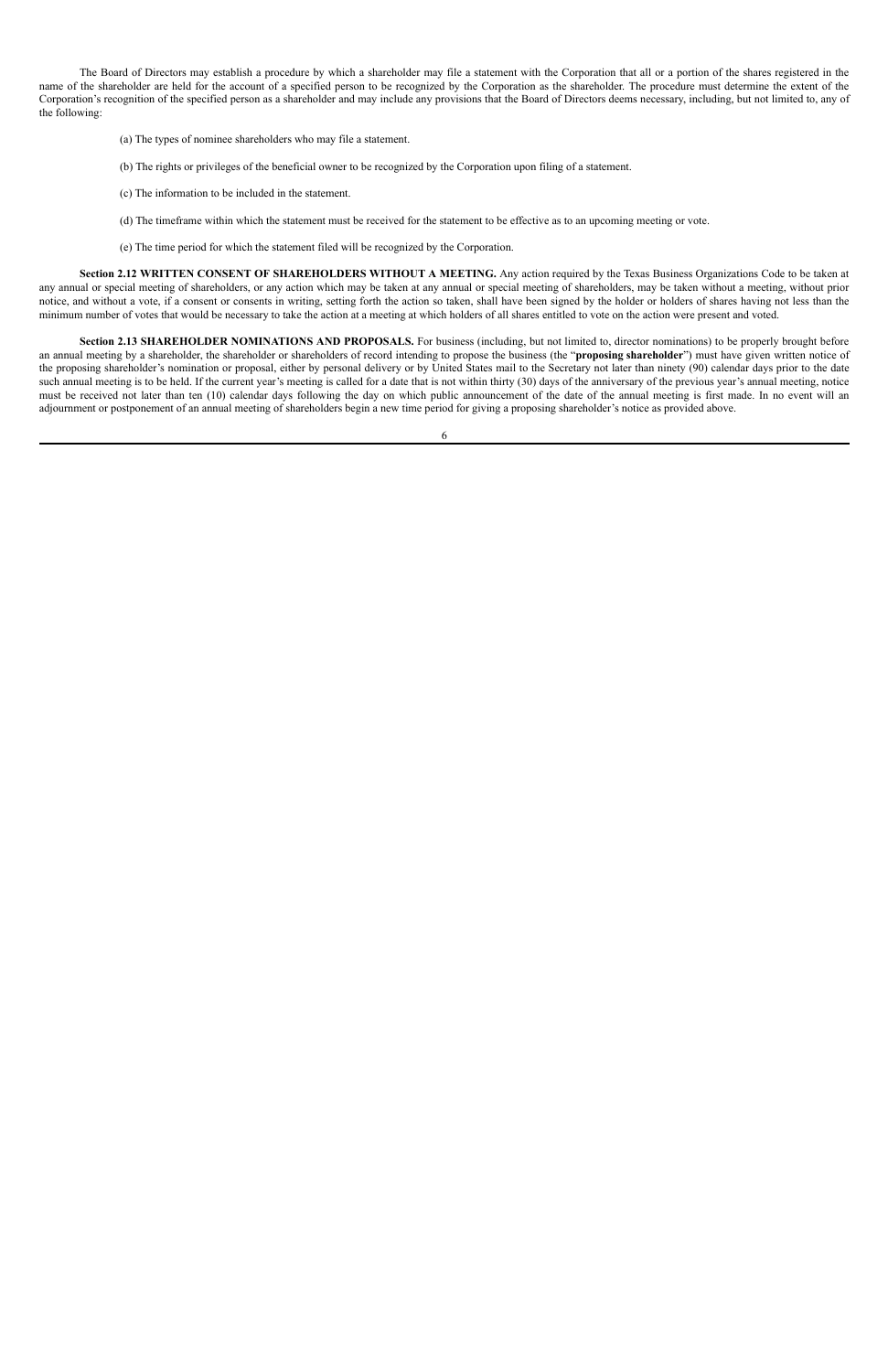For business to be properly brought before a special meeting of shareholders, the notice of the meeting sent by or at the direction of the person calling the meeting must set forth the nature of the business to be considered. A person or persons who have made a written request for a special meeting pursuant to Section 2.04 of these Bylaws may provide the information required for notice of a shareholder proposal under this section simultaneously with the written request for the meeting submitted to the Secretary or within ten (10) calendar days after delivery of the written request for the meeting to the Secretary.

A proposing shareholder's notice shall include as to each matter the proposing shareholder proposes to bring before either an annual or special meeting:

(a) The name and address of the proposing shareholder, and the classes and number of shares of the Corporation held by the proposing shareholder.

(b) If the notice is in regard to a nomination of a candidate for election as director: (a) the name, age, and business and residence address of the candidate; (b) the principal occupation or employment of the candidate; and (c) the class and number of shares of the Corporation beneficially owned by the candidate.

(c) If the notice is about a proposal other than a nomination of a candidate for election as director, a brief description of the business desired to be brought before the meeting and the material interest of the proposing shareholder in such proposal.

#### **ARTICLE III DIRECTORS**

**Section 3.01 BOARD OF DIRECTORS.** The business and affairs of the Corporation shall be managed under the direction of the Board of Directors of the Corporation. Directors need not be residents of the State of Texas or shareholders of the Corporation.

**Section 3.02 NUMBER OF DIRECTORS.** The number of directors shall be Five, provided that the number may be increased or decreased from time to time by an amendment to these Bylaws or by resolution adopted by the Board of Directors. No decrease in the number of Directors shall have the effect of shortening the term of any incumbent director.

**Section 3.03 TERM OF OFFICE.** At the first annual meeting of shareholders and at each annual meeting thereafter, the holders of shares entitled to vote in the election of directors shall elect directors, each of whom shall hold office until a successor is duly elected and qualified or until the director's earlier death, resignation, disqualification, or removal.

**Section 3.04 VACANCIES AND NEWLY CREATED DIRECTORSHIPS.** Any vacancy occurring in the Board of Directors may be filled by election at an annual or special meeting of shareholders called for that purpose, or may be filled by the affirmative vote of a majority of the remaining directors even when the majority of the remaining directors is less than a quorum of the total number of directors specified in the Certificate of Formation or the Bylaws. A director elected to fill a vacancy shall be elected for the unexpired term of his or her predecessor in office.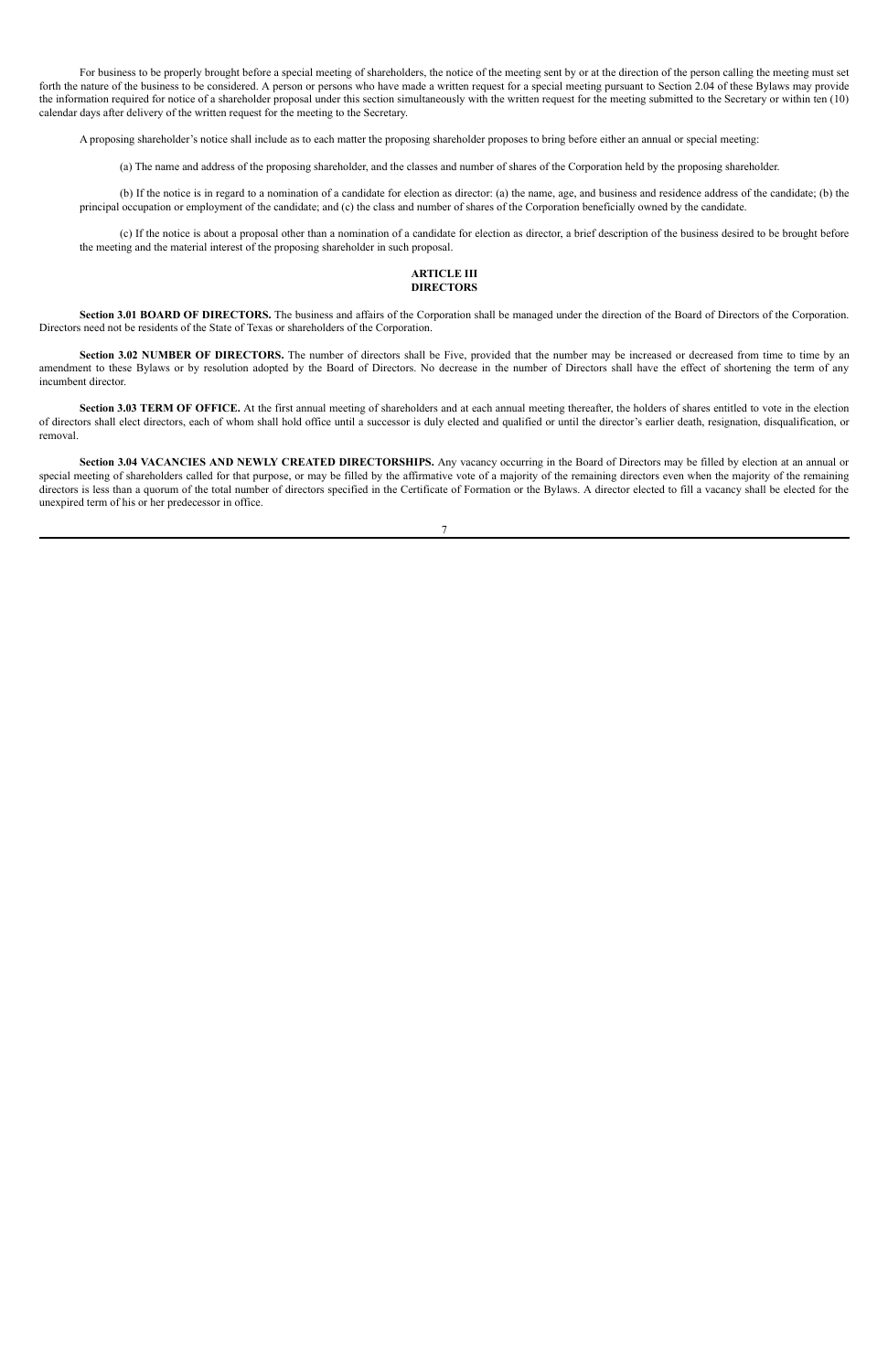A directorship to be filled by reason of an increase in the number of directors may be filled by election at an annual or special meeting of shareholders called for that purpose, or may be filled by the Board of Directors for a term of office continuing only until the next election of one or more directors by the shareholders; provided that the Board of Directors may not fill more than two (2) directorships during the period between any two (2) successive annual meetings of shareholders.

**Section 3.05 REMOVAL.** Any director or the entire Board of Directors may be removed, with or without cause, by a vote of the holders of a majority of the shares then entitled to vote at an election of the director or directors, at any meeting of shareholders called expressly for that purpose.

**Section 3.06 RESIGNATION.** A director may resign by providing written notice to the Corporation. The resignation shall be effective upon the later of the date of receipt of the notice of resignation or the effective date specified in the notice. Acceptance of the resignation shall not be required to make the resignation effective.

**Section 3.07 REGULAR MEETINGS OF DIRECTORS.** A regular meeting of the newly-elected Board of Directors shall be held without other notice immediately following each annual meeting of shareholders, at which the board shall elect officers and transact any other business as shall come before the meeting. The board may designate a time and place for additional regular meetings, by resolution, without notice other than the resolution.

**Section 3.08 SPECIAL MEETINGS OF DIRECTORS.** The Chairman, the Chief Executive Officer, the President, or by the majority of the directors may call a special meeting of the Board of Directors at a time or place determined by the person or persons calling the meeting. The Chairman shall call a special meeting at the written request of two (2) or more directors.

**Section 3.09 NOTICE OF DIRECTORS' MEETINGS.** All special meetings of the Board of Directors shall be held upon not less than three (3) business days' written notice stating the purpose, date, time, and place of the meeting delivered to each director either personally or by mail. Notice of a regular or special meeting of the Board of Directors may be provided to a director by electronic transmission on consent of the director. The director may specify the form of electronic transmission to be used to communicate notice.

A written waiver of the required notice signed by a director entitled to the notice, before or after the meeting, is the equivalent of giving notice to the director who signs the waiver. A director's attendance at any meeting shall constitute a waiver of notice of the meeting, except where the directors attends a meeting for the express purpose of objecting to the transaction of any business on the grounds that the meeting is not lawfully called or convened.

**Section 3.10 QUORUM AND ACTION BY DIRECTORS.** A majority of the number of directors shall constitute a quorum for the transaction of business. The act of the majority of the directors present at a meeting at which a quorum is present at the time of the act shall be the act of the Board of Directors, unless the act of a greater number is required by law, the Certificate of Formation, or these Bylaws. The directors at a meeting for which a quorum is not present may adjourn the meeting until a time and place as may be determined by a vote of the directors present at that meeting.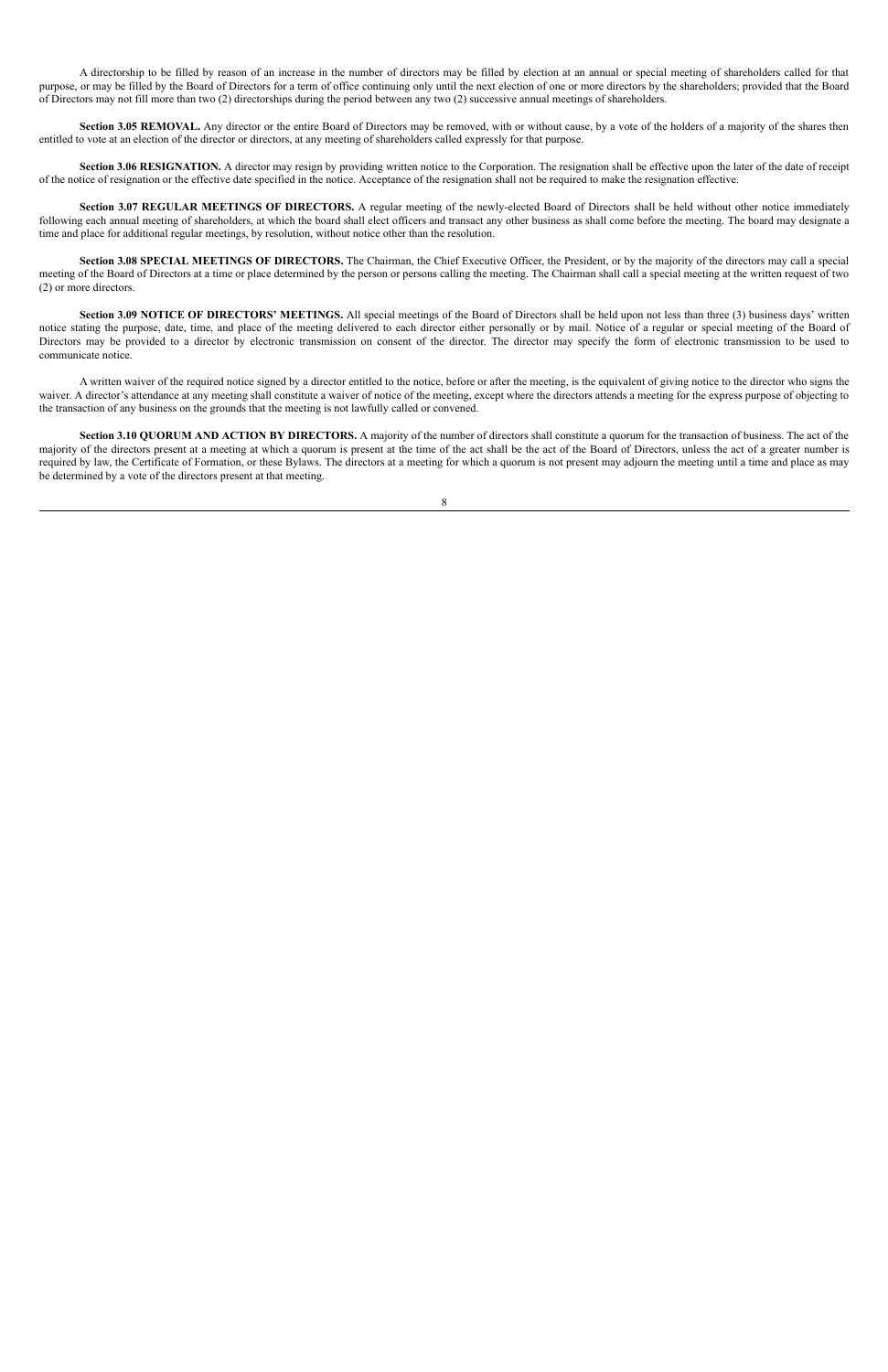Section 3.11 COMPENSATION. Directors, as such, shall not receive any stated salary for their services, but by resolution of the Board of Directors a fixed sum and expenses of attendance, if any, may be allowed for attendance at any meeting of the Board of Directors or committee thereof. A director shall not be precluded from serving the Corporation in any other capacity and receiving compensation for services in that capacity.

**Section 3.12 ACTION BY DIRECTORS WITHOUT A MEETING.** Unless otherwise restricted by the Certificate of Formation or these Bylaws, any action required or permitted to be taken at a meeting of the Board of Directors or any committee may be taken without a meeting if all members of the Board of Directors or committee consent in writing or by electronic transmission and the writings or electronic transmissions are filed with the minutes of the proceedings of the Board of Directors.

Section 4.01 POSITIONS AND ELECTION. The officers of the Corporation shall be elected by the Board of Directors and shall be a President and a Secretary and any other officers, including assistant officers and agents, as may be deemed necessary by the Board of Directors. Any two (2) or more offices may be held by the same person.

**Section 3.13 COMMITTEES OF THE BOARD OF DIRECTORS.** The Board of Directors, by resolution adopted by a majority of the Board, may designate one or more directors to constitute one or more committees, to exercise the authority of the Board of Directors to the extent provided in the resolution of the Board of Directors and allowed under the Texas Business Organizations Code.

No committee of the Board of Directors shall have the authority to authorize a distribution or to authorize the issuance of shares of the Corporation unless the resolution designating a particular committee expressly so provides.

The designation of a committee of the Board of Directors and the delegation thereto of authority shall not operate to relieve the Board of Directors, or any member thereof, of any responsibility imposed by law.

### **ARTICLE IV OFFICERS**

Each officer shall serve until a successor is elected and qualified or until the earlier death, resignation, or removal of that officer. Vacancies or new offices shall be filled at the next regular or special meeting of the Board of Directors.

**Section 4.02 REMOVAL.** Any officer elected or appointed by the Board of Directors may be removed with or without cause by the affirmative vote of the majority of the Board of Directors. Removal shall be without prejudice to the contract rights, if any, of the officer so removed.

**Section 4.03 CHIEF EXECUTIVE OFFICER.** The Chief Executive Officer of the Corporation, subject to the direction of the Board of Directors, shall have active, general supervision and executive management over the business and affairs of the Corporation. The Chief Executive Officer shall preside at all meetings of all directors; shall see that all orders and resolutions of the Board of Directors are carried out; and shall perform any other duties as the Board of Directors may assign.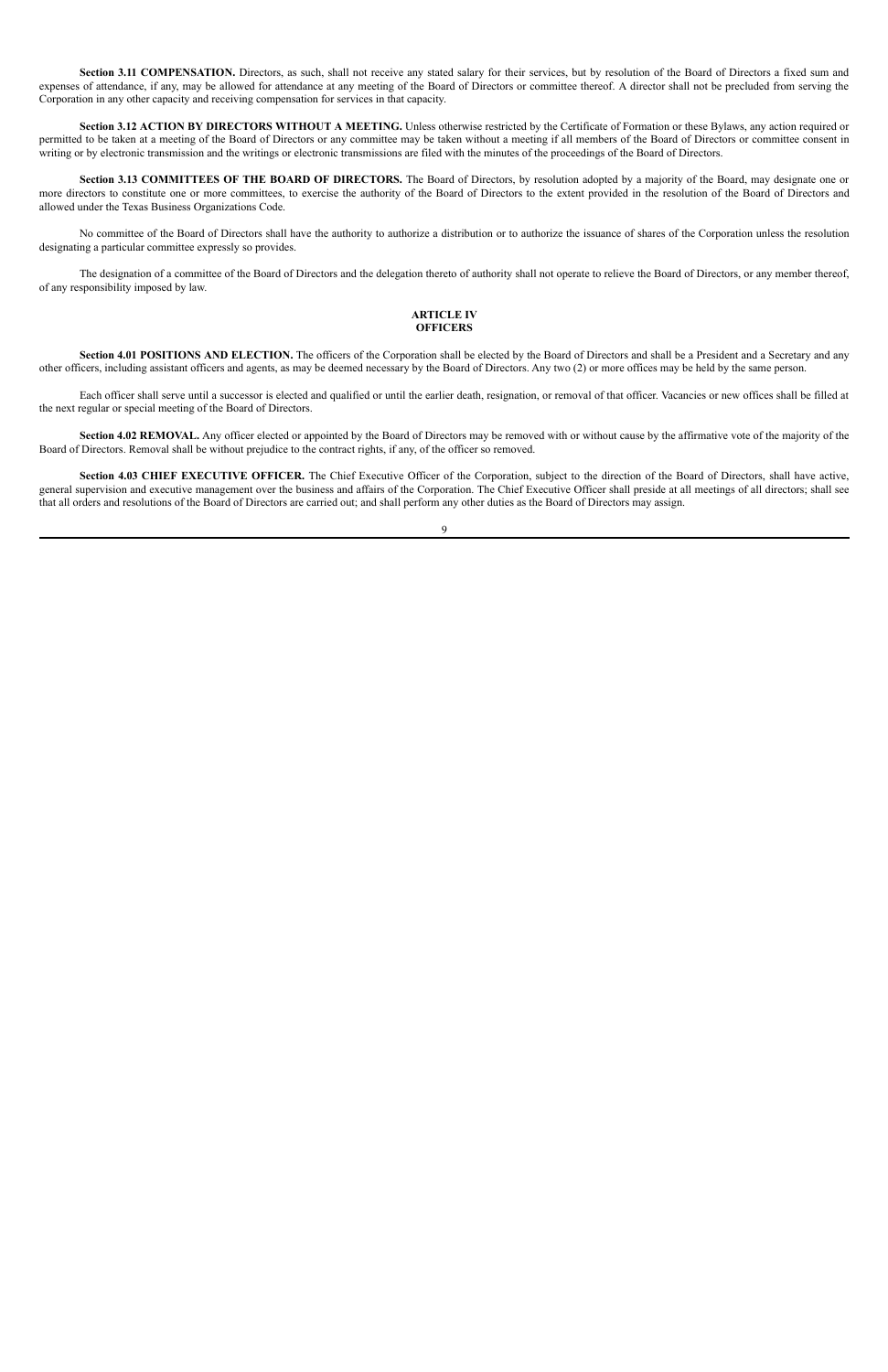Section 4.04 PRESIDENT. The President shall preside at all meetings of the stockholders and at all meetings of the Board (if a director), unless the Chairman of the Board or the Chief Executive Officer has been appointed and is present. Unless another officer has been appointed Chief Executive Officer of the corporation, the President shall be the chief executive officer of the Corporation and shall, subject to the control of the Board, have general supervision, direction and control of the business and officers of the Corporation. The President shall perform other duties commonly incident to the office and shall also perform such other duties and have such other powers, as the Board shall designate from time to time.

**Section 4.05 SECRETARY AND ASSISTANT SECRETARIES.** The Secretary shall attend all meetings of the Board of Directors and of the shareholders, and shall record all votes and the minutes of all proceedings and shall perform like duties for the standing committees when required. The Secretary shall give or cause to be given notice of all meetings of the Board of Directors and of the shareholders, and shall perform other duties as may be prescribed by the Board of Directors. The Secretary shall be the custodian of the records and of the seal of the Corporation, and shall affix the seal to all documents and attest to it when duly authorized by the Board of Directors.

Each Assistant Secretary may, in the absence or disability of the Secretary, or at his or her request or the request of the President, perform the duties and exercise the powers of the Secretary, and shall perform other duties as the Board of Directors shall assign.

In the absence of the Secretary or an Assistant Secretary, the minutes of all meetings of the board and of the shareholders shall be recorded by the person designated by the President or by the Board of Directors.

**Section 4.06 THE TREASURER AND ASSISTANT TREASURERS.** The Treasurer shall be the principal financial officer of the Corporation, shall have the custody of the corporate funds and securities, shall keep full and accurate accounts of receipts and disbursements of the Corporation, shall deposit all moneys and other valuable effects in the name and to the credit of the Corporation in the depositories designated by the Board of Directors, and in general shall perform all the duties incident to the office of Treasurer and such other duties as the Board of Directors may assign from time to time.

The Treasurer shall disburse the funds of the Corporation as may be ordered by the Board of Directors, taking proper vouchers for the disbursements. The Treasurer shall keep and maintain the Corporation's books of account and shall render to the President and directors an account of all of his or her transactions as Treasurer and of the financial condition of the Corporation and exhibit the books, records, and accounts to the President or directors at any time.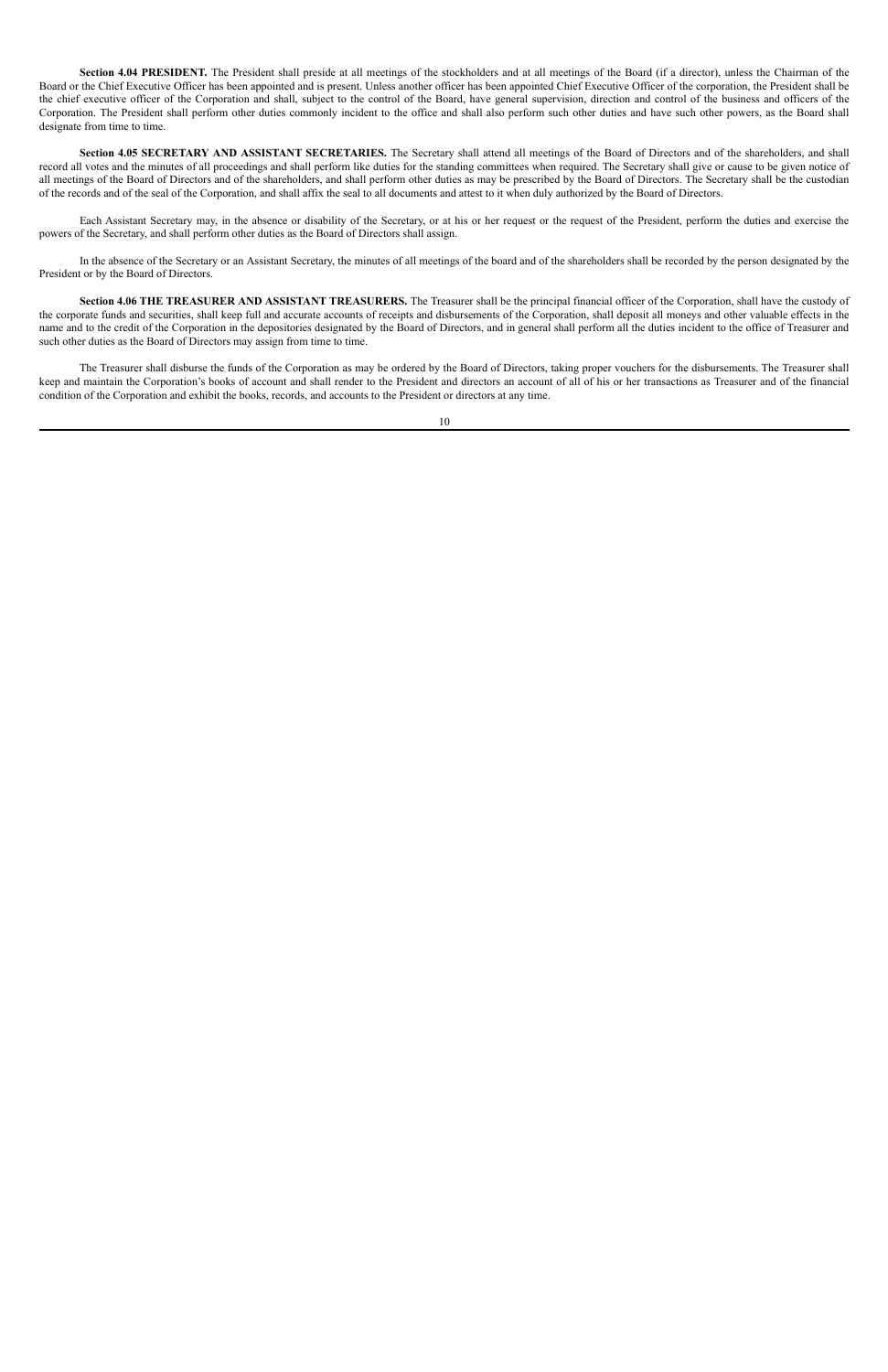If required by the Board of Directors, the Treasurer shall give the Corporation a bond in a sum and with a surety or sureties satisfactory to the Board of Directors for the faithful performance of the duties of the office and for the restoration to the Corporation, in case of death, resignation, retirement, or removal from office, of all books, papers, vouchers, money, and other property of whatever kind in the incumbent's possession or under the incumbent's control belonging to the Corporation.

Each Assistant Treasurer may, in the absence or disability of the Treasurer, or at his or her request or the request of the President, perform the duties and exercise the powers of the Treasurer, and shall perform other duties as the Board of Directors shall assign.

**Section 4.07 AUTHORITY TO EXECUTE AGREEMENTS.** All agreements of the Corporation shall be executed on behalf of the Corporation by (a) the Chief Executive Officer or President, (b) such other officer or employee of the Corporation authorized in writing by the Board of Directors, with such limitations or restrictions on such authority as the Board of Directors deems appropriate or (c) such other person as may be authorized by the Board of Directors.

#### **ARTICLE V SHARE CERTIFICATES AND TRANSFER**

**Section 5.01 CERTIFICATES REPRESENTING SHARES.** The Corporation shall deliver certificates representing all shares to which shareholders are entitled, provided that the Board of Directors may provide by resolution that some or all of any class or series shall be uncertificated shares that may be evidenced by a book-entry system maintained by the registrar of the shares. If shares are represented by certificates, each share certificate shall be consecutively numbered, shall exhibit the holder's name, and shall be signed by the one or more officers, and may be sealed with the seal of the Corporation or facsimile thereof. Any or all signatures may be facsimiles. In case any officer who has signed or whose facsimile signature has been placed upon a certificate shall have ceased to be an officer before the certificate is issued, it may be issued by the Corporation with the same effect as if he or she were an officer at the date of its issuance.

Each certificate representing shares of the Corporation shall state upon the face thereof:

- (a) That the Corporation is organized under the laws of Texas.
- (b) The name of the person to whom issued.

(c) The number and class of shares and the designation of the series, if any, which that certificate represents.

(d) The par value of each share represented by the certificate or a statement that the shares are without par value.

(e) A conspicuous statement setting forth restrictions on the transfer of the shares, if any.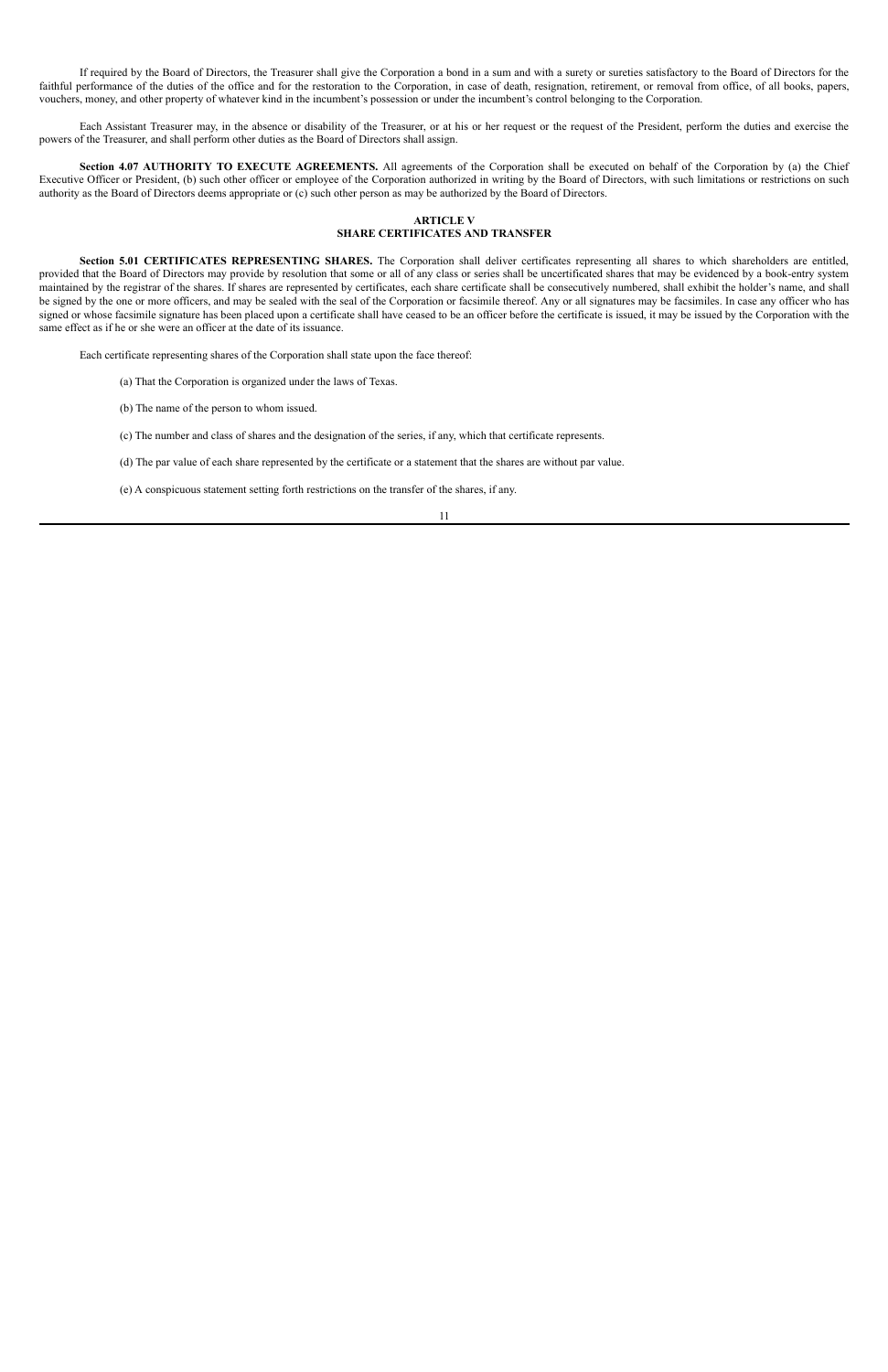The Corporation shall, after the issuance or transfer of uncertificated shares, send to the registered owner of uncertificated shares a written notice containing the information required to be set forth or stated on certificates pursuant to the Texas Business Organizations Code. Except as otherwise expressly provided by law, the rights and obligations of the holders of uncertificated shares and the rights and obligations of the holders of certificates representing shares of the same class and series shall be identical. No share shall be issued until the consideration therefor, fixed as provided by law, has been fully paid.

No requirement of the Texas Business Organizations Code with respect to matters to be set forth on certificates representing shares of the Corporation shall apply to or affect certificates outstanding when the requirement first becomes applicable to the certificates; but the requirements shall apply to all certificates thereafter issued whether in connection with an original issue of shares, a transfer of shares, or otherwise.

**Section 5.02 TRANSFERS OF SHARES.** Shares of the Corporation shall be transferable in the manner prescribed by law and in these Bylaws. Transfers of shares shall be made on the books of the Corporation only by the holder of record thereof or by such other person as may under law be authorized to endorse such shares for transfer or by such shareholder's attorney lawfully constituted in writing. Except as otherwise provided by law, upon surrender to the Corporation or its transfer agent of a certificate for shares duly endorsed or accompanied by proper evidence of succession, assignment, or authority to transfer, the Corporation shall issue a new certificate to the person entitled thereto, cancel the old certificate, and record the transaction upon its books. No transfer of shares shall be valid as against the Corporation for any purpose until it shall have been entered in the share transfer records of the Corporation by an entry showing from and to what person those shares were transferred.

**Section 5.03 REGISTERED SHAREHOLDERS.** The Corporation shall be entitled to treat the holder of record of any shares issued by the Corporation as the holder in fact thereof for all purposes, including voting those shares, receiving dividends or distributions thereon or notices in respect thereof, transferring those shares, exercising rights of dissent with respect to those shares, exercising or waiving any preemptive right with respect to those shares, entering into agreements with respect to those shares in accordance with Texas law, or giving proxies with respect to those shares.

Neither the Corporation nor any of its officers, directors, employees, or agents shall be liable for regarding that person as the owner of those shares at that time for those purposes, regardless of whether that person possesses a certificate for those shares, and shall not be bound to recognize any equitable or other claim to or interest in such share or shares on the part of any other person, whether or not it shall have express or other notice of such claim or interest, except as otherwise provided by Texas law.

**Section 5.04 LOST CERTIFICATES.** The Board of Directors may direct a new certificate or certificates to be issued in place of any certificate or certificates previously issued by the Corporation alleged to have been lost, stolen, or destroyed, upon the making of an affidavit of that fact by the person claiming the certificate is lost, stolen, or destroyed. When authorizing the issue of a new certificate or certificates, the Board of Directors, in its discretion and as a condition precedent to the issuance thereof, may require the owner of the lost, stolen, or destroyed certificate or certificates or his or her legal representative to give the Corporation a bond with surety in a sum as it may direct, as indemnity against any claim that may be made against the Corporation on account of the alleged loss, theft, or destruction of any such certificate or the issuance of such new certificate.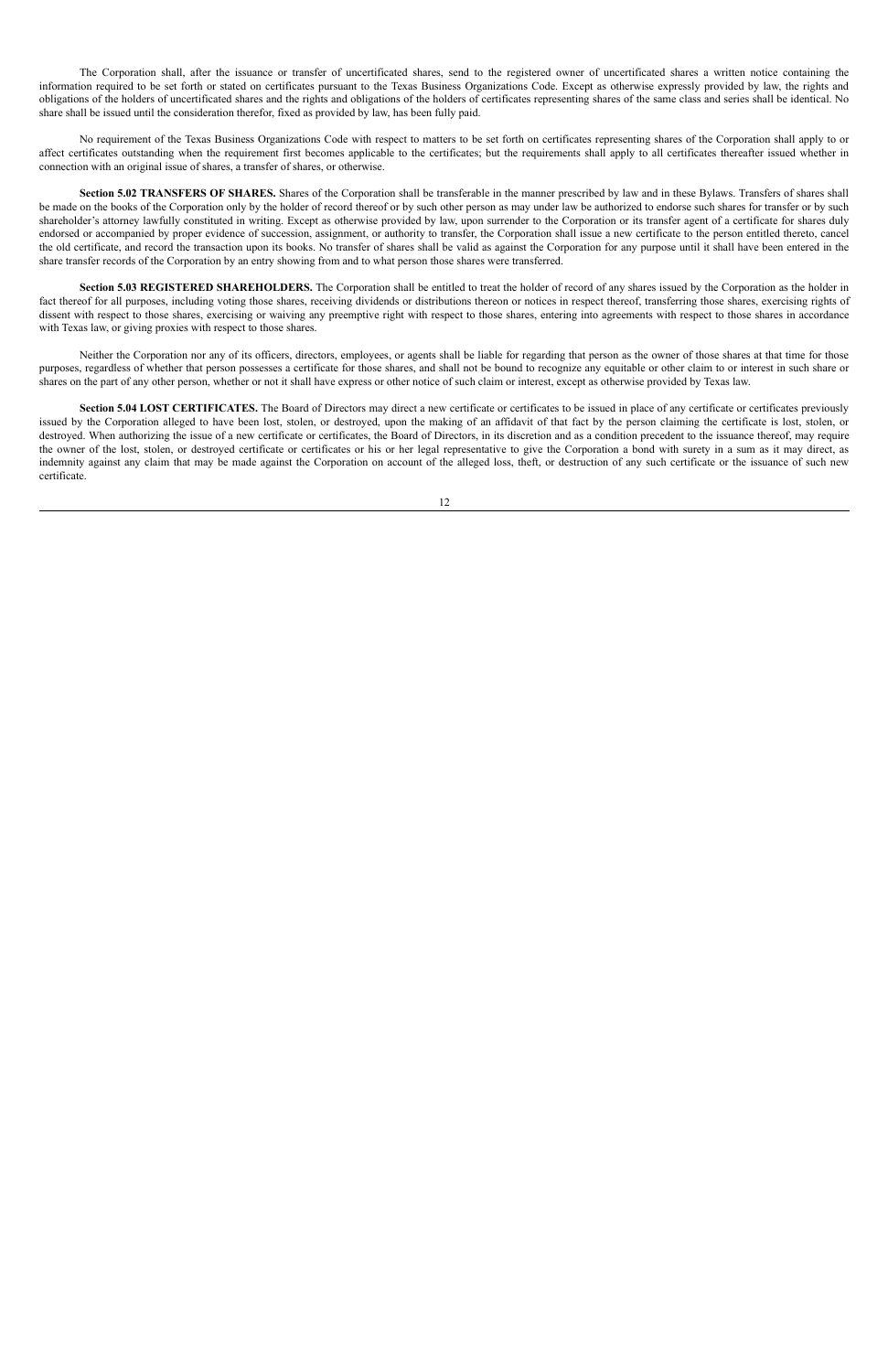#### **ARTICLE VI DISTRIBUTIONS AND DIVIDENDS**

Section 6.01 DECLARATION. The Board of Directors may authorize distributions on the outstanding shares in cash, property, or in the shares of the Corporation at any annual, regular, or special meeting of the Board of Directors to the extent permitted by, and subject to the provisions of, the laws of the State of Texas. The Board of Directors may by resolution create a reserve or reserves out of the Corporation's surplus or allocate any part or all of surplus in any manner for any proper purpose or purposes, and may increase, decrease, or abolish any such reserve, designation, or allocation in the same manner, after first obtaining the written approval of a majority of the shareholders.

**Section 6.02 FIXING RECORD DATES FOR DISTRIBUTIONS AND DIVIDENDS.** For the purpose of determining shareholders entitled to receive a distribution by the Corporation (other than a distribution involving a purchase or redemption by the Corporation of any of its own shares) or a share dividend, the Board of Directors of the Corporation may, at the time of declaring the distribution or dividend, set a date no more than sixty (60) days prior to the date of the distribution or dividend. If no record date is fixed for the determination of shareholders entitled to receive a distribution (other than a distribution involving a purchase or redemption by the Corporation of any of its own shares) or a share dividend, the date on which the resolution of the Board of Directors declaring the distribution or share dividend is adopted shall be the record date for the determination of shareholders.

#### **ARTICLE VII INDEMNIFICATION**

**Section 7.01 INDEMNIFICATION OF EXISTING AND FORMER DIRECTORS AND OFFICERS.** The Corporation shall indemnify any person who was or is a party or is threatened to be made a party to any threatened, pending, or completed action or other proceeding (whether civil, criminal, administrative, arbitrative, or investigative), including any appeal thereof, or any inquiry or investigation that could lead to such an action or proceeding (any of the foregoing to be referred to hereafter as a "**proceeding**") by reason of the fact that the person (1) is or was a director or officer of the Corporation; or (2) while a director of the Corporation, is or was serving at the request of the Corporation as a partner, director, officer, venturer, proprietor, trustee, employee, administrator, or agent of another entity, organization, or an employee benefit plan (each such person in (2) to be referred to hereafter as a "**delegate**" and, together with each such person in (1), a "**covered person**") to the fullest extent permitted by the Texas Business Organizations Code (as the same now exists or may hereafter be amended, substituted, or replaced, the "**BOC**"), but if the BOC is amended, substituted, or replaced, only to the extent that such amendment, substitution, or replacement permits the Corporation to provide broader indemnification rights than the BOC permitted the Corporation to provide prior to such amendment, substitution, or replacement, against all judgments (including arbitration awards), court costs, penalties, settlements, fines, excise, and other similar taxes and reasonable attorneys' fees (all of the foregoing to be referred to hereafter as "**expenses**") actually incurred by the covered person in connection with such proceeding. The right to indemnification in this Section 7.01 shall continue as to a covered person who has ceased to be a director, officer, or delegate and shall inure to his or her heirs, executors, or administrators.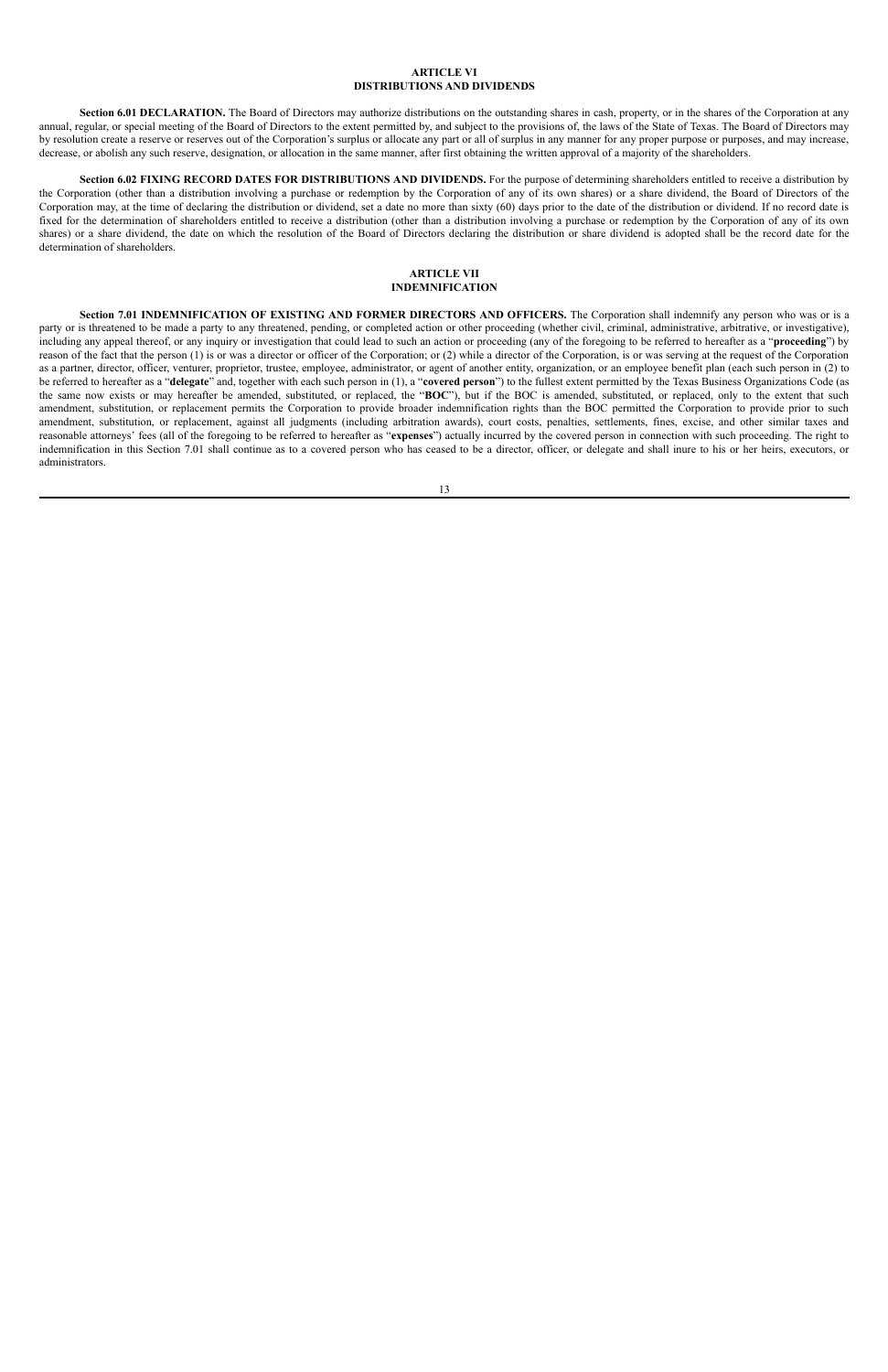**Section 7.02 ADVANCEMENT OF EXPENSES.** The Corporation shall pay or reimburse reasonable expenses incurred by a covered person currently serving as a director, officer, or delegate of the Corporation who was or is a party or is threatened to be made a party to any proceeding in advance of the final disposition of the proceeding, without any determination as to the covered person's entitlement to indemnification, if the Corporation receives the following before any such advancement of expenses:

(a) A written affirmation by the covered person of the covered person's good faith belief that he or she has met the standard of conduct necessary for indemnification under the BOC.

(b) A written undertaking by or on behalf of the covered person to repay the amount so advanced if the final determination is that the covered person has not met the required standard of conduct set forth in the BOC or that indemnification is prohibited by the BOC.

Section 7.05 INSURANCE. The Corporation may purchase and maintain insurance or another arrangement to indemnify any covered person against any liability asserted against and incurred by the covered person in that capacity or arising out of the covered person's status in that capacity, regardless of whether the Corporation would have the power to indemnify the covered person against that liability under applicable law.

**Section 7.03 INDEMNIFICATION OF AND ADVANCEMENT OF EXPENSES TO OTHER PERSONS.** Notwithstanding any other provision of this ARTICLE VII, the Corporation may indemnify and advance expenses to persons other than covered persons, including advisory directors, non-executive officers, employees, and agents of the Corporation, to the extent and in the manner provided by the BOC and these Bylaws.

**Section 7.04 INDEMNIFICATION RIGHTS NOT EXCLUSIVE.** The rights provided pursuant to this ARTICLE VII shall not be exclusive of any other rights to which a person may be entitled by applicable law, the Corporation's Certificate of Formation, action or resolution of the Corporation's shareholders or disinterested directors, or contract.

**Section 7.06 REPORTS OF INDEMNIFICATION AND ADVANCES.** No later than one (1) year from the date that the Corporation indemnifies or advances expenses to a director, it shall give a written report of such indemnification or advancement to the shareholders, which report must be made with or before the notice or waiver of notice of the next shareholders' meeting or the next submission to the shareholders of a written consent without a meeting.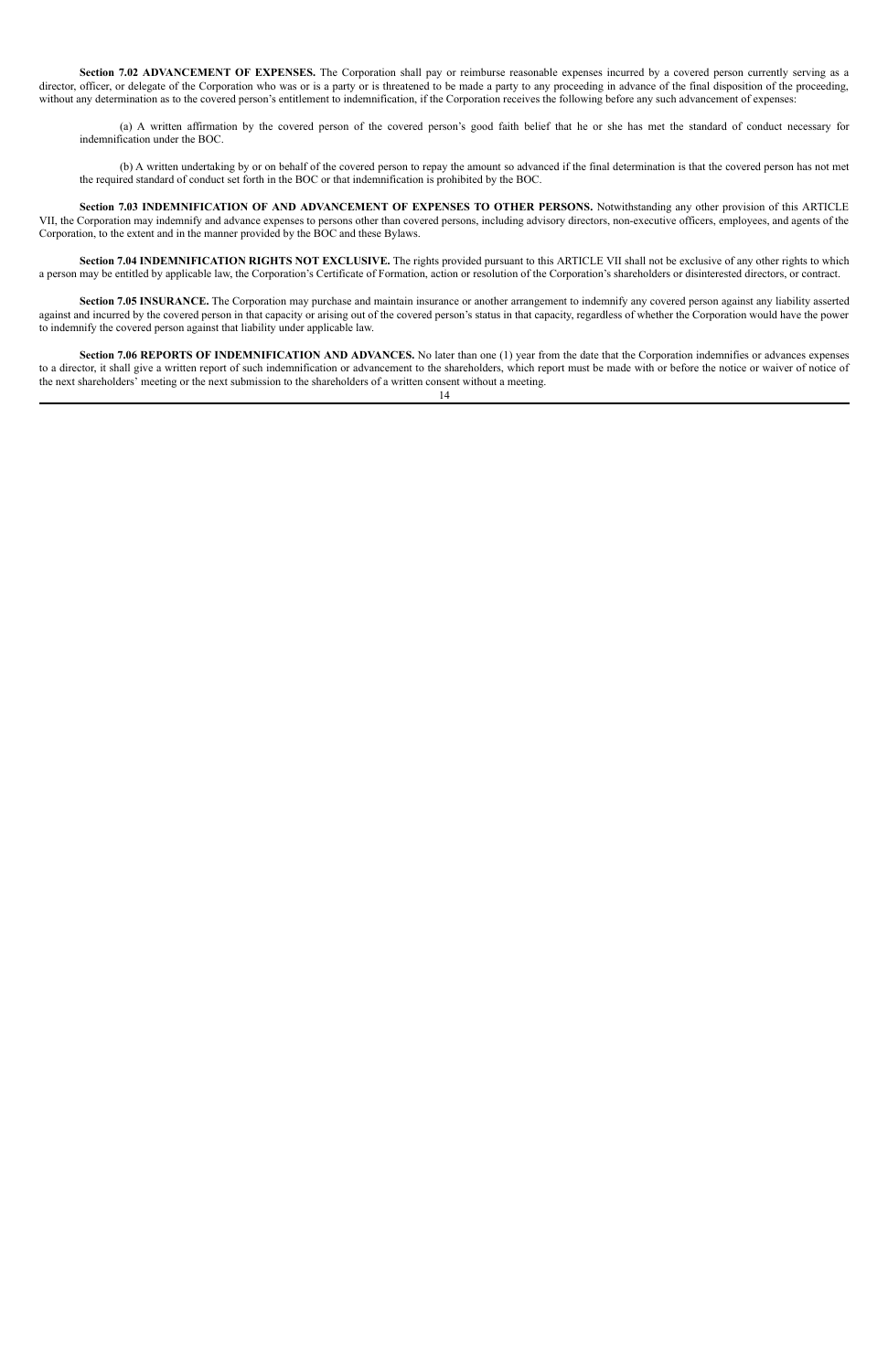#### **ARTICLE VIII MISCELLANEOUS**

**Section 8.01 SEAL.** The Corporation may adopt a corporate seal in a form approved by the Board of Directors. The Corporation shall not be required to use the corporate seal and the lack of the corporate seal shall not affect an otherwise valid contract or other instrument executed by the Corporation.

**Section 8.02 CHECKS, DRAFTS, ETC.** All checks, drafts, or other instruments for payment of money or notes of the Corporation shall be signed by an officer or officers or any other person or persons as shall be determined from time to time by resolution of the Board of Directors.

**Section 8.03 FISCAL YEAR.** The fiscal year of the Corporation shall be as determined by the Board of Directors.

**Section 8.04 INVALID PROVISIONS.** If any one or more of the provisions of these Bylaws, or the applicability of any provision to a specific situation, shall be held invalid or unenforceable, the provision shall be modified to the minimum extent necessary to make it or its application valid and enforceable, and the validity and enforceability of all other provisions of these Bylaws and all other applications of any provision shall not be affected thereby.

**Section 8.05 CONFLICT WITH APPLICABLE LAW OR CERTIFICATE OF FORMATION.** These Bylaws are adopted subject to any applicable law and the Certificate of Formation. Whenever these Bylaws may conflict with any applicable law or the Certificate of Formation, such conflict shall be resolved in favor of such law or the Certificate of Formation.

#### **ARTICLE IX AMENDMENT OF BYLAWS**

**Section 9.01 AMENDMENT OF BYLAWS.** The Board of Directors may amend, alter, change, and repeal these Bylaws or adopt new bylaws. The shareholders may make additional bylaws and may alter and repeal any bylaws whether such bylaws were originally adopted by them or otherwise.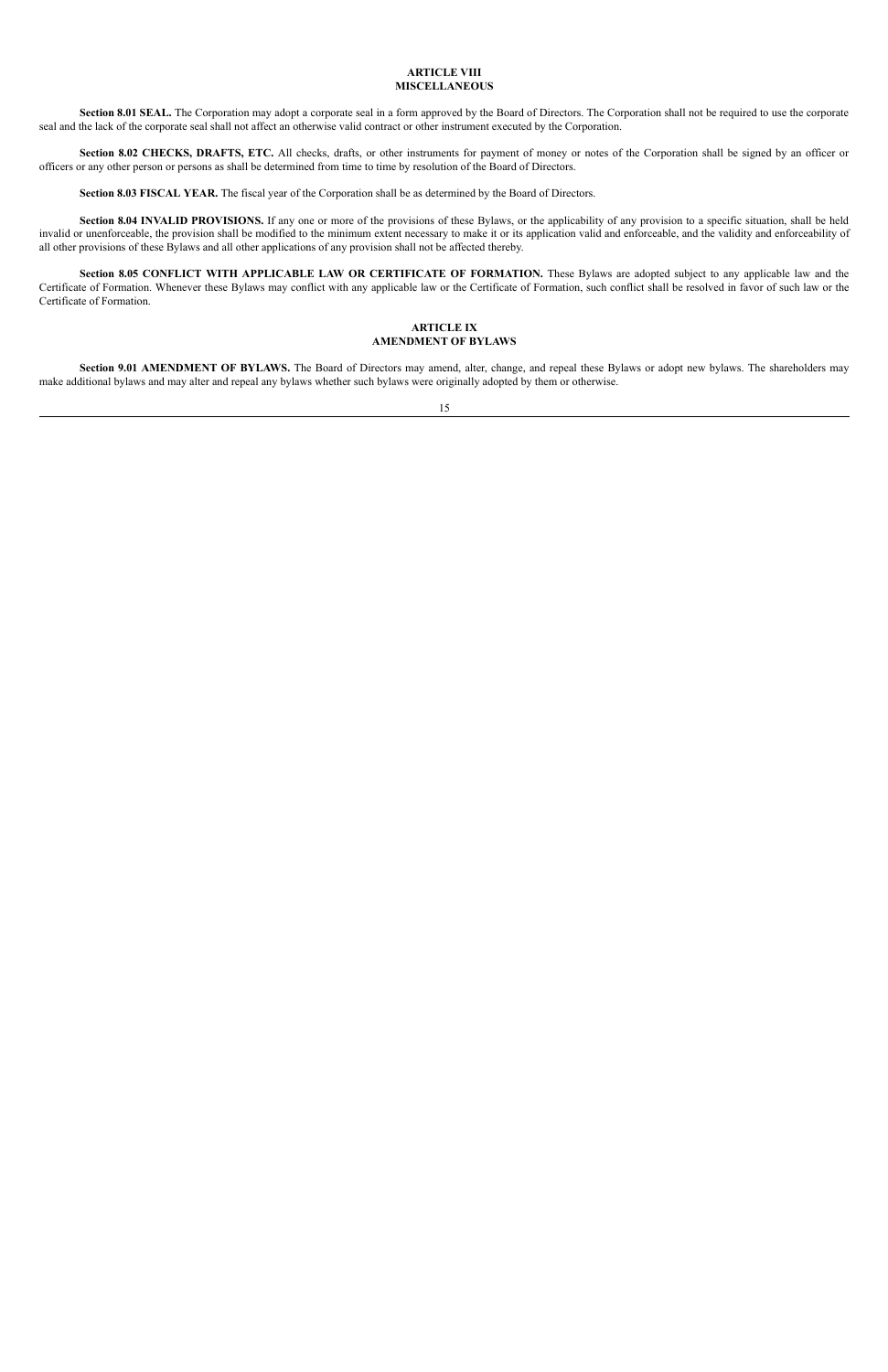#### ALSET EHOME INTERNATIONAL INC.

THIS PROXY IS SOLICITED ON BEHALF OF THE BOARD OF DIRECTORS

SPECIAL MEETING OF STOCKHOLDERS – JUNE 6, 2022 AT 8:00 AM EASTERN STANDARD TIME

 $\rightarrow$ 

 $\rightarrow$ 

#### **CONTROL ID: REQUEST ID:**

Please ensure you fold then detach and retain this portion of this Proxy The undersigned, a stockholder of Alset EHome International Inc. (the "Company"), hereby revoking any proxy heretofore given, does hereby appoint Rongguo Wei proxy, with power of substitution, for and in the name of the u

(CONTINUED AND TO BE SIGNED ON REVERSE SIDE.)

# $\frac{\text{VOTING INSTRUCTONS}}{\text{I} \text{you vote by phone, fax or internet, please DO NOT mail your proxy card.}}$